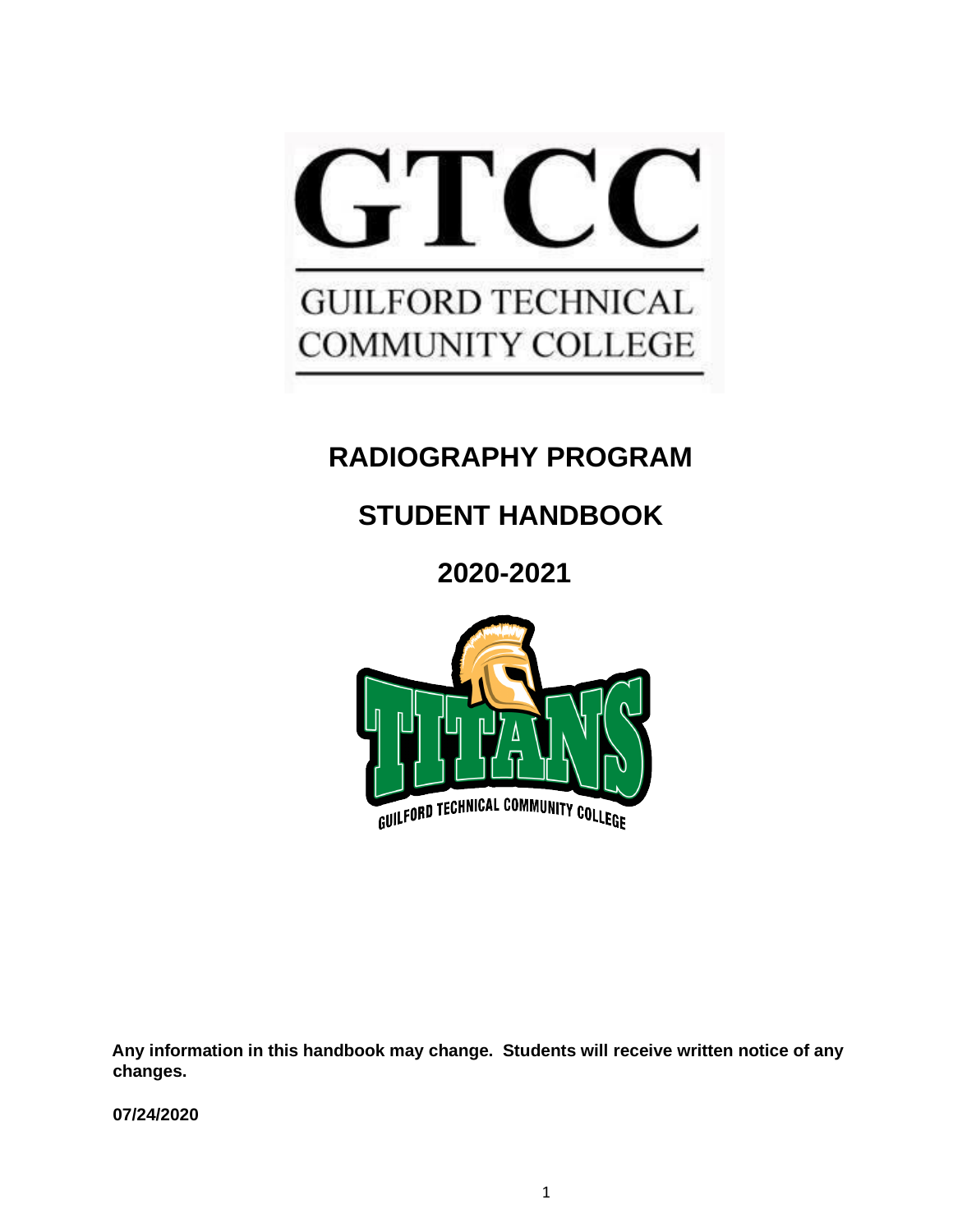# **PART ONE OF TWO**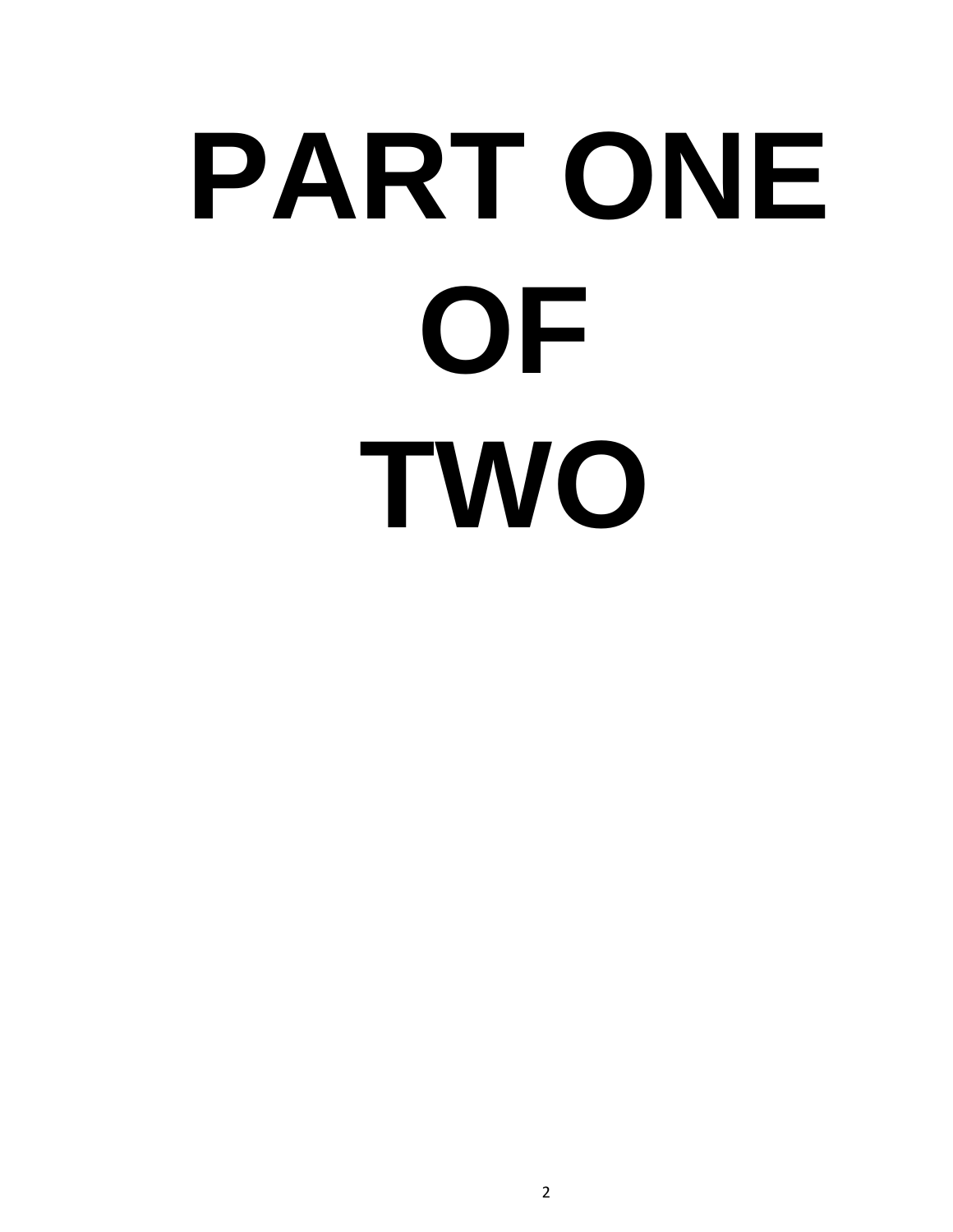### TABLE OF CONTENTS PART ONE - GTCC RADIOGRAPHY PROGRAM

| AMERICAN REGISTRY OF RADIOLOGIC TECHNOLOGISTS (ARRT) CERTIFICATION  16                |  |
|---------------------------------------------------------------------------------------|--|
|                                                                                       |  |
|                                                                                       |  |
|                                                                                       |  |
|                                                                                       |  |
|                                                                                       |  |
|                                                                                       |  |
|                                                                                       |  |
|                                                                                       |  |
|                                                                                       |  |
|                                                                                       |  |
|                                                                                       |  |
|                                                                                       |  |
|                                                                                       |  |
| Criminal Background Check (CBC), Office of Inspector General (OIG) Review,            |  |
|                                                                                       |  |
|                                                                                       |  |
|                                                                                       |  |
| Health Insurance Portability and Accountability Act (HIPAA) & Patient Information  25 |  |
|                                                                                       |  |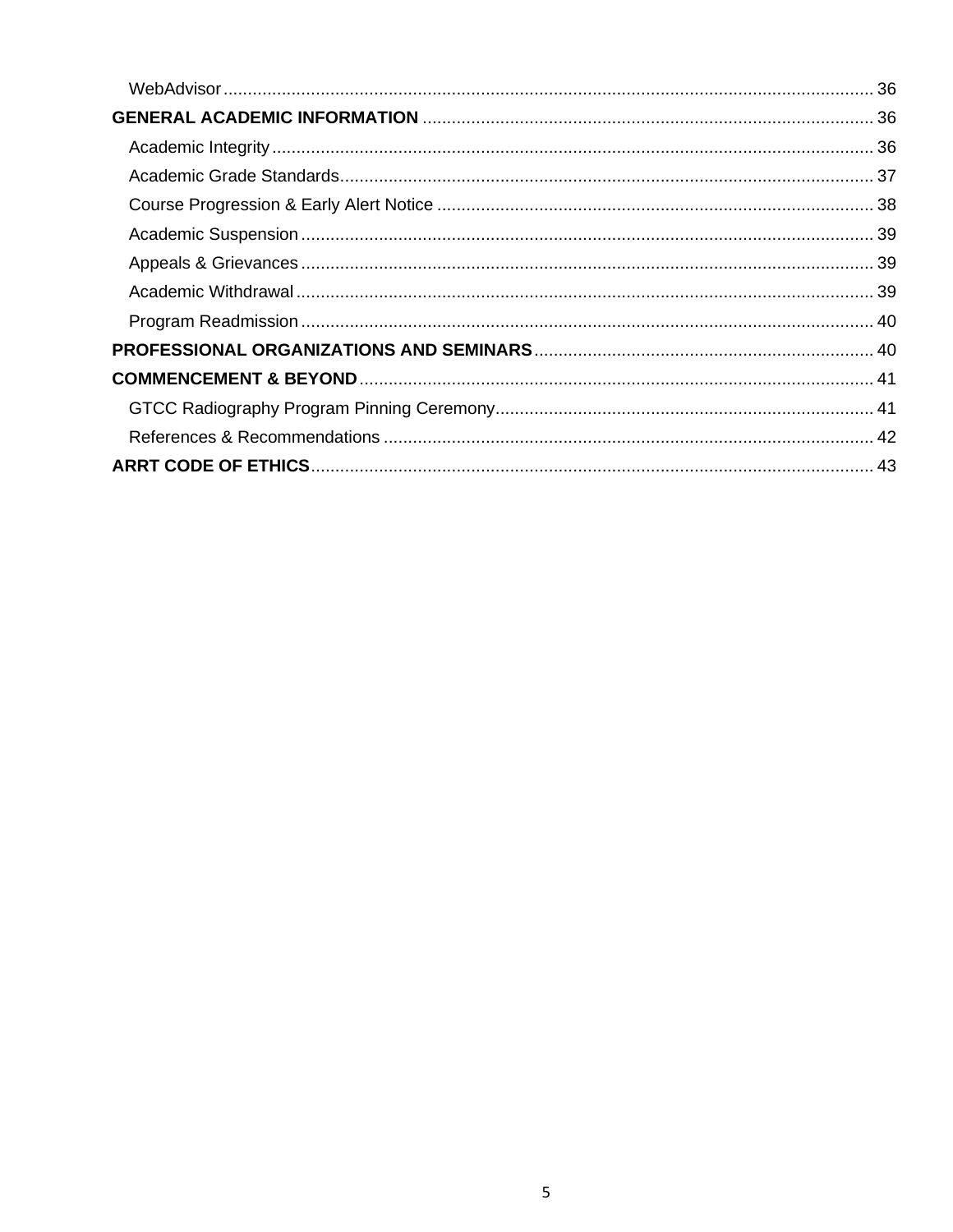## **WELCOME TO THE GUILFORD TECHNICAL COMMUNITY COLLEGE RADIOGRAPHY PROGRAM!**

This Student Handbook guides students through the GTCC Radiography Program. The Student Handbook is edited annually and any changes will be published and made available to new and continuing students. The Student Handbook consists of two parts: Radiography Program Information and Clinical Information. Students should retain and refer to the current Student Handbook throughout the year to ensure understanding of all program policies and expectations.

### **PROGRAM MISSION & GOAL**

The program supports the mission of the North Carolina Community College System and the mission of Guilford Technical Community College through its commitment to serve the community. The program produces competent entry-level radiologic technologist graduates with a sound education in radiography.

The goal of the GTCC Radiography Program is to produce graduates with a solid foundation in radiography knowledge, based on best professional practices and clinical competency. The curriculum addresses rapid



changes in the technology-based medical imaging field while preserving a focus on patient care and instilling respect for human dignity.Graduates are prepared for professional employment options.

### **LIMITED ENROLLMENT PROGRAM**

The GTCC Radiography program admits cohorts of students once per year, with applications in the late spring and classes for the new group starting in the fall semester. The GTCC Radiography Program is a limited enrollment program with additional specific admissions criteria in addition to admission to GTCC because usually the number of qualified applicants exceeds the radiography program capacity. A committee comprised of the Health Sciences Dean, Program Directors, and the Limited Entry Office Staff evaluate and set the admission criteria for each limited enrollment program before each admission cycle.

### **TECHNICAL STANDARDS & ESSENTIAL FUNCTIONS**

This document introduces the nonacademic standards, skills, and performance requirements expected of students in the GTCC Radiography Program. All students entering the program must meet these standards and perform specific skills to meet the requirements of the curriculum and to develop appropriate professional attributes to succeed in the profession.

The technical standards provide a description of the physical demands of the profession so students can make realistic assessments of their interests, abilities, strengths, weaknesses, and challenges to choose the most appropriate programs and career paths.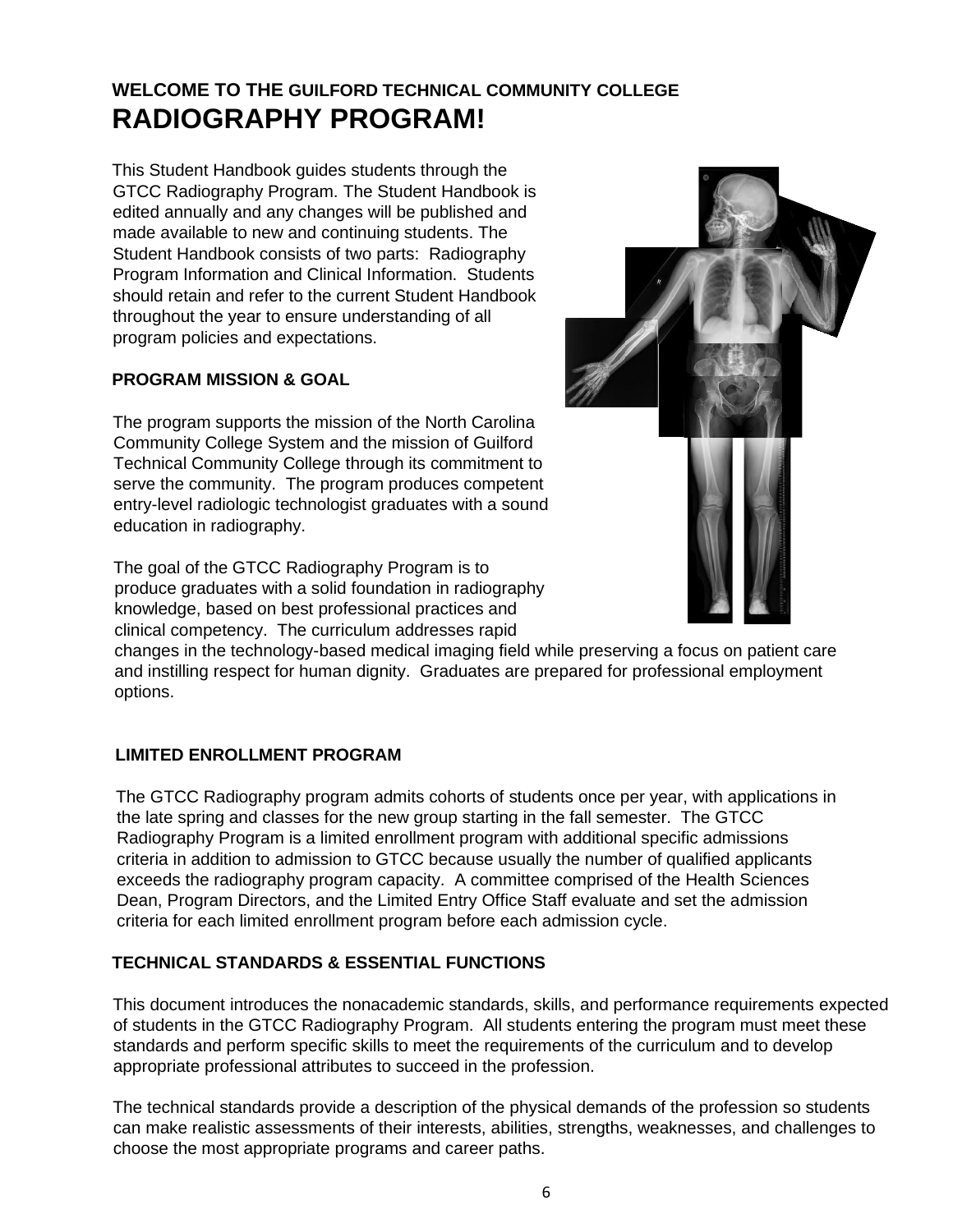All students are required to meet performance standards at the same level, with or without reasonable accommodations. Any condition affecting the ability to comply with these technical standards and essential functions must be evaluated by GTCC disAbility Access Service staff to identify reasonable accommodations. If requested accommodation(s) cannot be reasonably provided by the clinical facilities, students may not be able to successfully complete the program.

Radiography students must be capable of demonstrating the following fundamental skills:

### **Communication and Intellectual Skills**

- Accurately interpret, record, and manage electronic data such as procedure manuals and medical records;
- Communicate with patients, family members, and other medical professionals using appropriate terminology;
- Adhere to HIPAA regulations to protect patient privacy;
- Perform mathematical / algebraic calculations;
- Review and evaluate images to determine quality and suggest improvements when necessary;
- Apply critical thinking, judgment, and techniques to resolve imaging challenges and to make compensations to accommodate patient age and/or condition;

### **Physical Strength, Mobility, and Endurance**

- Be flexible enough to move in a confined space;
- Use safe ergonomics to move and position heavy imaging equipment;
- Use proper body mechanics and work with devices or teams to transport and position morbidly obese patients;
- Stand or walk up to 10 hours per day wearing personnel protective equipment such as lead aprons, surgical masks, gloves, and/or isolation clothing;
- Attend class and maintain attention up to 8 hours per day, participate in labs up to 4 hours per day, and complete clinical assignments up to 10 hours per day.

### **Sensory**

- Possess visual acuity to evaluate images on monitors and operate equipment under variable lighting situations;
- Adequately perceive depth well enough to move and position equipment and transport patients;
- Demonstrate tactile, gross, and fine motor skills sufficient to provide safe patient care, patient assessment, patient radiographic positioning, and equipment operation;
- Hear normal speaking level sounds, auscultatory sounds, and auditory alarms (i.e.: equipment, monitors, fire alarms, call bells).

### **Professional Behaviors**

- Maintain academic honesty;
- Adhere to the ASRT Code of Ethics and ARRT Standards of Ethics;
- Comply with the GTCC Radiography Program Handbook;
- Exhibit professional behavior by appearance, behavior, and social media; Consistently be prompt with submission of assignments and attendance;
- Collaborate with others to work as part of a professional medical team.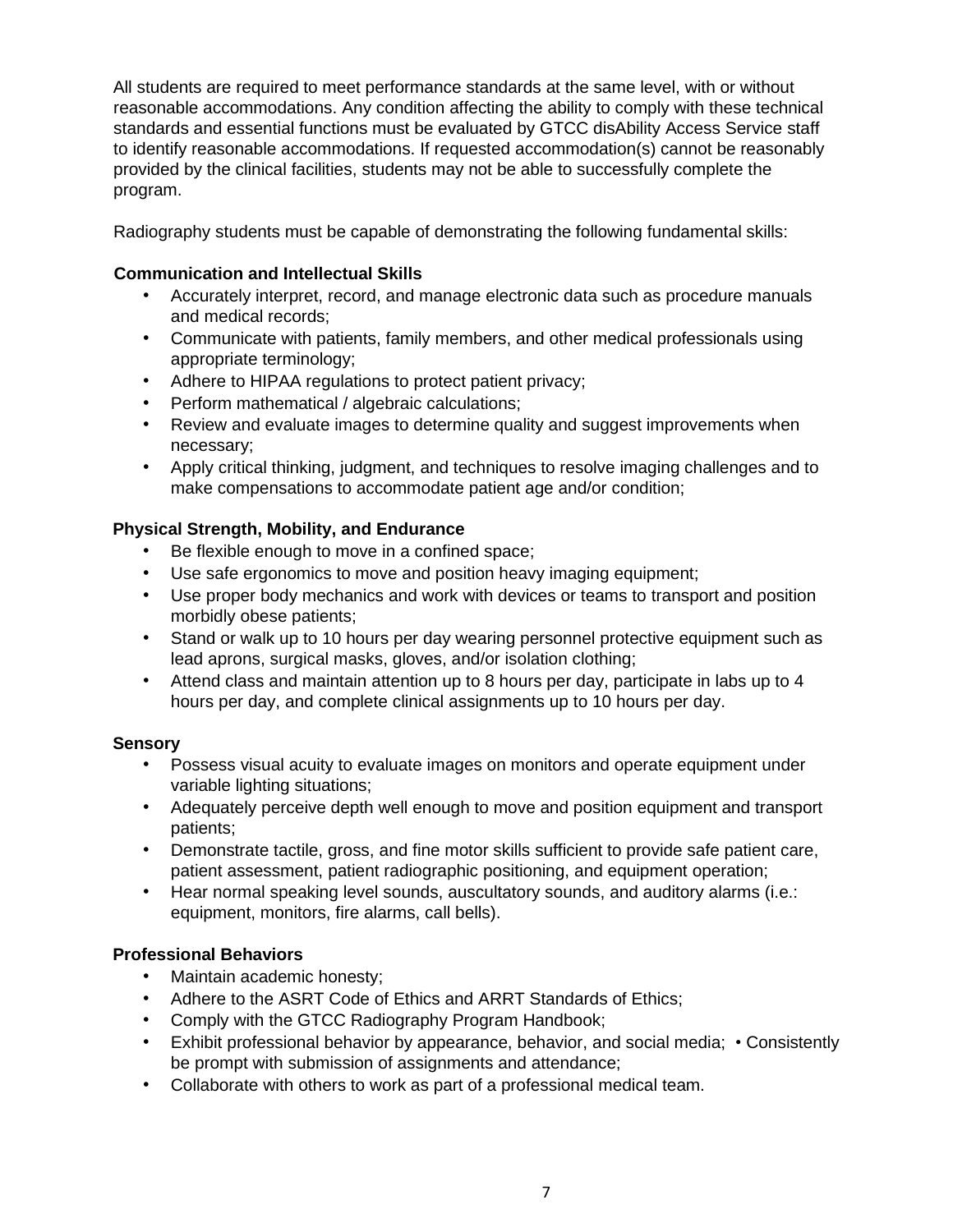### **PROGRAM ORIENTATION**

The mandatory GTCC Radiography Program Orientation supplements the *Orientation and Information for New Students* page on Moodle and provides students with general information about radiography as a profession and specific GTCC Radiography Program information.

Students are required to set up an account with CastleBranch and submit their completed medical forms including immunization records and a copy of their CPR (American Heart Association Basic Life Support/BLS) cards. Students will receive authorization forms for criminal background checks and information about drug screening. They will have the opportunity to sign a variety of forms indicating that they have been informed about and accept the program guidelines, policies, and procedures.

The program collects some student information during the program orientation to prepare for the fall semester. Students will learn about resources available at the GTCC Bookstore, including textbooks, some supplies, and instructions for ordering uniform scrubs.

| Person               | <b>Title</b>                | All GTCC Phone<br>336-334-4822<br>plus extension # | Email              |
|----------------------|-----------------------------|----------------------------------------------------|--------------------|
| Dr. Donna Lee Wright | Program<br><b>Director</b>  | ext. #50739<br>Cell 940-781-8477                   | dlwright3@gtcc.edu |
| Mrs. Lauren Boyles   | Clinical<br>Coordinator     | ext.50741<br>Cell 336-813-0551                     | lalynch@gtcc.edu   |
| Mrs. Tonya Seawell   | Radiography<br>Instructor   | ext. 50740<br>Cell 336-408-7385                    | toseawell@gtcc.edu |
| Mrs. Kay Hintze      | Administrative<br>Assistant | ext. 50256                                         | kahintze@gtcc.edu  |

### **PROGRAM INFORMATION**

The GTCC Radiography Program began in 2011 and is administered at the GTCC Jamestown Campus. The program requires five semesters (almost two years) and the courses must be taken in sequence. The NC Department of Community Colleges determines the course sequence, along with co-requisite and prerequisite courses. Radiography course outcomes are leveled. Students are responsible for material presented in previous curriculum courses throughout the program.

The program requires a full-time commitment and students cannot attend on a part-time basis. Students typically have radiography classes and labs in the Business Hall on the Jamestown campus throughout the week during regular business hours (typically Monday – Friday 8:00 am – 5:00 pm). **During the Fall 2020 semester, Radiography lecture classes will be online, lab sessions will be face-to-face in the Business Hall on Jamestown campus, and clinic rotations will be at multiple clinical facilities in the area.** Clinical assignments and hours vary depending on the rotation. Students have a limited number of evening and weekend clinical rotations during the program. Students must provide their own transportation and have access to computers and internet. Students may use computer resources on the Jamestown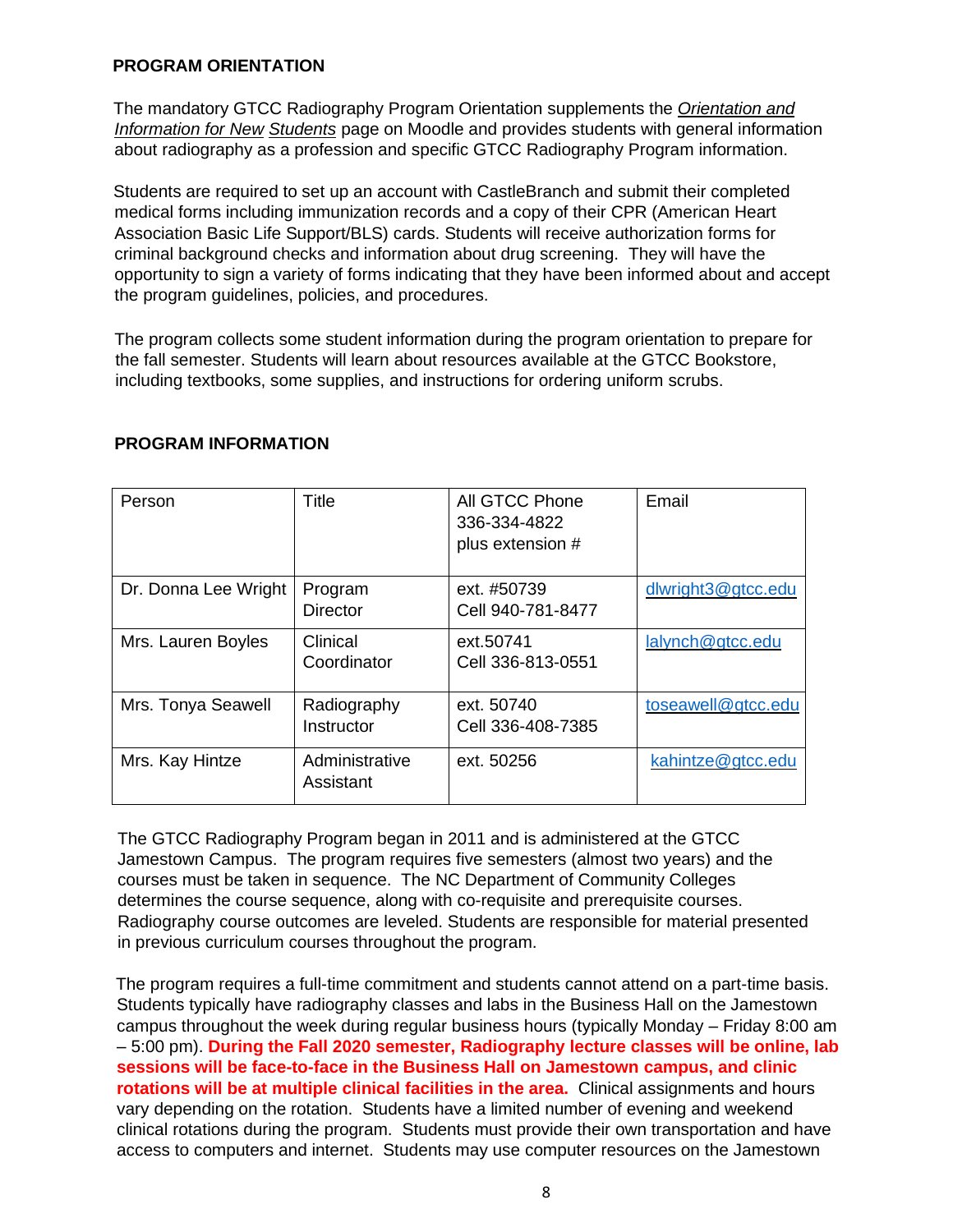campus. **Students will learn about appropriate Personal Protective Equipment (PPE) and COVID 19 guidelines required for participation in clinical rotations. Whenever students are on GTCC campus, they must follow ALL COVID 19 guidelines such as wearing face masks, monitoring and documenting their COVID exposure and symptoms, hand and surface cleaning, and maintaining social distancing.** 

The associate degree is the recognized entry-level degree for Radiologic Technologists in the US. Associate degree programs follow a standardized curriculum that includes general education courses in addition to RAD professional courses. Students must complete ALL of the general education courses and the RAD professional courses for an associate degree before they can apply to take the ARRT certification exam.

The program provides students clinical opportunities via rotations, and staff/instructor feedback that support competent graduates that can easily fulfill entry-level radiographer positions by delivering quality care to patients, producing high quality images with the least amount of radiation exposure while being desirable employees. Previous program graduates have been in demand and have had success securing jobs.

Following ARRT certification in radiography, students may choose to advance their careers and pursue educational degrees (bachelors, masters, or doctorates) to be involved with clinical management, education, sales, or research. They may choose to add certification in other modalities such as computed tomography (CT), magnetic resonance (MR), nuclear medicine (NM), radiation therapy (RTT), vascular interventional (VI), bone densitometry (BD), and multiple areas of sonography (ultrasound).

Refer to the following websites for options: ARRT.org, JRCERT.org, NCSRT.org, ARDMS.org, and NMTCB.org

### **GTCC & Radiography Program Accreditation**

Guilford Technical Community College (GTCC) has institutional accreditation with Southern Association of Colleges and Schools (SACS) Commission on Colleges (SACSCOC) that also covers the Radiography Program.

The GTCC Radiography Program is accredited by the Joint Review Committee on Education in Radiologic Technology (JRCERT). The JRCERT is the only agency recognized by the United States Department of Education (USDE) and the Council for Higher Education Accreditation (CHEA), for the accreditation of traditional and distance delivery educational programs in radiography, radiation therapy, magnetic resonance, and medical dosimetry.

JRCERT accreditation is the recognized professional standard that tells students, patients, and the public that GTCC values academic excellence, health care quality, and patient safety. The program adheres to the JRCERT Program Accreditation Standards and is compliant with the American Society of Radiologic Technology (ASRT) Curriculum Guide to ensure graduates possess the knowledge, skills, attributes, and clinical education necessary to practice in the profession. The program participates in the voluntary process of self-assessment and peer review via the JRCERT. A copy of the *JRCERT Standards for an Accredited Educational Program in Radiologic Sciences* may be reviewed at [www.jrcert.org](http://www.jrcert.org/) and in the program office. A copy will be provided to any student by request.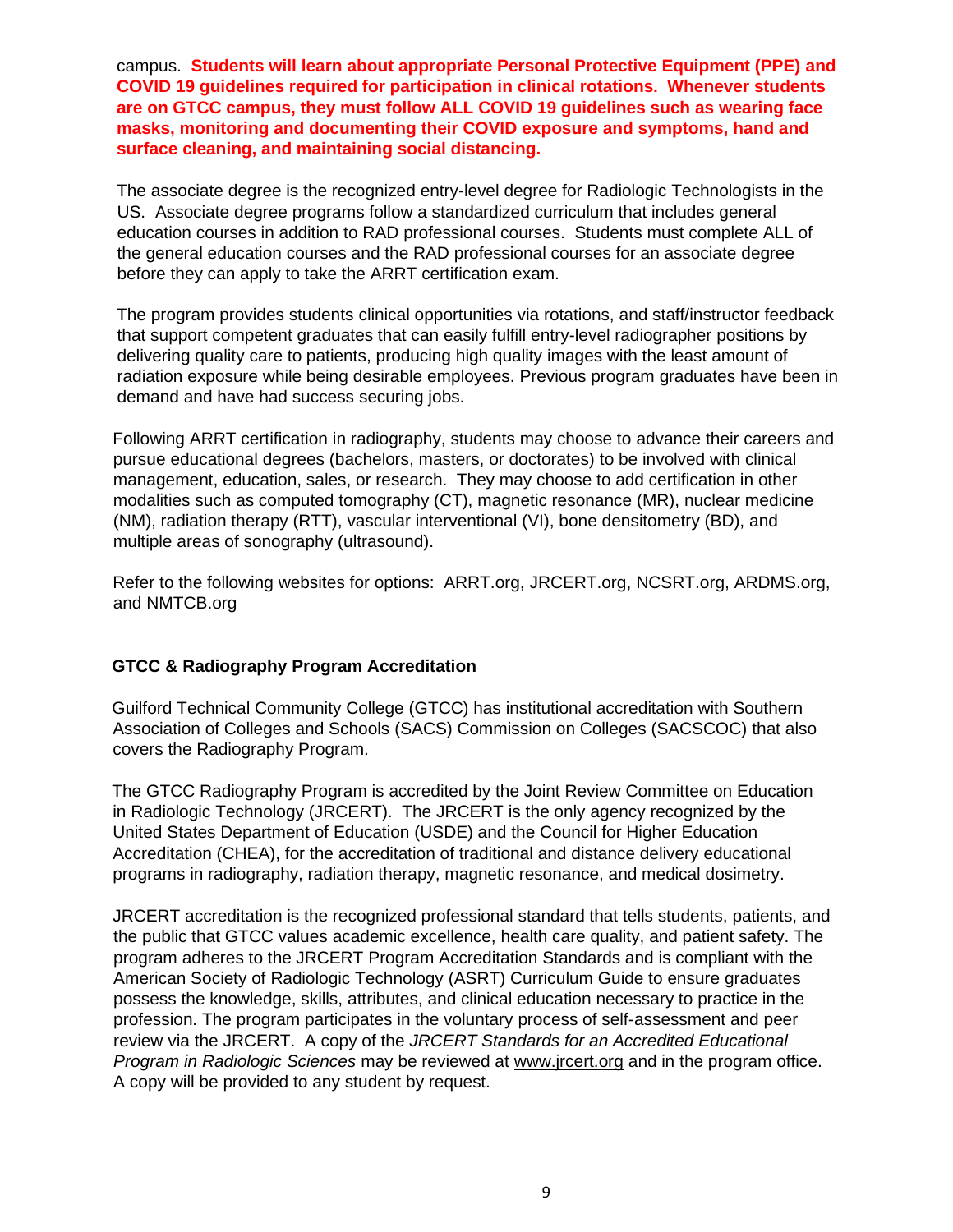### Joint Review Committee on Education in Radiologic Technology 20 N. Wacker Drive, Suite 2850 Chicago, IL 60606-3182 312.704.5300 ● (Fax) 312.704.5304 [www.jrcert.org](http://www.jrcert.org/)

The Program provides an education that is flexible, progressive, and sensitive to the changing needs of the individual, significant support person(s), and community. Through these educational experiences, students have the opportunity to develop critical thinking and problemsolving skills. The program consists of didactic and clinical education experiences.

The program ensures graduates possess the following values:

- COMPETENCE in the performance of radiographic procedures and the delivery of health care.
- KNOWLEDGE in the principles and practice of radiologic technology.
- COMPASSION in the delivery of health care.
- PROFESSIONALISM in all actions and communications.
- COMMITMENT to professional development.

### **Radiography Program Effectiveness**

### **Program Completion Rate**

| <b>Completion Year</b> | <b>Starting Enrollment</b> | Ending<br>Enrollment | $\%$  |
|------------------------|----------------------------|----------------------|-------|
| 2021                   | 21                         |                      |       |
| 2020                   | 18                         | 16                   | 88.9% |
| 2019                   | 18                         | 13                   | 72.2% |
| 2018                   | 18                         | 13                   | 72.2% |
| 2017                   | 18                         | 15                   | 83.3% |
| 2016                   | 18                         | 11                   | 61.1% |
| 5 YEAR AVERAGE         | 90                         | 68                   | 75.6% |

### **ARRT Certification Exam Pass Rate** (on the first attempt)

| <b>Completion Year</b>      | <b>Attempted Exam</b> | Passed Exam       | %     |
|-----------------------------|-----------------------|-------------------|-------|
| 2020                        | <b>INCOMPLETE</b>     | <b>INCOMPLETE</b> |       |
| 2019                        | 13<br>12              |                   | 92.3% |
| 2018                        | 13<br>13              |                   | 100%  |
| 2017                        | 15                    | 15                | 100%  |
| 2016<br>11                  |                       | 11                | 100%  |
| 2015                        | 15<br>14              |                   | 83.3% |
| 2014<br>12<br>10            |                       | 83.3%             |       |
| <b>5 YEAR AVERAGE</b><br>66 |                       | 63                | 95.5% |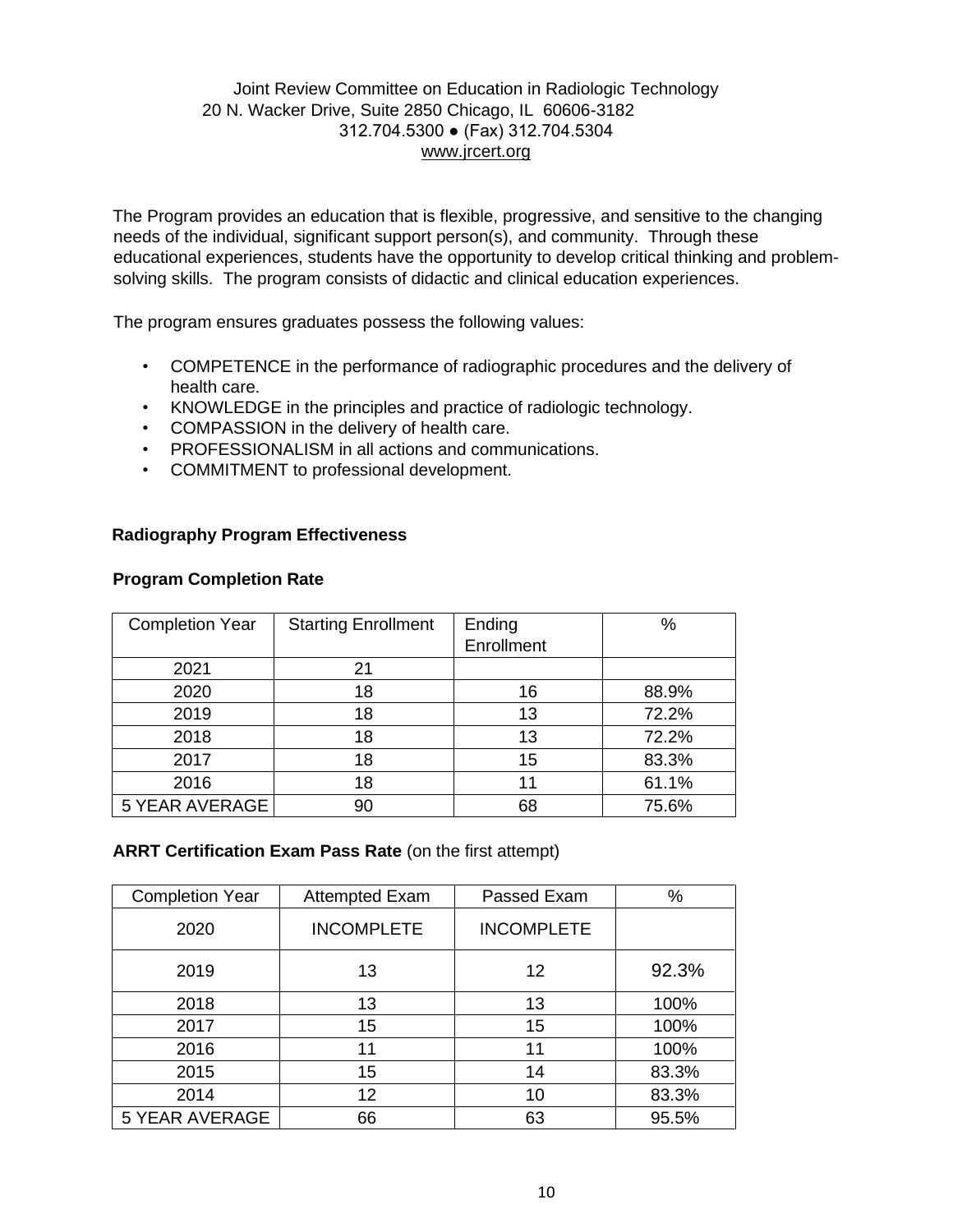### **Job Placement Rate**

| <b>Completion Year</b>      | Sought Job        | Accepted Job      | %          |
|-----------------------------|-------------------|-------------------|------------|
| 2020                        | <b>INCOMPLETE</b> | <b>INCOMPLETE</b> |            |
| 2019<br>13<br>13            |                   | 100%              |            |
| 2018                        | $\star$           | $\star$           | Incomplete |
| 2017                        | 15                | 15                | 100%       |
| 2016<br>10<br>11            |                   |                   | 91.0%      |
| 2015<br>13                  |                   | 12                | 92.3%      |
| <b>5 YEAR AVERAGE</b><br>52 |                   | 50                | 96.2%      |

Job placement rate is defined as the number of graduates employed in the radiologic sciences compared to the number of graduates actively seeking employment in the radiologic sciences. JRCERT has defined not actively seeking employment as:

- Graduate fails to communicate with program officials regarding employment status after multiple attempts,
- Graduate is unwilling to seek employment that requires relocation,
- Graduate is unwilling to accept employment because of salary or hours,
- Graduate is on active military duty, and/or graduate is continuing education.

Current program effectiveness data may be found at GTCC Radiography Program website and on the JRCERT website.

### **Program Curriculum**

The GTCC Radiography curriculum consists of 71 credit hours and follows the approved curriculum developed by the American Society of Radiologic Technologists (ASRT) and the state of North Carolina Community College System. See the current course descriptions on the GTCC website under Academics.

Upon completion of the program, with fulfillment of all graduation requirements, GTCC awards the student an Associate of Applied Science Degree in Radiography.

While it may possible to take the general education courses at the same time students take the RAD professional courses, this strategy is typically NOT recommended. Scheduling general education classes around RAD professional courses including labs and clinical hours is problematic. Students are advised to complete as many of the required general education courses as possible BEFORE applying to the GTCC Radiography Program. Grades of B or higher on the required general education courses result in additional admission ranking points; thereby improving the chances of admission.

Students who do not complete the general education courses prior to beginning the radiography program must take the general education courses while they are taking the RAD professional courses or after completion of the RAD professional courses. Taking the general education courses after the RAD courses will delay when the student can take the ARRT exam.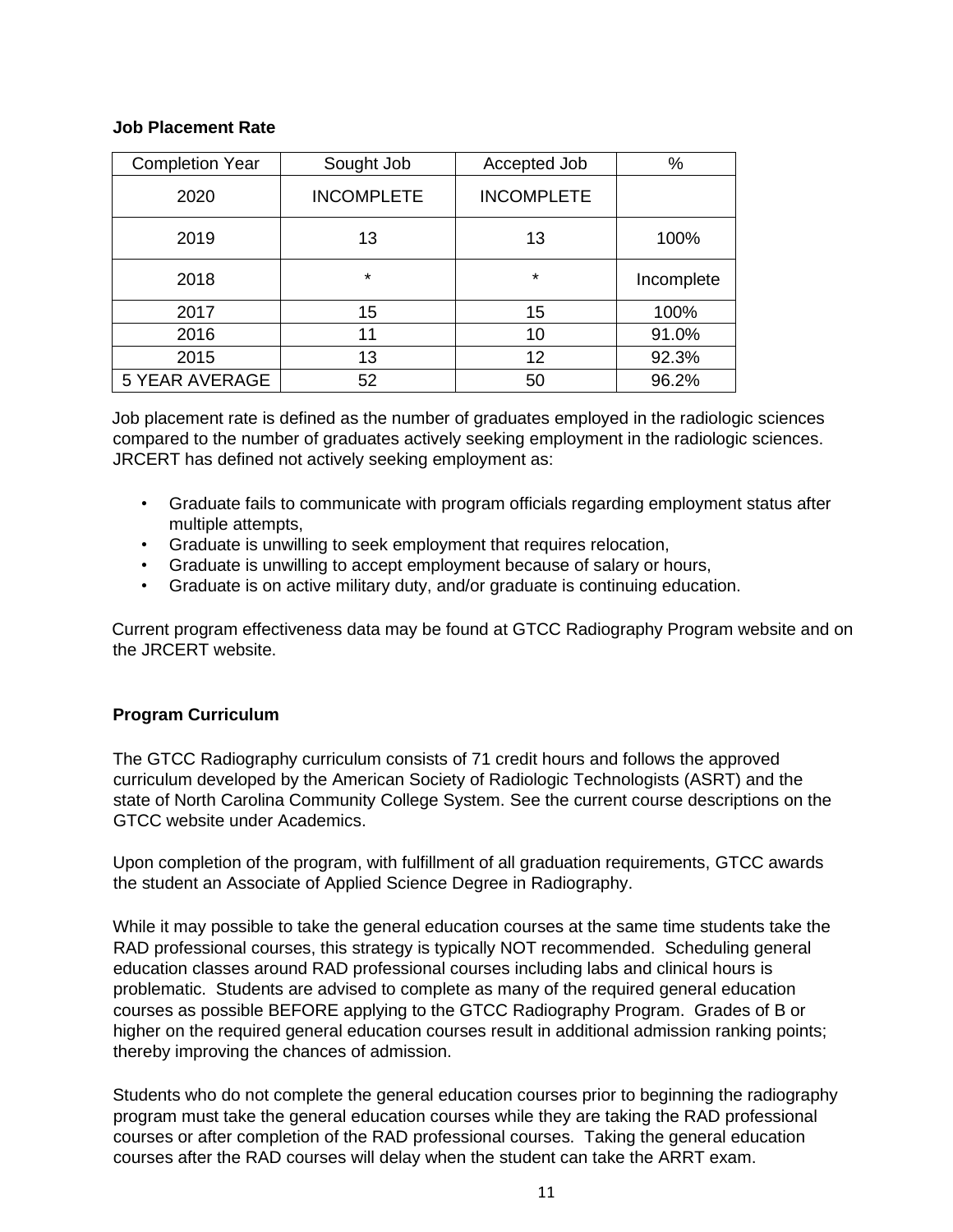### **GTCC Radiography Program ASSOCIATE IN APPLIED SCIENCE DEGREE (A45700)**

### **Curriculum 2019- 2021 for Class of 2021 Curriculum 2020- 2022 for Class of 2022**

| <b>FIRST SEMESTER (FALL)</b> |     | <b>Class</b>                                               | Lab | Clinical | Credit |    |
|------------------------------|-----|------------------------------------------------------------|-----|----------|--------|----|
| <b>RAD</b>                   | 110 | <b>Radiography Introduction and</b><br><b>Patient Care</b> | 2   | 3        | 0      | 3  |
| <b>RAD</b>                   | 111 | <b>RAD Procedures I</b>                                    | 3   | 3        | 0      |    |
| <b>RAD</b>                   | 113 | <b>RAD Lab Elective</b>                                    |     | 3        | 0      |    |
| <b>RAD</b>                   | 151 | <b>RAD Clinical Education I</b>                            |     | 0        | 6      | 2  |
| <b>BIO</b>                   | 163 | Basic Anatomy and Physiology                               | 4   | 2        | 0      | 5  |
|                              |     | TOTAL                                                      | 9   | 11       | 6      | 15 |

|            |     | <b>SECOND SEMESTER (SPRING)</b>  | <b>Class</b> | Lab | Clinical | Credit |
|------------|-----|----------------------------------|--------------|-----|----------|--------|
| <b>RAD</b> |     | 112   RAD Procedures II          | 3            |     |          |        |
| <b>RAD</b> | 121 | Image Production I               | 2            |     |          |        |
| <b>RAD</b> | 161 | <b>RAD Clinical Education II</b> |              |     | 15       |        |
| <b>ENG</b> | 111 | Writing and Inquiry              |              |     |          |        |
| <b>MAT</b> | 143 | <b>Quantitative Literacy</b>     | 3            |     |          |        |
|            |     | <b>TOTAL</b>                     | 11           |     | 15       | 18     |

|            | <b>THIRD SEMESTER (SUMMER)</b>   | Class | Lab | Clinical | Credit |
|------------|----------------------------------|-------|-----|----------|--------|
| <b>RAD</b> | 122   Image Production II        |       |     |          |        |
| <b>RAD</b> | 141   Radiation Safety           |       |     |          |        |
| <b>RAD</b> | 171   RAD Clinical Education III |       |     | 9        |        |
|            | <b>TOTAL</b>                     | 3     | 3   | 9        |        |

|            |     | <b>FOURTH SEMESTER (FALL)</b>    | <b>Class</b> | Lab | Clinical | Credit |
|------------|-----|----------------------------------|--------------|-----|----------|--------|
| <b>RAD</b> | 211 | <b>RAD Procedures III</b>        | ⌒            | າ   |          | ົ      |
| <b>RAD</b> | 231 | Image Production III             |              |     |          |        |
| <b>RAD</b> | 251 | <b>RAD Clinical Education IV</b> |              |     | 21       |        |
| <b>HUM</b> |     | 115   Critical Thinking          |              |     |          |        |
|            |     | <b>TOTAL</b>                     | 6            | 6   | 21       | 15     |

|            | <b>FIFTH SEMESTER (SPRING)</b> | Class | ∟ab | Clinical | Credit |
|------------|--------------------------------|-------|-----|----------|--------|
| <b>RAD</b> | 261   RAD Clinical Education V |       |     | ິ        |        |
| <b>RAD</b> | 271   RAD Capstone             |       |     |          |        |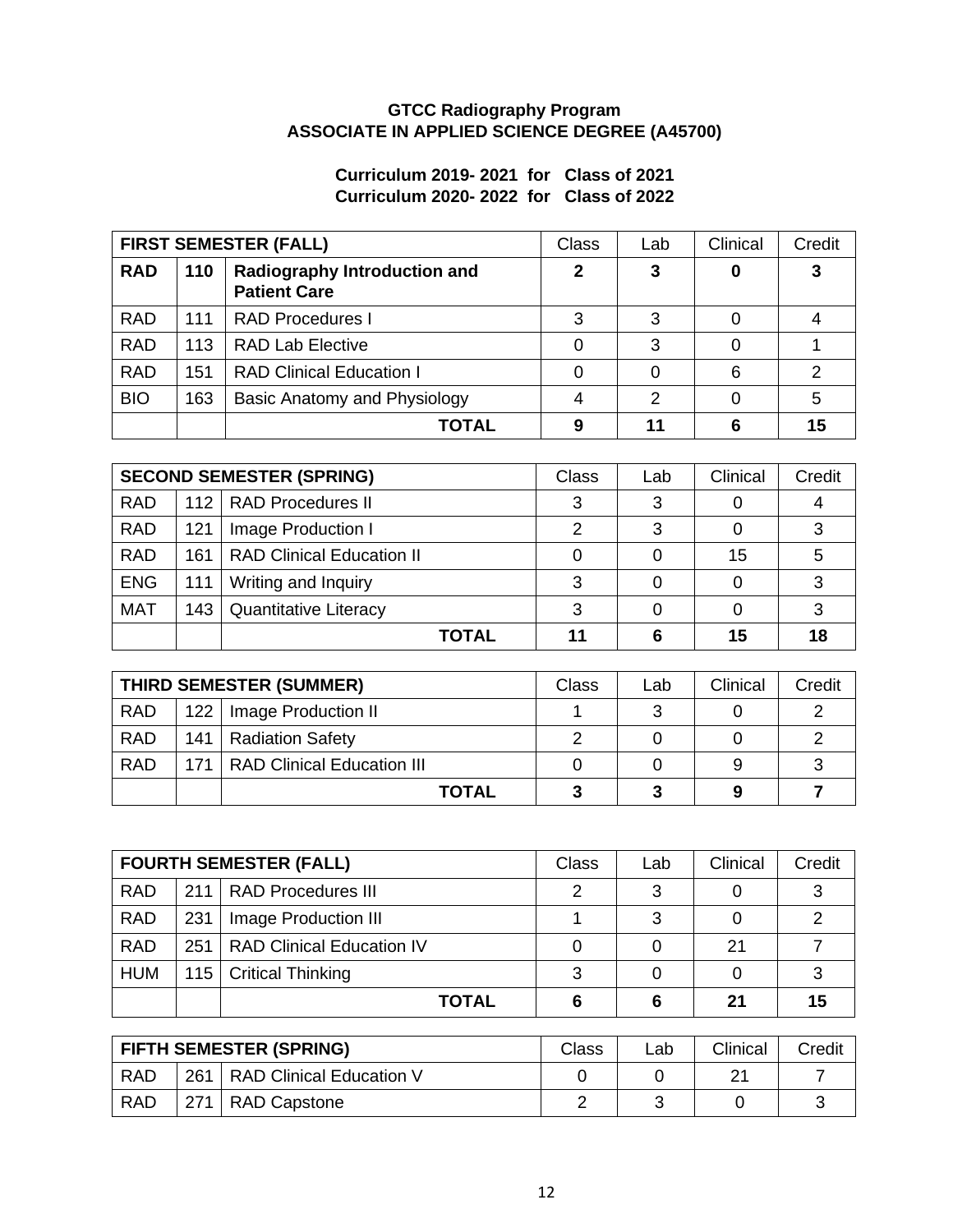| <b>PSY</b> | 150 | Social Science<br>Elective:<br><b>General Psychology</b> | 3   |     |     | 3   |
|------------|-----|----------------------------------------------------------|-----|-----|-----|-----|
| <b>SOC</b> | 210 | OR<br>Introduction to Sociology                          | (3) | (0) | (0) | (3) |
| <b>COM</b> | 231 | <b>Public Speaking</b>                                   | 3   |     |     | ີ   |
|            |     | TOTAL                                                    | 8   | 3   | 21  | 16  |

### **Transfer & Advanced Placement**

The GTCC Radiography Program does not grant automatic advanced placement at this time. Requests for transfer from another Radiography Program will be considered on an individual basis. The challenges of accurately assessing a transfer student's capabilities to determine appropriate course placement so the student can merge with the GTCC course sequence may require repeating some RAD professional courses. Additionally there must be clinical sites and agencies available to meet the clinical competency needs of the transfer student.

### **Program Goals / Student Learning Outcomes (SLO)**

### **Goal 1: To demonstrate competence as an entry-level technologist.**

- Students will correctly perform radiographic examinations.
- Students will apply knowledge needed for radiographers.

### **Goal 2: Students will demonstrate professional communication skills.**

- Students will use proper oral communication.
- Students will use proper communication during clinical assignments.

### **Goal 3: Students will demonstrate critical thinking.**

- Students will evaluate images for quality.
- Students will use problem solving skills related to the care of patients.

### **Goal 4: Students will model professionalism.**

- Students will participate in professional societies.
- Students will embody professionalism as it applies to the radiographer.

### **RADIATION SAFETY**

Since the early 1900's, scientists have been aware of both the beneficial and destructive potential of ionizing radiation. The clinical sites subscribe to ALARA, meaning radiation exposure is kept As Low As Reasonably Achievable. This is accomplished by employing proper radiation control procedures. Radiography is not considered a high-risk occupation.

Students will learn and practice radiation safety and protection to minimize radiation exposure to patients, public, fellow students, faculty members, and medical workers. Students will have equipment check-offs to ensure they know how to produce images with the least possible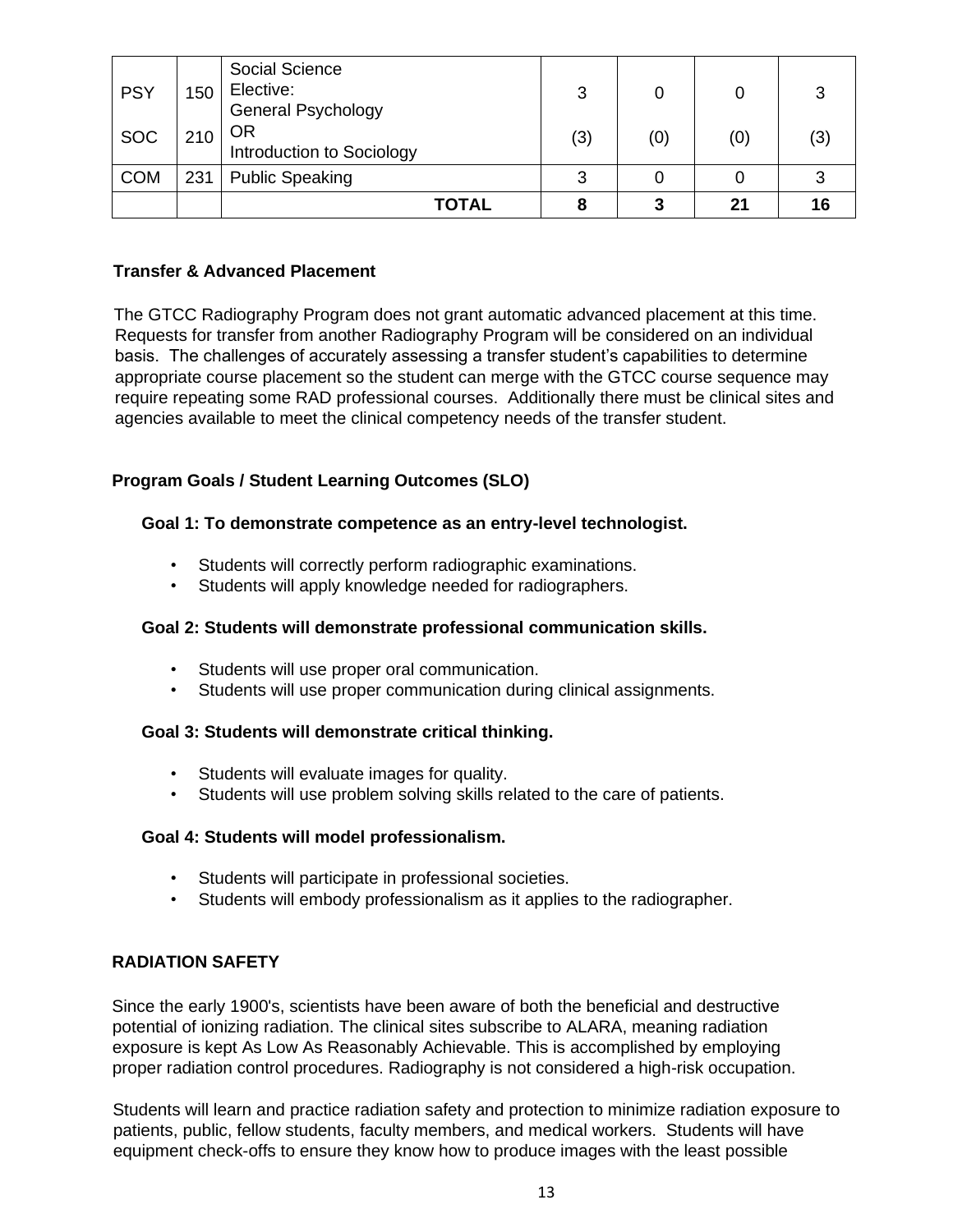radiation exposure. Students are not permitted to operate the energized lab equipment or do radiographic exams in clinic without direct supervision. (Refer to specific policies about direct supervision guidelines, radiation monitoring, radiation protection policy, and repeat images in the clinical portion Part Two of this Student Handbook)

### **Radiation Monitoring**

Radiation exposure received during program-related activities such as working in the energized lab and during clinical rotations is considered "occupational" exposure and is governed by the rules and regulations of the North Carolina Department of Health and Human Resources, Radiation Protection Section 15A NCAC 11 with exposure limits stated in section §1604 "Occupational Dose Limits For Adults".

It is the students' responsibility to wear radiation dosimeters properly at all times in the energized lab, during clinical rotations, and for any field trip or assignment that places students near ionizing radiation. Faculty members will dismiss students from activities to retrieve dosimeters if they fail to wear them when they are required. The missed time will count as tardy or absent, depending on how long the student is gone. Routine grade penalties will apply for such absences. Students should return to the activity as soon as possible to avoid extensive penalties.

Landauer dosimeters are exchanged on a regular basis. Faculty members will announce and post the exchange dates. Students will be charged the fee (minimum of \$4.50) if dosimeters are not returned for processing. The most current dosimetry reports of exposure will be posted so students can review and initial their exposure. Reports will then be stored in a central location in the Radiography Office.

Readings of ≥ 1 mSv (100 mrem) in a month will result in an immediate conference between the student and the Clinical Coordinator to determine the cause of the exposure. The Clinical Coordinator will review safe radiation practices with the student at that time.

Readings of ≥ 3.75 mSv (375 mrem) in a month will be reported to the Radiation Safety Officer for Cone Health to determine the cause of the high reading. This may include reviewing the clinical education schedule to determine the student's rotations and interviewing the student to determine radiation protection habits. The Radiation Safety Officer and the Clinical Coordinator will counsel the student they identify poor radiation safety practices.

### **Safe Radiation Practices**

- Students will NOT perform a radiologic procedure without the order of a physician.
- Students will NOT use radiographic equipment for any reason without direct supervision by a certified radiographer. Students may NOT perform procedures or use radiographic equipment with a student technologist.
- Students WILL wear radiation dosimeters at all times during Clinical Education, while working in the energized laboratory, and during any assignments that require proximity to ionizing radiation.
- Students WILL practice the ALARA (As Low As Reasonably Achievable) principle at all times to minimize radiation exposure to patients, public, fellow students, faculty members, and medical workers.
- Students WILL apply the three cardinal rules of radiation protection: time, distance, and shielding at all times.
- Students WILL use immobilization devices. Students will NOT hold patients for diagnostic x-ray studies. Students may be asked to briefly support or help patients move during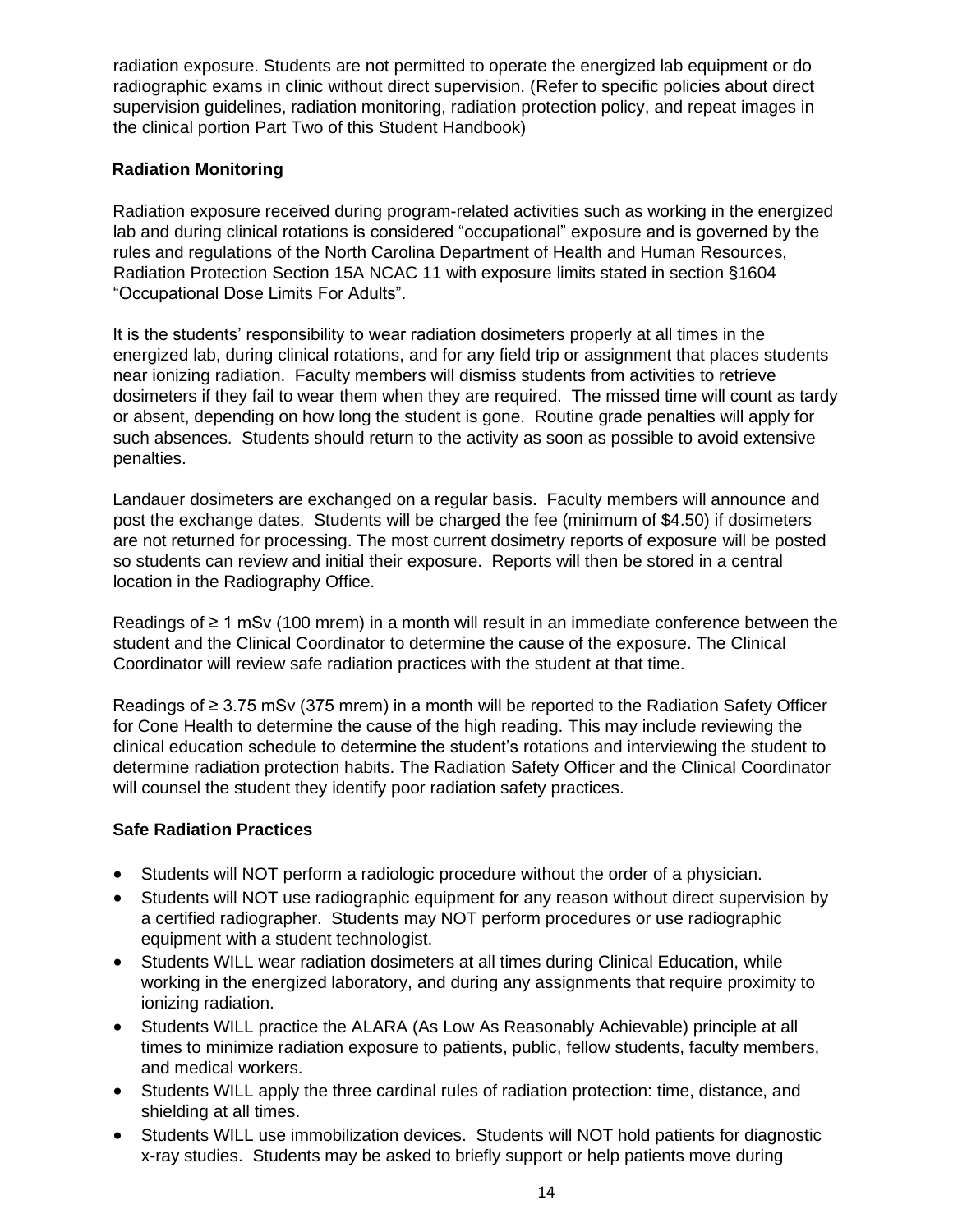fluoroscopic and C-arm cases, but that exposure should be infrequent and as brief as possible.

- Students MUST remain completely within the shielded control booth during exposures in the radiology department.
- Students MUST wear lead aprons (0.5 mm Pb equivalent) during fluoroscopic, surgical, or mobile procedures.
- Students MUST maintain a distance of six (6) feet from the x-ray tube and patient during mobile procedures.

### **Pregnancy Radiation Safety Guidelines**

The GTCC Radiography Program is compliant with the Regulatory Guide 8.13, "Instruction Concerning Prenatal Radiation Exposure", the Nuclear Regulatory Commission's (NRC's) regulations on radiation protection are specified in 10 CFR Part 20, "Standards for Protection Against Radiation"; and Section 20.1208, "Dose Equivalent to an Embryo/Fetus".

> *The State of North Carolina requires, when one has voluntarily declared a pregnancy, during the gestation period, the effective dose equivalent to an embryo/fetus for occupational exposure to the expectant mother should not exceed 5 mSv (0.5 rem/500 mrem) and should not exceed a monthly effective dose equivalent of 0.5 mSv (0.05 rem/50 mrem) after declaration of pregnancy. 10 A NCAC 15.1610*

It is both the procedure and practice of GTCC Radiography Program to offer the utmost in radiation protection to the students. Students are advised to abide by radiation safety and protection standards and are responsible for protecting themselves and their child from excessive radiation exposure during pregnancy because fetuses and embryos are more radiosensitive than mature tissues. Radiosensitivity is because of their rapid rate of growth and relative lack of differentiation.

- If female students become pregnant or suspect they are pregnant while enrolled in the GTCC Radiography program, they have the option to make a **voluntary** declaration of pregnancy to the Radiography Program Director and to the Cone Radiation Safety Officer (RSO). The choice to declare pregnancy is voluntary. If the student chooses not to declare pregnancy, the student and the embryo/fetus will be subject to the same radiation dose limits as other nonpregnant radiation workers.
- If the student decides to provide a written declaration of pregnancy, it should be done as early in the pregnancy as possible. A "declared pregnant woman" has voluntarily informed her supervisor, in writing, of her pregnancy and the estimated date of conception.
- The RSO or RSO's designee will send the student copies of the most recent federal and state regulations on radiation protection for the pregnant radiographer including a copy of the USNRC Regulatory Guide 8.13 titled "Instruction Concerning Prenatal Radiation Exposure" with the appendix titled "Questions and Answers concerning Prenatal Radiation Exposure". The student will also receive a copy of a pamphlet title "Radiation Protection for the Pregnant Worker", an interview with Stewart C. Bushong, ScD.
- If there is a declaration of pregnancy in writing, a counseling session with the Clinical Coordinator, the Cone Radiation Safety Officer (RSO) or the RSO designee will be scheduled ASAP.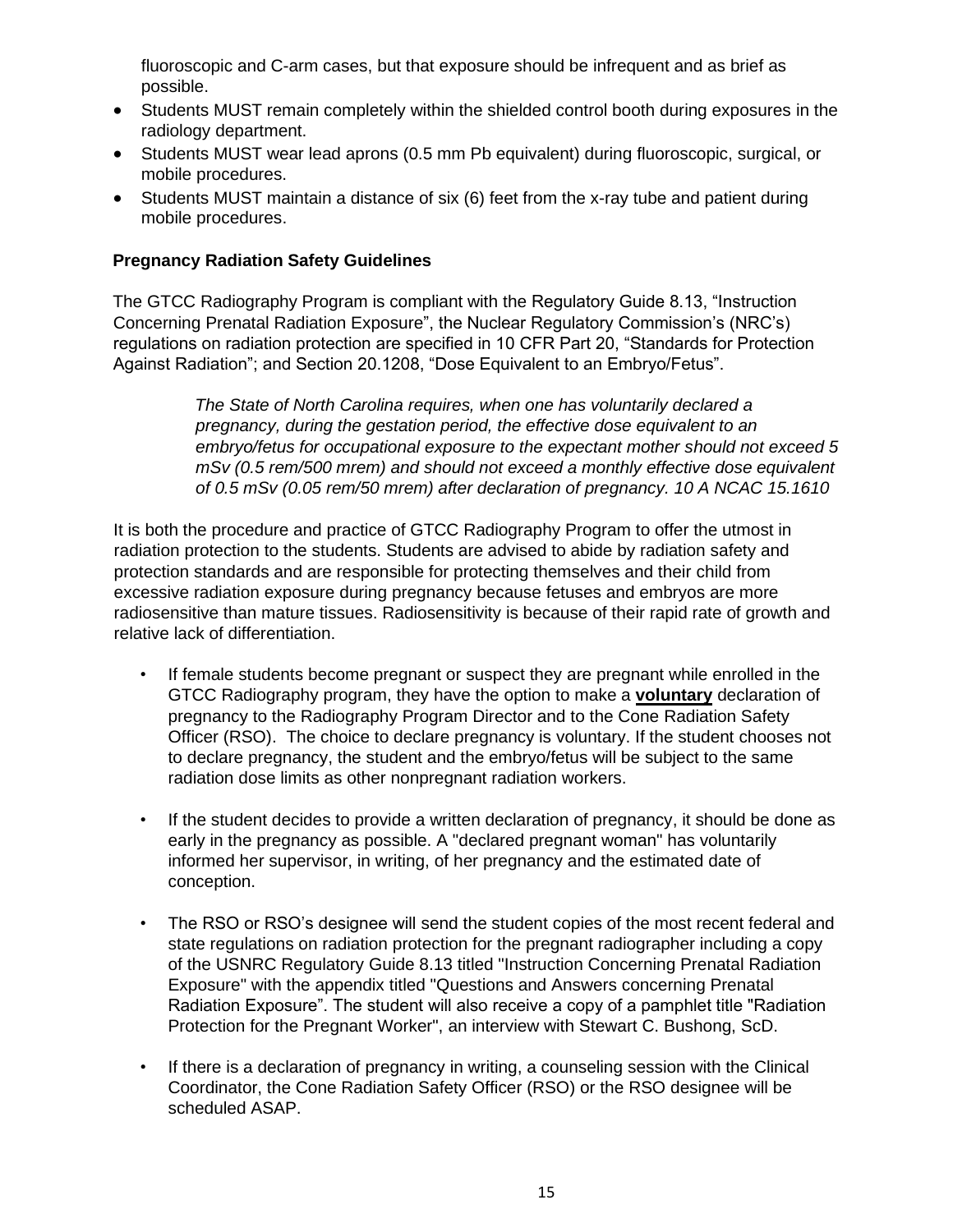- A fetal dosimeter will be provided to the student. This fetal dosimeter will be worn in addition to the regular issued whole body dosimetry. Hence, two dosimeters will be worn. When wearing protective lead, the whole body dosimeter will be worn OVER the lead PPE; the fetal dosimeter will be worn UNDER the lead PPE. It is very important NOT switch the two dosimeters.
- An interview with the student will be scheduled as soon as the student has the opportunity to review the fore mentioned literature. The interview will be conducted by the RSO or a qualified individual designated by the RSO. A minimum of the following will be covered in the interview:
	- o review of the relevant radiation safety policies,
	- $\circ$  occupational radiation exposure history of the student with special emphasis on the exposure since the estimated date of conception, work habits and best practices, responsibilities of the student and program/sponsor to protect the embryo/fetus from unnecessary radiation exposure.
- The student will be provided the opportunity to ask questions. If all concerns of the student cannot be satisfactorily answered, the RSO will investigate these further and schedule another interview, possibly including other experts.
- After the counseling session, the student may elect to:
	- $\circ$  Withdraw from the program with a plan to return the following year at the beginning of the missed semesters. The student does not have to reapply or go through a selective admission process to return to the program. The student is required to communicate with the Radiography Program Director her desire to return to the Program at least three months prior to the intended return semester so plans can be made for the student's re-entry into the curriculum.
	- o Continue in the program without modifications.
	- o Provide a written voluntary withdrawal of declaration at any time.

### **AMERICAN REGISTRY OF RADIOLOGIC TECHNOLOGISTS (ARRT) CERTIFICATION**

Graduates must pass a national certification examination administered by the ARRT. ARRT certification and registration requires three components: Education, Ethics, and Examination. Upon satisfactory completion of the GTCC Radiography Program, the Program Director will verify successful completion of the education requirements.

Applicants for the exam are required to submit documentation of their criminal background checks and attest that they meet the ethical standards. Students with criminal backgrounds who are cleared by the clinical sites and agencies for participation in clinical should contact the ARRT Ethics Department (1-651-687-0048 or [www.arrt.org\) f](http://www.arrt.org/)or pre-application review to take the certification exam. Students who wait until the end of the program to reveal criminal backgrounds to ARRT may be delayed approval while their case is reviewed. The ARRT will communicate directly with the student.

Students wishing to apply for ADA accommodations during the ARRT certification exam must submit their justification and documentation early to avoid delays. The ARRT will communicate directly with the student.

After passing the examination, individuals are entitled to use the initials, R.T. (R) (Registered Radiologic Technologist in Radiography), after their names. Following initial certification, radiographers maintain their registration by participating in professional continuing education and by paying annual fees.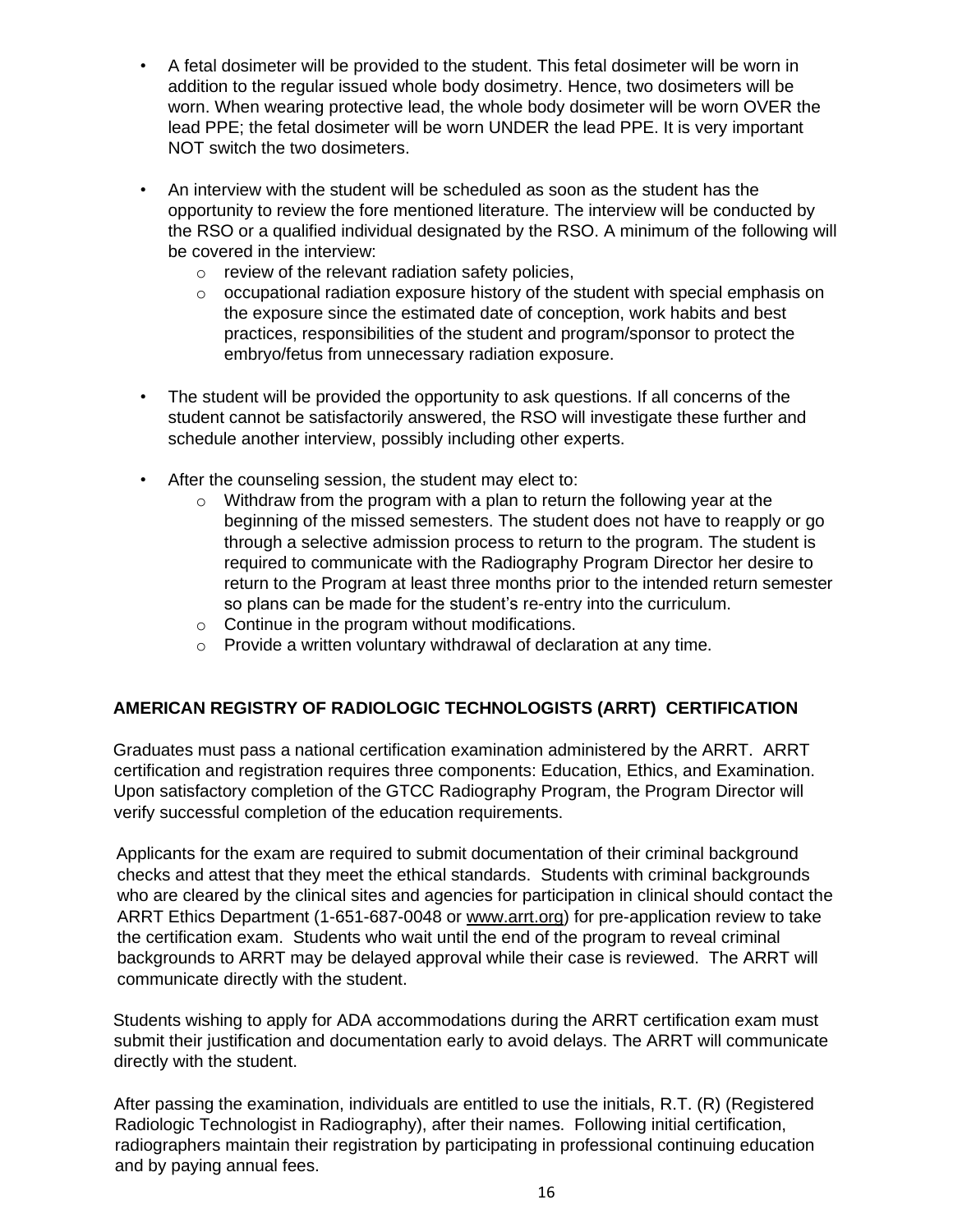ARRT certification and registration are considered the gateway to the medical imaging profession. All graduates are strongly encouraged to prepare for the ARRT examination by studying, reviewing, and working diligently throughout the program because the exam is based on the entire curriculum. Graduates are encouraged to take the exam as soon as possible following program completion. GTCC graduates enjoy a high level of success on the ARRT exam!

North Carolina is currently one of the six states that do NOT require a radiography license. Most reputable medical facilities require their employees who use ionizing radiation to be certified and registered by the ARRT. The North Carolina Society of Radiologic Technologists (NCSRT) continues to work towards establishing state licensure.



### **STUDENT RESPONSIBILITIES**

### • **Communication & Electronic Devices**

- o **GTCC Emails -** Students and faculty must use official GTCC emails for all program-related communication.
- o Students and faculty should respond to GTCC emails and Moodle posts within 72 hours whenever possible. Messages sent between 5:00 pm – 8:00 am, on a weekend, break, or holiday understandably may require a longer response time.
- $\circ$  Faculty members will attempt to post grades in Moodle within two weeks. Students are urged to review tests when they are returned. If a student has a question concerning a test/quiz/exam item, the student has two weeks to approach the faculty member with evidence supporting a possible grade change. If students wait more than two weeks, the grade may remain.
- $\circ$  After completion of the program, graduates should provide updated contact information so the Radiography Program can follow-up with them one year following graduation.
- o **Electronic Devices** The GTCC Radiography Program defines electronic devices as cellular phones, iPods, iPads, tablets, programmable watches such as Apple watches, FitBits, MP3 players, Palm Pilots, and any other recording or information devices.
	- Students need to clarify with faculty members for each class and situation whether and when electronic devices may be used in the classroom or lab settings. Restrictions on electronic devices in clinical settings are more stringent and will be covered in Part Two of the Student Handbook.
	- When used properly, some electronic devices can enhance the learning experience. Faculty members will let students know if electronic devices may to be used for educational purposes during classes and labs.
	- When used improperly, electronic devices can distract fellow students, disrupt classes, violate personal privacy, or lead to questionable situations of academic integrity. For example, a student may prefer to take notes on a laptop during lecture. That might be fine, but if the student spends time working on other classes, or engaged in entertainment or social media on the laptop during class, that would be a visual distraction for classmates. Another example, classroom discussions about clinical incidents could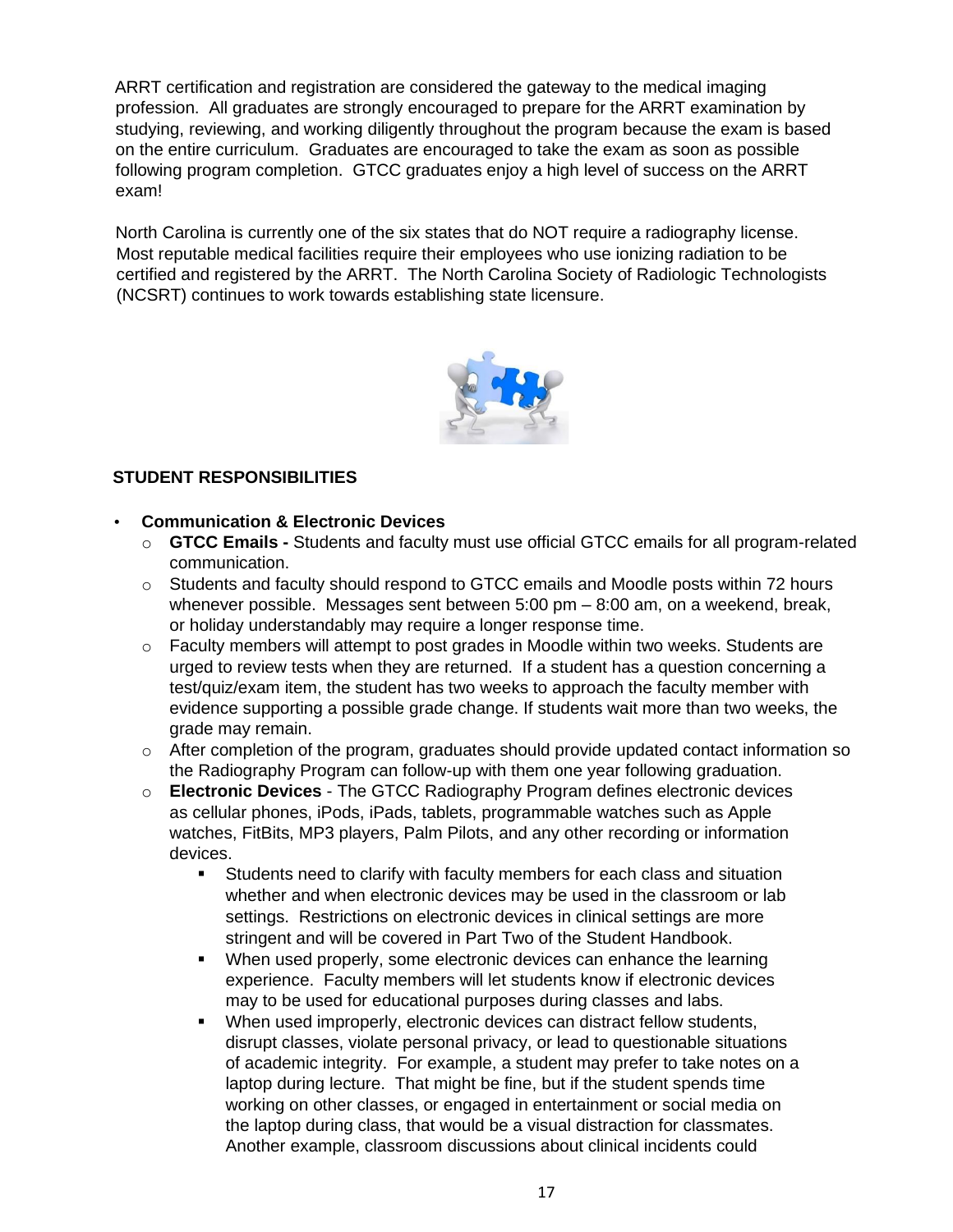include enough details to identify a specific patient. Recording such information is a serious violation of HIPAA regulations. Recording during class lectures may inhibit some students from participation. Some resources used for teaching are copyrighted. Faculty members may use them for teaching but the resources may NOT be copied and posted for other purposes.

- Students may NOT use devices to record (photographic or audio) during testing or assessments. Students may NOT use devices as a resource during testing unless specifically instructed by the faculty member.
- At no time should devices be used for personal reasons during class times. Devices should be kept in silent mode. Penalties if it appears the students are using devices for personal reasons are at the discretion of the faculty member and could include: confiscation of students' devices, dismissal from class and considered absent, assignment of a score of zero (0) for any work for that day.
- Faculty members will work with students if there is a legitimate reason the students need to keep their phones available for emergency contact because of a specific situation. In that case, students will keep their devices in silent mode and discreetly leave the room to take any emergency calls.
- Students are encouraged to exercise extreme ethical and professional judgment and AVOID posting information about GTCC or their clinical experiences on ANY social media. Inappropriate and/or unprofessional statements posted in cyberspace are not retractable and may cause the student problems later with employment opportunities and /or remaining in the program. Reference GTCC website see Public Disclosures: Social Media Policy.
- Any violations will result in student disciplinary actions and could result in dismissal from the program if cases are considered to be extreme, repetitive, a violation of the college code of student conduct or violation of HIPAA.
- **Student Conduct** Students are expected to demonstrate respectful behavior to others. The GTCC Radiography Program expects each student to uphold the highest principles of honesty, integrity, fairness, and professionalism in classes, labs, and clinical settings.

General Conduct with Others

- Respect differences in learning.
- Demonstrate patience and understanding if there are questions or clarification needed.
- Promote positive learning environment.
- Practice positive communication.
- Serve as a role model for other students.
- Celebrate other students' successes.
- Maintain positive relationships.
- Work as team with other students.
- **AFFIRMATIVE ACTION / EQUAL OPPORTUNITY** See the current online GTCC Catalog. See the GTCC student rights section in the current GTCC Student Handbook.
- **Attendance & Participation** for ALL classes, labs, and clinical are required with grade penalties for tardiness or absences. Significant learning occurs when the student participates responsibly and actively in the learning process of the GTCC Radiography Program. Every class has a Moodle website of resources for the class.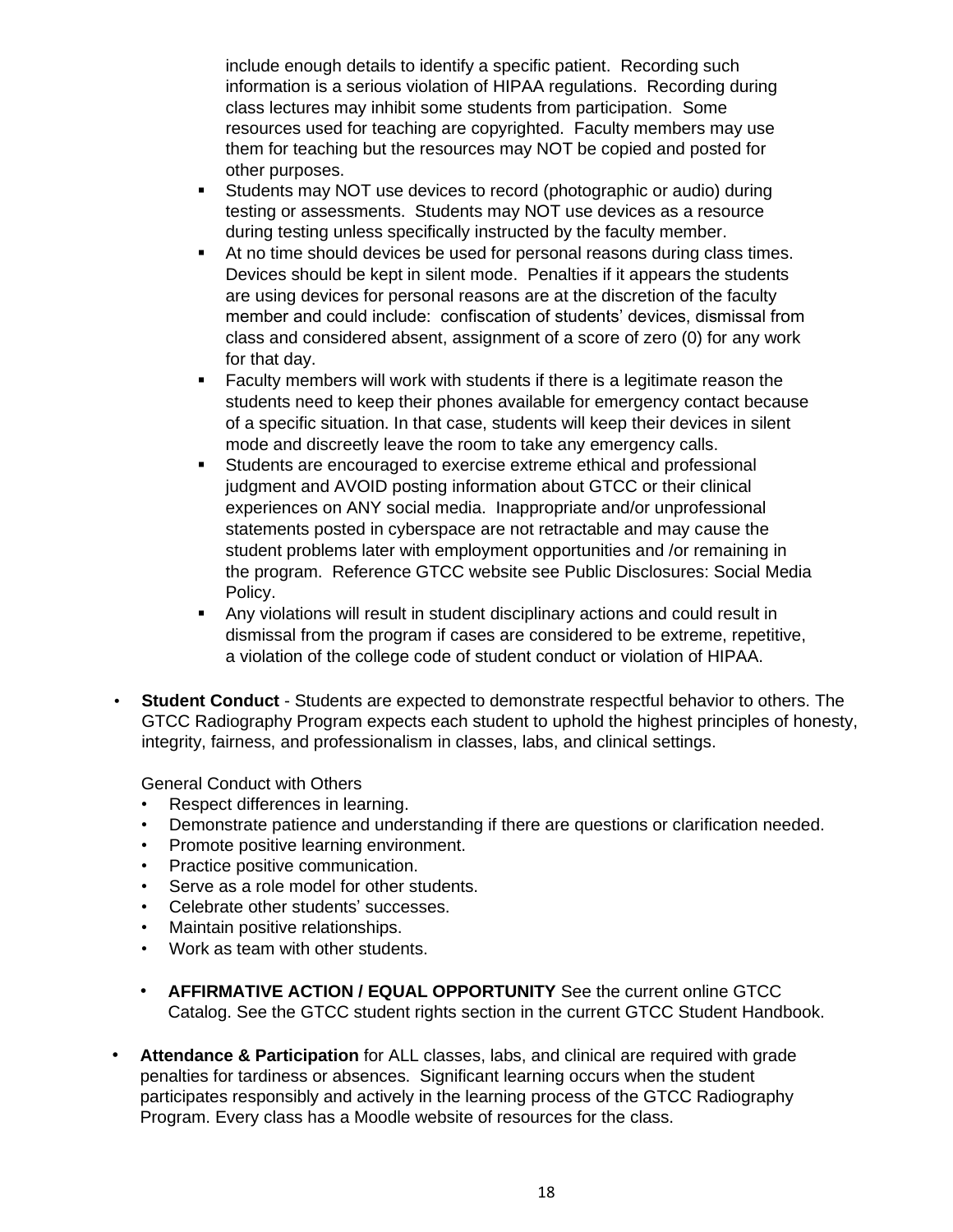Most RAD professional courses will have quizzes, tests, assignments and a cumulative final exam. Student Learning Outcomes (SLO) are assigned to each course. Students must complete SLOs.

Being prepared for all aspects of course work is critical for successful completion of the program. Students in the program are expected to bring textbooks to class and complete all assignments including reading assignments; attend class, labs, and clinical as scheduled; submit assigned written work, complete online assignments on time, and be prepared to participate in class discussions, lab exercises, and clinical activities. Each course syllabus will describe the consequences of late work. Usually faculty members will not accept late work and no credit will be recorded. It is unacceptable for students to work on other courses or other assignments during a scheduled class or lab.

Students must be responsible for actively participating in their education. PowerPoint slides and other resources that faculty members provide are to enhance learning and do NOT replace the students' responsibility to READ the assignments. Students who rely solely on instructor-provided resources and classroom lectures without reading the textbooks and doing the review assignments will miss vital information and not perform well in the program.

More details about course requirements and penalties will be described on every course syllabus. Students who are sick with a fever or any communicable pathology should NOT attend class or clinic to avoid spreading the pathology.

Students are expected to spend an average of three (3) hours per week READING, studying, completing assignments, practicing positioning skills, and preparing outside of the RAD professional courses each week. Students may also have additional opportunities such as guest lectures, labs, or presentations by experts, field trips, and other assignments in the energized and/or computer labs.

Students will be provided a time to review tests and quizzes to prepare for final exams. Students can make appointments with the instructor to clarify content. If a student misses a scheduled review and needs help, it is the student's responsibility to make an appointment with the instructor within one week.

### **Class and Lab Attendance**

Students who know well ahead (hours, days, weeks) of a planned absence should make arrangements with the faculty member for the missed time before the missed time occurs. In the case of a sudden or last minute reason for absence, typically, faculty members prefer notification by email, text, or phone if a student will be tardy or miss a class. Notification is especially important when a student will miss class or lab on a day when a test, quiz, or graded assignment is scheduled or due. It is up to the faculty member whether students may submit work early or if students will receive grades of zero (0). Faculty typically will not accept work submitted by a different student to count for an absent student.

Students are responsible for all content covered in class. The faculty member may place any printed handouts in the student's box. The program copier may not be used to copy a classmate's notes. Students are responsible for making up all missed class work and for coming prepared to the class following absence.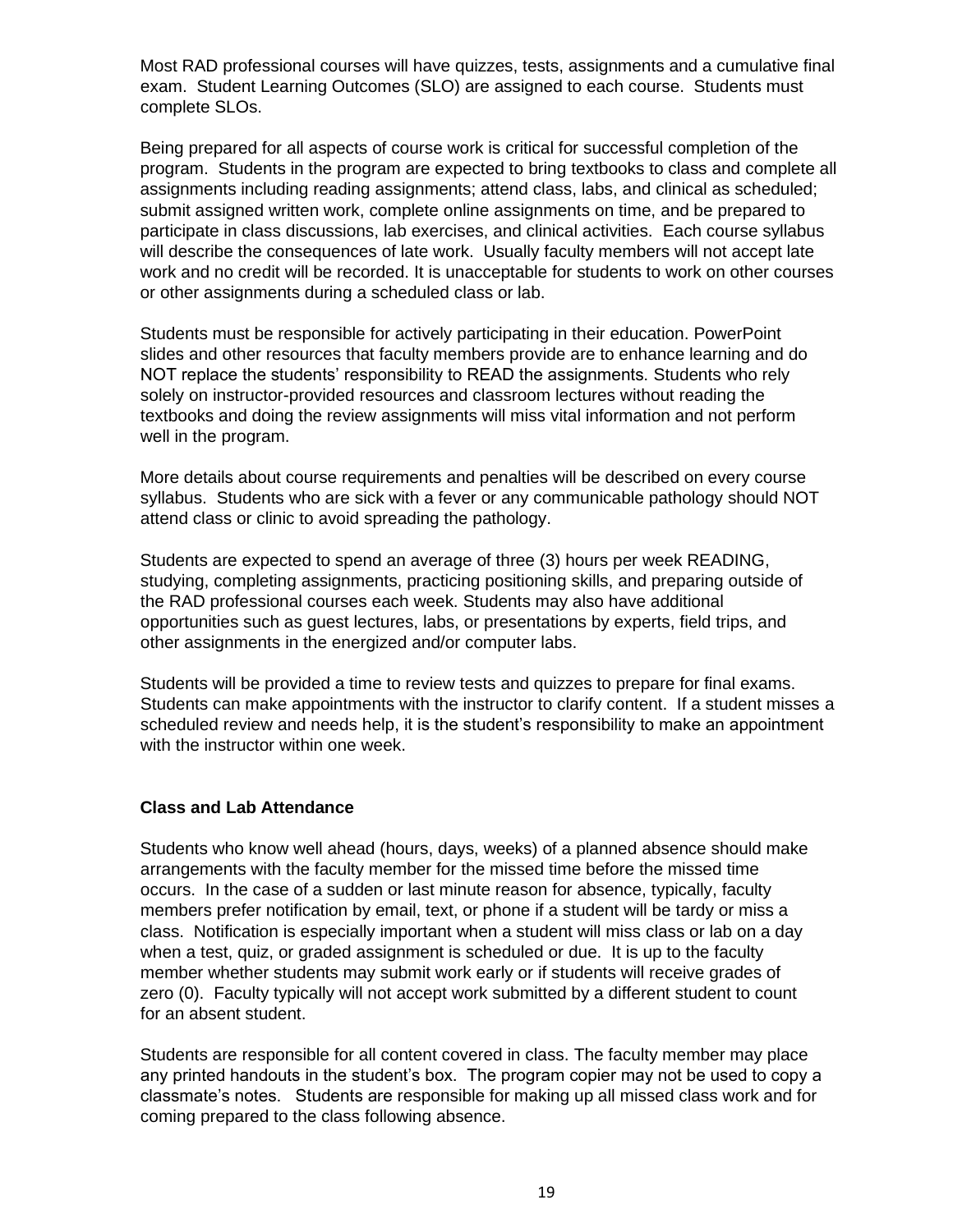If a student is eligible and the course syllabus allows "make-up" opportunities for assignments or tests, the student is responsible for making arrangements with the faculty member. Students are encouraged to complete any permitted make-up work as soon as possible. The format of the make-up work is at the discretion of the faculty member. Make-up tests and quizzes may be different from the tests and quizzes given during the scheduled class time.

Make-up work will occur outside of scheduled class and clinic time. Students are not excused from class or clinic to make-up work for a different class. Usually make-up tests are proctored and taken at the GTCC Assessment Center. Some make-up course work must be done in the program labs and proctored by program faculty because hands-on skills must be assessed. If students do not follow-through with a scheduled make-up, they will not be permitted an extension and will receive a grade of zero (0) for the test or quiz.

Some course work may NOT be eligible for make-up opportunities (e.g. pop quizzes) and students will receive grades of zero (0).

If missed course work is required for an assessment of a Student Learning Outcome (SLO), the work must be completed for students to complete the course. SLO work MUST be completed. If students do not schedule the make-up SLO work, the grade on the SLO work will decrease ten (10) points each week until the work is completed. Students must complete the SLO work to pass the course, even if the grade on the work is failing because of penalty points.

Some faculty do not permit students to enter the class if a quiz/test/exam has begun while others will permit late students to use the remaining time to complete the work. Time will not be extended for the late student and a make-up opportunity will not be permitted.

### **Clinical Attendance**

Dependable attendance is a valuable professional work ethic and is important for maintaining quality health care services. Positive attendance records impress potential employers in the clinical sites where students rotate.

During clinical hours students have opportunities to apply the information covered in classes and labs. They can practice and repeat positioning and procedures to develop confidence. Students gain from working with experienced radiographers from different backgrounds to expand knowledge, develop skills, increase confidence, and explore various job roles. Students observe and learn from positive (and negative) examples of work environments and co-worker relations.

Accurate documentation of clinical attendance is taken very seriously in the GTCC Radiography Program. In Part Two of the Student Handbook and on each clinical course syllabus, students will find detailed instructions about how to manage documentation of their clinical time. It is critical that students follow the instructions correctly because students are responsible for maintaining and reporting their clinical time. Missing documentation means the clinical time is not verified and students will be counted absent. Improper reporting of clinical time or asking another person to falsify a clinical time is falsification of records and can result in severe consequences including dismissal from the program as an ethical violation.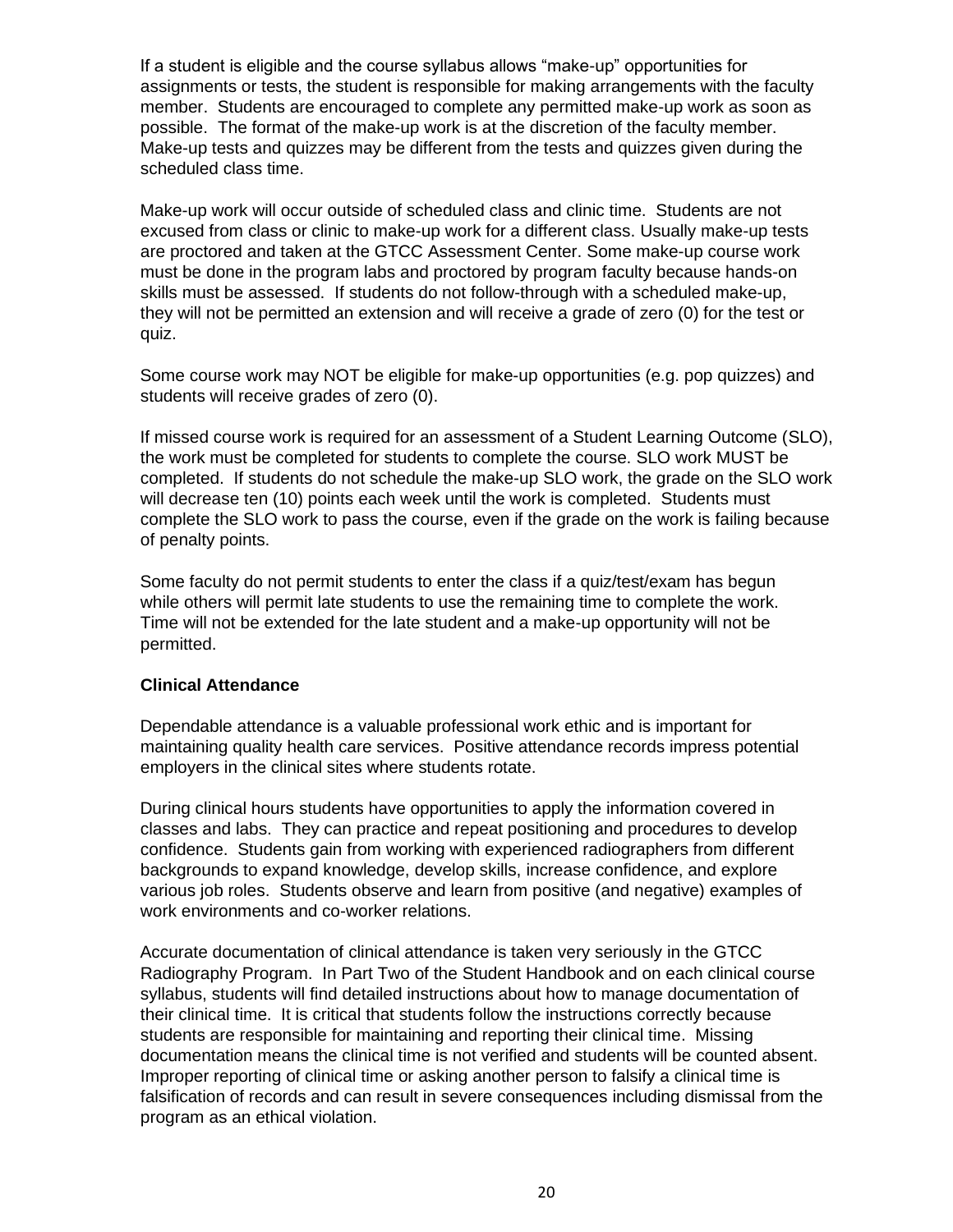### **Excessive Absences**

As stated previously in this section, details about attendance and penalties for tardiness and absences will be described on every course syllabus, whether for class, lab, or clinic.

*This is an example. Each class syllabus will define its own guideline about absence and tardiness:*

*Students are allowed to be absent one (1) class day during the semester. Students who arrive up to 15 minutes late or who leave up to 15 minutes early are considered tardy.*

*Three (3) tardies are defined as one (1) class day of absence.* 

*Students who miss more than 15 minutes of class time (beginning, during, or end) are defined as one (1) class day of absence.*

*Students who miss more than one (1) class day are considered excessively absent. The consequences of missing more than one (1) class day are:*

*1 or 2 tardies = = = minus 2.5% for each tardy from final course average Additional class days of absences = = = minus 10% for each day from final course average*

The course faculty member will review the syllabus with students at the beginning of the course so students are aware of the consequences of tardiness and absences. Students with excessive absences before the midsemester and / or before the official withdrawal date must meet with the Radiography Program Director to review the records and the consequences. The Radiography Program Director may advise the student to seek counseling to resolve the issues causing the tardiness or absences. If the reasons for tardiness and absences cannot be resolved, the Radiography Program Director will advise the student to withdraw from the program. Otherwise the penalties for continued excessive absences will result in a failing grade for the student.

Students may be excessively absent only once only during the GTCC Radiography Program. Students who exhibit a repeated pattern of excessive absence in the same or in subsequent semesters may be suspended from the GTCC Radiography Program.

### • **Health & Medical Issues** are the responsibility of students.

- o **CastleBranch**  The radiography program does not maintain medical records on students. First year students must set up an account with CastleBranch to submit health and medical records. Students will to refer to their CastleBranch accounts for the duration of the program to keep their records accurate and up-to-date.
- $\circ$  Students are required to submit documentation of all required immunizations to CastleBranch**.**
- o CastleBranch and the Radiography Clinical Coordinator or Radiography Program Director will review the records. Castle Branch will notify students if they are missing any of the needed immunizations.
	- First year students who have not submitted complete immunization records by the due date will forfeit their position in the program.
	- Second year students who do not keep their CastleBranch records accurate and up-to-date will not be allowed to participate in clinical and will be considered absent until the records are resolved. Routine grade penalties will apply for such absences.
	- Note: Some series immunizations may not be completed within the timeframe and flu shots may not be available until later in the fall semester.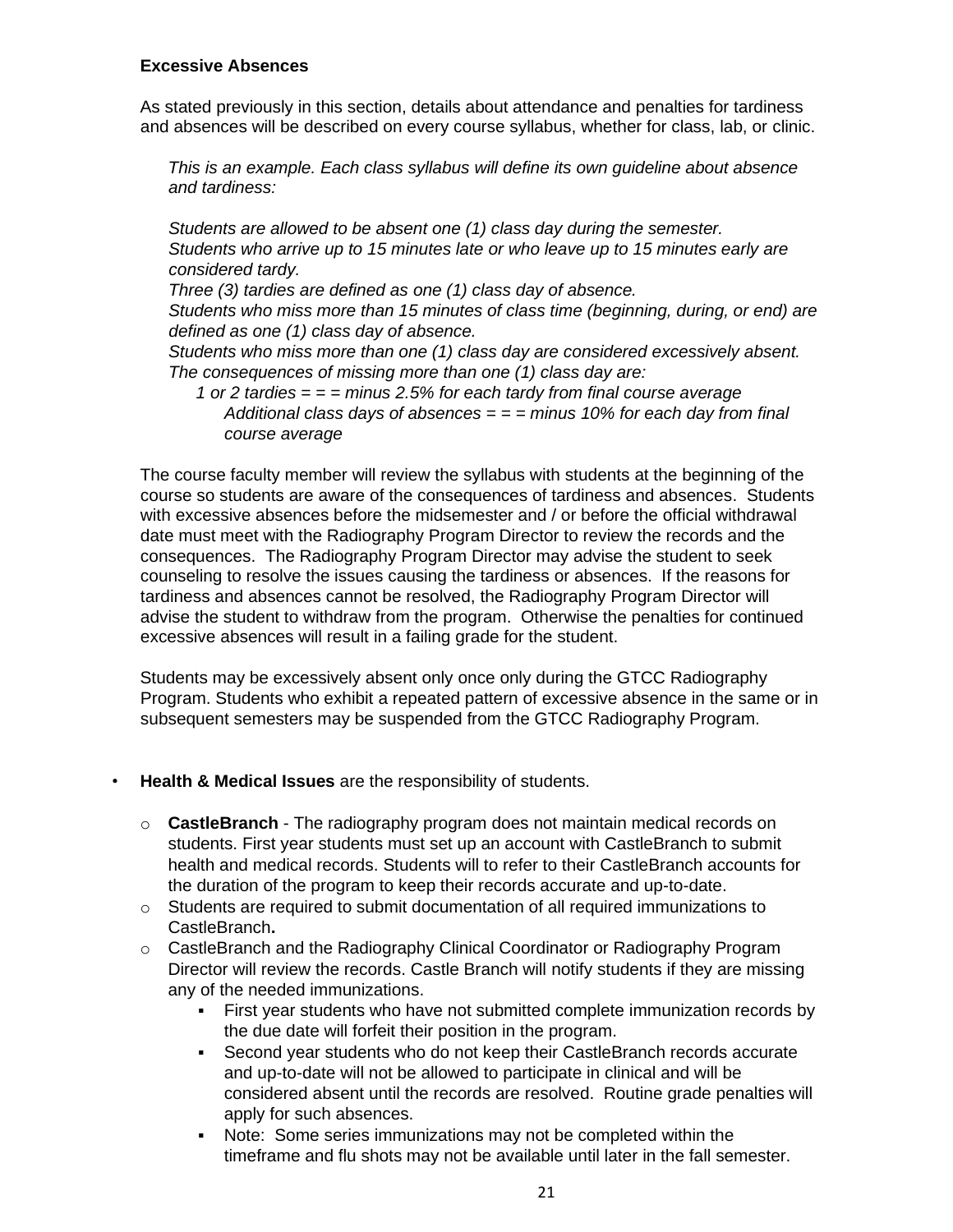- Tuberculosis: Students must have a Quantiferon Gold blood test for tuberculosis. If there is a positive result, the student will need to consult a physician and provide a clear chest radiograph taken within the past 12 months along with documentation that the student is symptom free.
- o Students must report known or suspected communicable diseases to the Radiography Clinical Coordinator or Radiography Program Director. GTCC Infectious or Communicable Disease Policy and Procedures will be followed (GTCC Management Manual).
- o Students with health or medical problems that present a risk to themselves or others are subject to Health Sciences Departmental / College Student Conduct Policies. (GTCC Management Manual & GTCC Student Handbook). Actions may include suspension from the program and/or College.
- o Students with manifestations of illness while in class or clinical may be sent home and / or advised to seek appropriate medical attention. Absences will be recorded if student misses class, lab or clinical. Routine grade penalties will apply for such absences.
- $\circ$  Accidental exposure to hazardous materials or body fluids or involvement in an accident during class, lab, or clinic must be reported to the instructor, Clinical Instructor, Clinical Coordinator, or Program Director immediately and appropriate documentation completed. Students should seek medical attention at the Urgent Care Center. Incident reports must be filed with GTCC Campus Security. If accidents occur during clinic hours, additional documentation at the facility must also be completed. Routine grade penalties will apply for such absences.
- o Insurance

### ▪ **ACCIDENT INSURANCE**

Students are required to have accident insurance during the program. Accident insurance is provided through the GTCC tuition and covers program activities.

### • **HEALTH INSURANCE**

Each student is encouraged to purchase health insurance. This may be private insurance or insurance obtained through GTCC.

### • **LIABILITY INSURANCE**

Professional liability insurance is required by the clinical sites during the clinical education component of the program and provided within the GTCC tuition. The liability insurance provides students coverage during assigned clinical rotations.

• **Cardiopulmonary Resuscitation (CPR) certification** must be the Basic Life Support (BLS) for Healthcare Providers from the American Heart Association. Certification from the American Red Cross is NOT an acceptable substitute. Students must maintain current health and CPR requirements and provide documentation to CastleBranch. First year students must earn their initial CPR certification by the due dates described during orientation. Second year students must renew their CPR certification before it expires. GTCC offers the appropriate CPR training. On-line recertification without hands-on skill evaluation will NOT be acceptable*.* Students with expired CPR certification will not be allowed to participate in clinical assignments and will be counted as absent until their CPR certification is documented. Routine grade penalties will apply for such absences.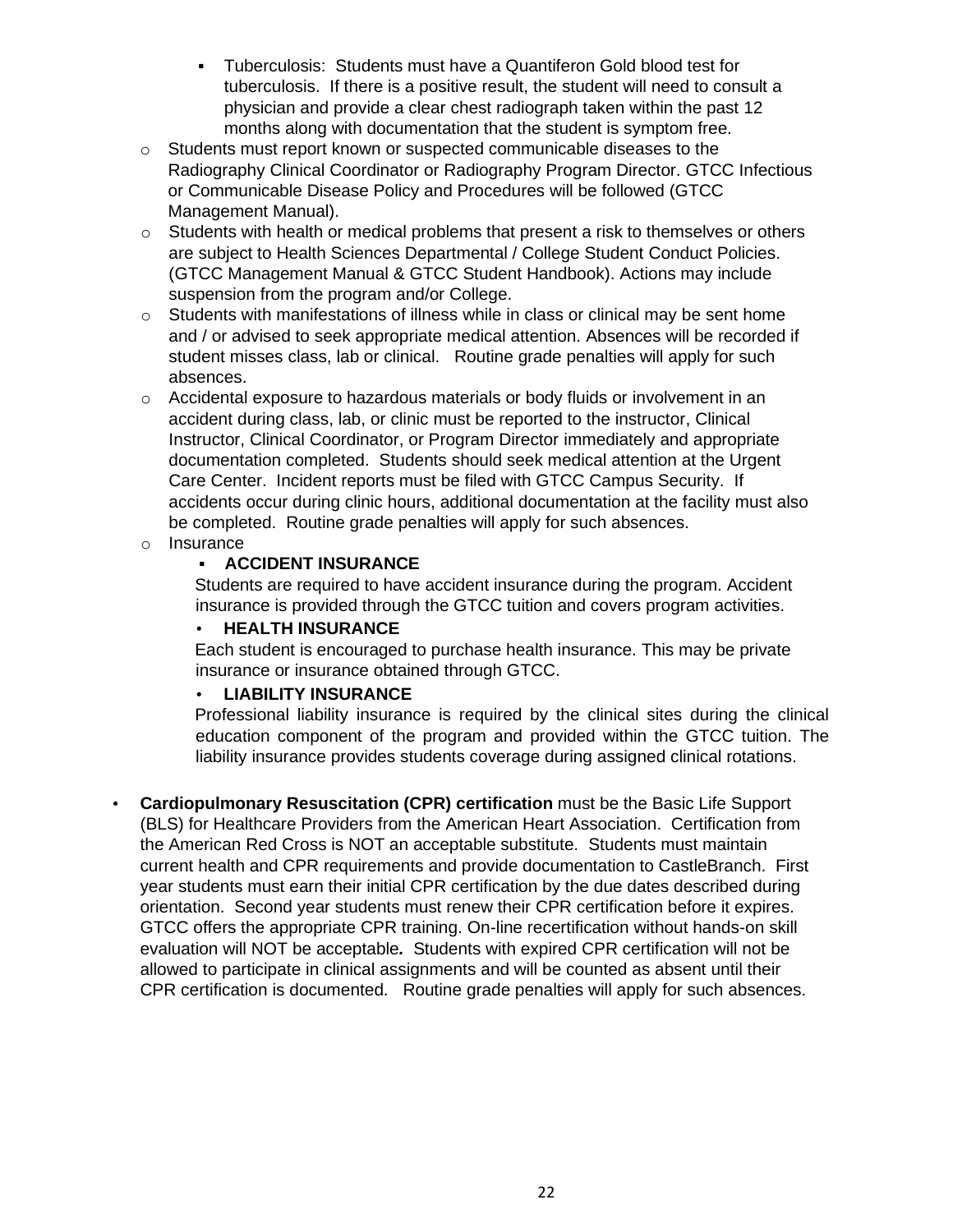### • **Criminal Background Check (CBC), Office of the Inspector General Review (OIG), and Drug Screening**

- $\circ$  Medical facilities and agencies require criminal background checks as part of preemployment screening. The ARRT has ethical requirements for applicants applying for the certification examination.
- $\circ$  Upon admission to the GTCC Radiography Program, all students will have a Criminal Background Check (CBC), Office of the Inspector General Review (OIG), and Drug Screening (a Twelve Panel Urine Drug Screen) performed at a National Institute of Drug Abuse (NIDA) approved laboratory (identified by the Radiography Program) as a requirement of the clinical sites and agencies.
- $\circ$  Students will be responsible for the cost of the review / testing. Reports will be available through CastleBranch to the students and to the clinical sites and agencies.
	- Screening results will be available only to the contact persons at the clinical sites and agencies. They will review the results of the CBC / OIG reports to determine if radiography students will be allowed to participate in clinical experiences at their facilities. Certain findings on the CBC/OIG reports may disqualify students from clinical participation.
	- Clinical sites and agencies will also review the results of the drug screens. A positive drug screen and/or specimen tampering will disqualify a student from clinical participation.
	- Once a drug screen form is submitted at the lab testing site, students must complete the drug screening process prior to leaving the lab site premises. Failure to complete the drug screening is considered an automatic failure and results in automatic dismissal from the Health Sciences Program. Re-instatement into a Health Science program or admission to a different Health Science program requires a new drug screening.
	- Clinical sites and agencies will notify the GTCC Radiography Program Director if there are findings that would disqualify a student from clinical participation.
	- The Program Director will not see the details of the CBC / OIG reports or the drug screen results in the CastleBranch report but will confirm there is a flagged account to ensure no error was made. Program faculty will not engage in detailed discussions with students regarding criminal background history, criminal background check results, or drug screening results.
	- The Radiography Program Director will notify the student that a finding in the CastleBranch report disqualifies their participation in clinical. The Program Director will inform the student that any student suspended from a health science program can avail themselves of the standard GTCC processes for appeal, grievance, and / or readmission. Records of the attempt for resolution will be documented.
	- A student who is appealing a disqualifying decision will be permitted to attend campus-based classes and labs until the issue is resolved. The student who is appealing will not be permitted to participate in clinical experiences until the issue is resolved.
	- If a willing clinical site or agency that would meet the student's clinical competency needs is not available for the student to be reassigned, the student will be suspended from the program. (IV-1.1.9 GTCC Management Manual).
	- If the faculty should become aware of a criminal charge or conviction that occurs while a student is in the GTCC Radiography Program, depending on the charge, the student may be removed immediately from the clinical site or agency. The final decision as to whether the student can return to the site will rest with the clinical site or agency. (GTCC Management Manual)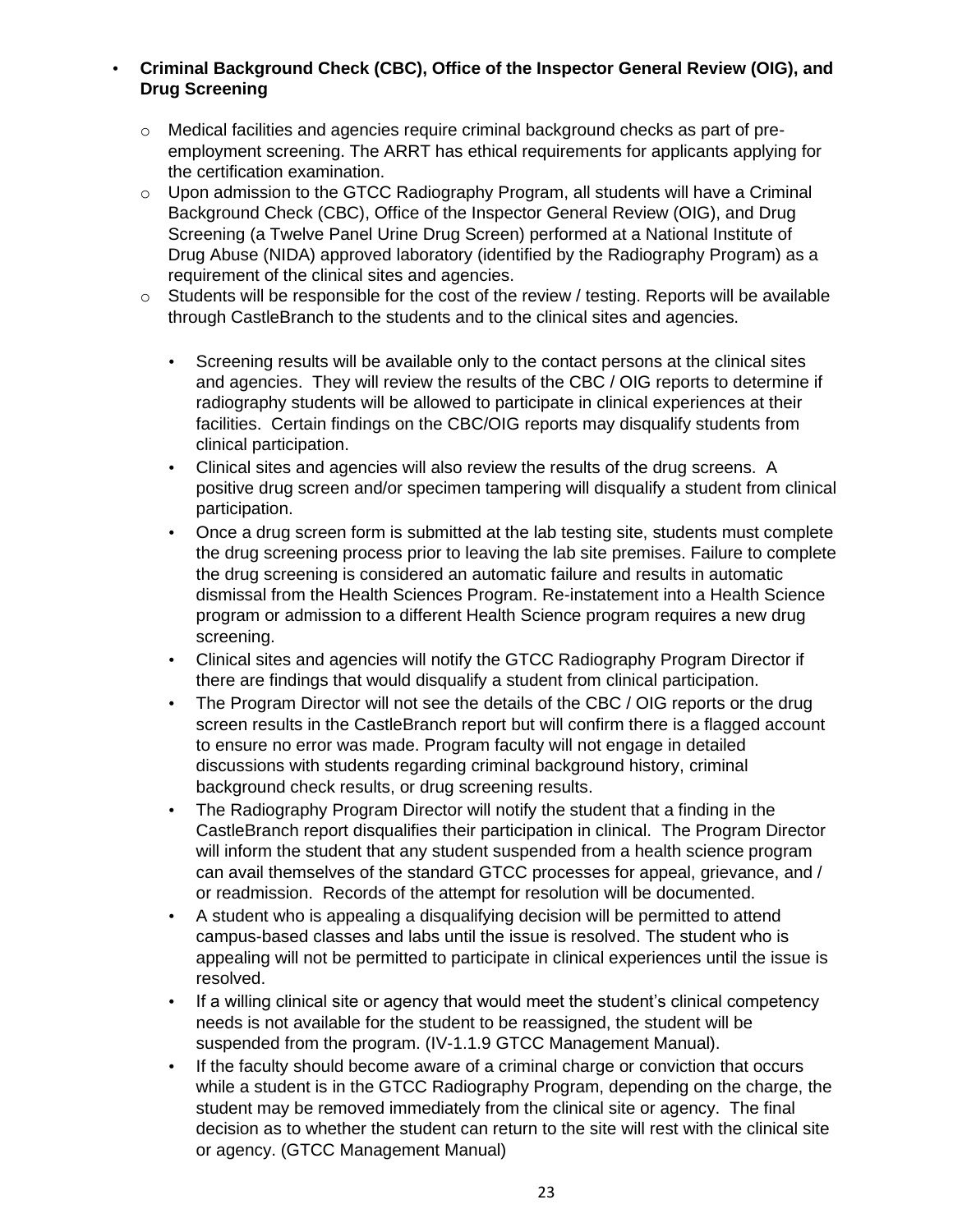### • **Substance Abuse - Alcohol and Drug Policy**

GTCC is a drug free workplace / college. Students exhibiting behaviors indicative of substance abuse are in violation of GTCC Policy. (GTCC Management Manual). In addition, radiography students must also abide by the substance abuse policies of the clinical facilities and agencies where they have clinical experiences.

A substance is defined as alcohol or any drug. Substance abuse is the use of alcohol and/or being under the influence of alcohol during any course and/or the inappropriate use of prescription or non-prescription drugs and/or being under the influence of drugs during any course.

If a student is under the care of a physician and on a medication, the student needs to determine if the medicine will alter their judgment, performance, or participation while in class, lab or clinical. Clinical Instructors, Clinical Coordinators, and faculty members do not need to know specifics about why a student requires a medication. If the medication has only a minimal effect, students need to gain permission to participate in clinical from the Clinical Instructor or Clinical Coordinator. Students need to gain permission to participate in class or lab from the faculty member.

If the prescribed medication alters the student's judgment, performance, or participation in an observable way, the student should not attend clinical assignments, class, or labs. Routine grade penalties will apply for such absences.

Reporting to class, lab or clinical while intoxicated or otherwise impaired is prohibited. Students who are impaired or appear to be impaired may represent a potential danger to themselves, other students, employees, or patients. These students will be removed from the patient care area, classroom, or lab immediately. The student will need a prompt conference with the Clinical Instructor, Clinical Coordinator, Department Manager, faculty member, or the Radiography Program Director. Depending on the situation, the clinical facility may require an alcohol or drug screen. Once an alcohol or drug screen form is submitted at the lab site, students must complete the drug screening process prior to leaving the lab site premises. Failure to complete the drug screening is considered an automatic failure and an automatic dismissal from the GTCC Radiography Program. Clinical facilities and agencies have the authority to deny any student access to their facility. If a suitable willing alternative clinical site that provides the clinical experiences the student needs is not available, the student will be suspended from the GTCC Radiography Program.

The student must NOT drive but must make transportation arrangements to leave the clinical site or campus. The Radiography Program Director will meet with the student following the incident to discuss implications and consequences.

### • **Campus Attire & Clinical Uniform Scrubs**

### Campus Attire

Radiography students are making a transition from traditional casual student appearance to a more professional appearance. To be recognized and treated with respect as medical professionals, they must dress and conduct themselves appropriately. They should wear comfortable but "nicer" attire to class or lab if they are not scheduled to work in the energized lab. Faculty members reserve the right to refuse admission to class or lab until proper attire is worn. Routine grade penalties will apply for such absences.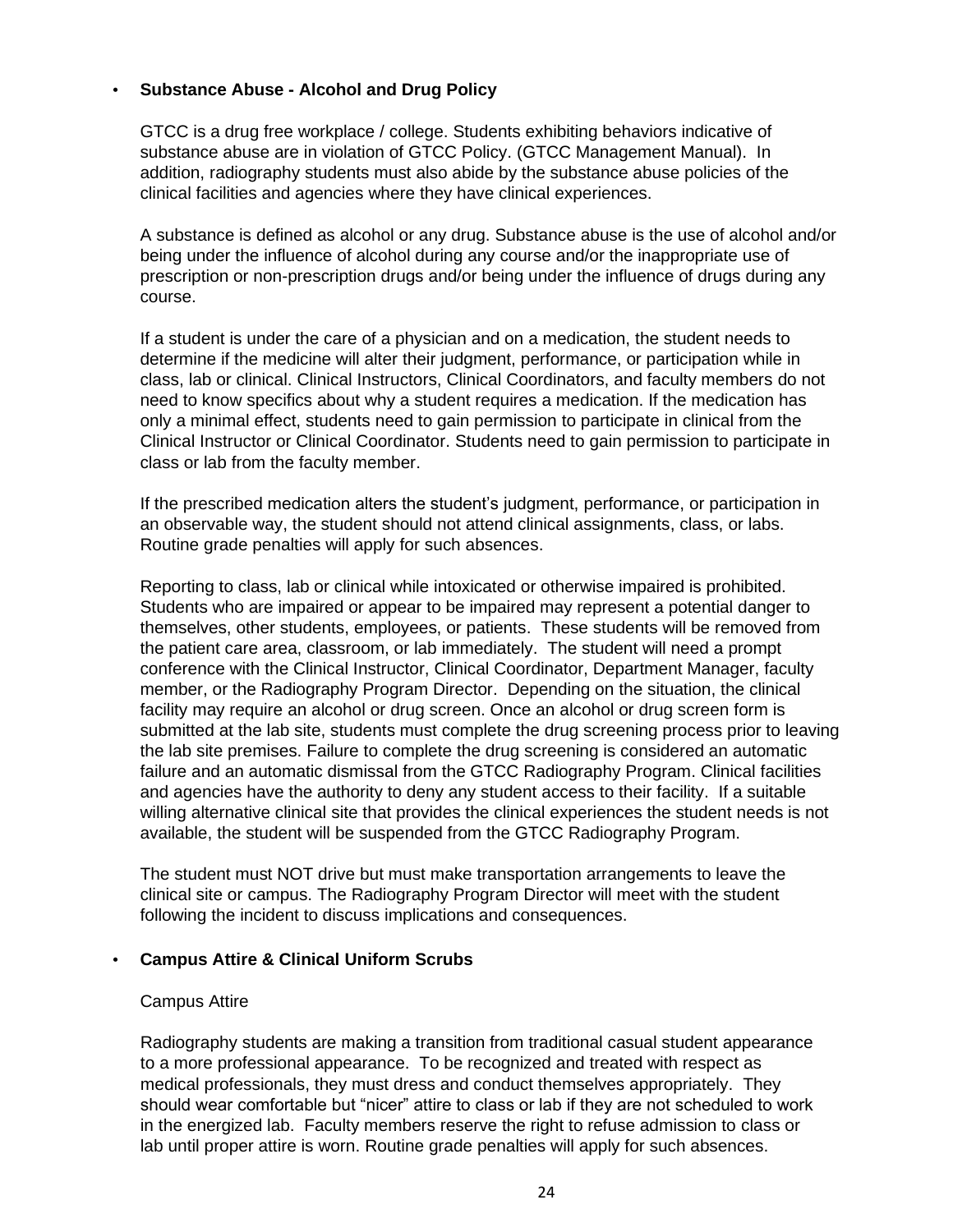- o Clothes must be clean, well-fitted, practical, and in good repair.
- $\circ$  Daily personal hygiene is required. Students will be in close proximity to one another during classes and labs.
	- No strong scents. Some people are allergic to scents. Strong scents can make patient nausea more intense.
- o Skirts, dresses, and shorts need to be a modest length with no visible gluteal folds.
- o Appropriate shoes must be worn at all times.
- $\circ$  Appropriate undergarments must be worn but not visible (no visible gluteal clefts, labial folds, or cleavage).
- o Examples of inappropriate clothing choices include:
	- Clothing with suggestive sayings or graphics, revealing clothing such as tank tops, sleeveless ribbed tank style tee shirts, halter or strapless tops or dresses, and tube tops, midriff tops, sheer or net see-through clothing, etc.

### Clinical Uniform Scrubs

GTCC Radiography students wear navy uniform scrubs with GTCC patches, nametags, dosimeters, and approved closed-toe shoes whenever they represent GTCC such in clinic sites, during recruitment events, orientations, field trips, and when working in the energized radiology lab on campus. Uniforms must be appropriately fitted, clean, and free of wrinkles. Students may wear plain tee shirts under the scrub tops. Specific uniform guidelines are included in the clinical portion of this Student Handbook.

### • **Health Insurance Portability and Accountability Act (HIPAA) & Patient Information**

Students will follow the clinical site / radiology department's specific rules regarding federal HIPAA regulations for patient information privacy. Students must be aware of and apply the standards when handling schedules, patient documents, any health information, radiology records or requests, images, getting patients from waiting rooms/public areas, and releasing patient information. Students may not review patient records or parts of patient records if there is not a clinical or educational justification for them to have access to that information. Access to radiology and hospital records is usually tracked and limited to specific medical workers.

Sometimes it is necessary to discuss patient conditions or procedures that occur in the clinical and educational setting with staff technologists, radiologists, physicians, clinical instructors, or program faculty, but students need to be very cautious to avoid discussing anything related to a patient or procedures outside of controlled settings. It is NEVER acceptable for a student to discuss events that occurred during a clinical rotation with rotation with anyone OUTSIDE of the program, including identifying any patients, even if they are public figures. In particular,any specific identifying details that could indicate a specific patient such as a name should NOT be discussed.

Students are not permitted to record images or records on any devices during clinical assignments. This includes social pictures because patients or family members could be in the background of these photographs. Students may NOT post images or make any comments about their clinical experiences on ANY social media. Violation of HIPAA regulations is a breach of patient confidentiality and will result in immediate disciplinary action.

Students will sign *Cone Health Orientation Acknowledgement* and a program confidentiality statements stating they will abide by guidelines required by the clinical education sites.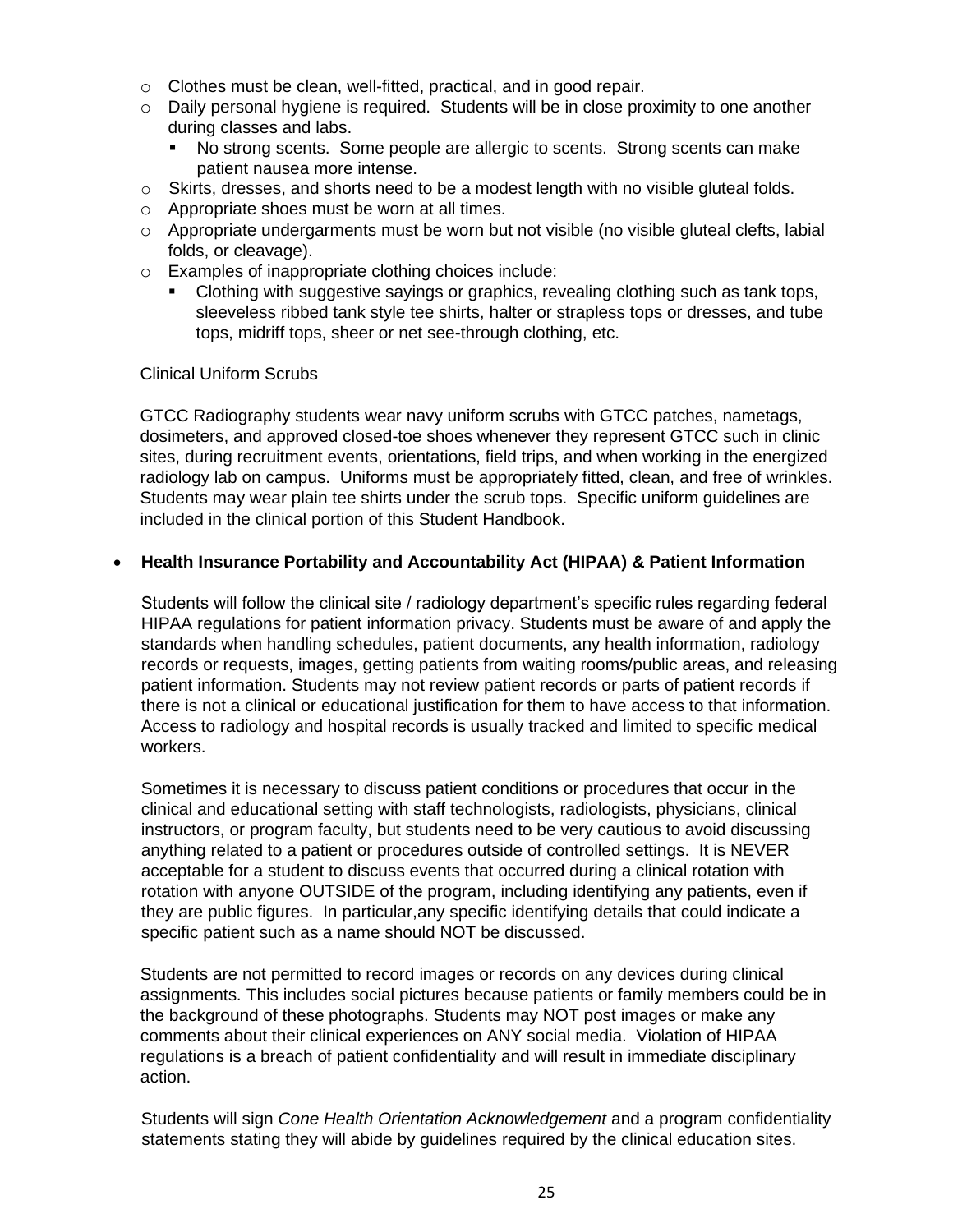- **Student Signatures -** Student signatures are required for many documents and forms in the program. Students should be aware what their signatures signify:
	- $\circ$  Student Handbook Agreement = the student is aware of the program expectations, policies and procedures, and has been given the opportunity to ask questions and get clarification. The student agrees to remain familiar with and abide by the Student Handbook, including any revisions and updates.
	- $\circ$  CastleBranch = submission of data serves the same function as a signature. The student pledges the information is accurate and current.
	- $\circ$  Program data forms = the information the student provides is accurate and current.
	- $\circ$  Ungraded work = the work is from that student and the student has neither given or received assistance with the answers.
	- o Graded work such as tests, quizzes, assignments, worksheets, lab exercises, exams, etc. = the work is from that student and the student has neither given or received assistance with the answers.
	- $\circ$  Graded Online work such as tests, quizzes, assignments, worksheets, exams, etc. = submission of the online work (through Moodle or any other electronic means such as email) serves the same function as a signature for graded work.
	- $\circ$  Clinical Forms = the student read the objectives prior to the start of the clinical assignment, is aware of the expectations, and aware of the evaluation of their performance during the clinical rotation.
	- o Clinical Competency, Re-Competency, Spot Check-Off, Final Check-Off, Performance Check-Off, etc. = the student followed proper procedure during the assessment.
	- $\circ$  Group Work = the student pledges that proper procedures were followed for the group work and that they contributed their fair share to the work.
	- $\circ$  Field Trips, Conferences, etc. = the student is aware of and will abide by program expectations while in attendance at the event.
	- $\circ$  Individual Student Conferences = the student signature is not necessarily an acknowledgement of guilt or innocence. The student understands the purpose of the session and agrees that the information in the memo was presented. The student was given the opportunity to ask questions and get clarification. The student understands the consequences of the actions that agrees to the remediation plan if there is one.
- **Student Technologists** Some GTCC clinical sites hire a limited number of second year GTCC radiography students as "student technologists." Students interested in student technologist positions should contact the clinical department manager for information. The clinical department managers may contact faculty members and interview students regarding positions/employment. Radiography program officials will offer recommendations when asked if the student has given their written permission, but the GTCC Radiography Program is not responsible for the interviewing process, selection, salary, work hours, etc. Student Technologist employment is between students and the clinical site managers.

The Radiography Program is not responsible for students when they are employed as student technologists. The employers provide training/orientation. Student technologists may not complete program requirements such as competency or check-offs during their work hours. Employers do NOT guarantee student technologists employment following program completion.

• **Tobacco-Free -** Tobacco and related substances are prohibited at any GTCC facility. This prohibition includes E-cigarettes (Vape), other smoking devices, and/or paraphernalia. Students shall not use tobacco or related products on GTCC property or while attending GTCC sponsored activities, on or about any GTCC-owned or operated vehicles, or during any period of time when students are subject to the authority of College personnel.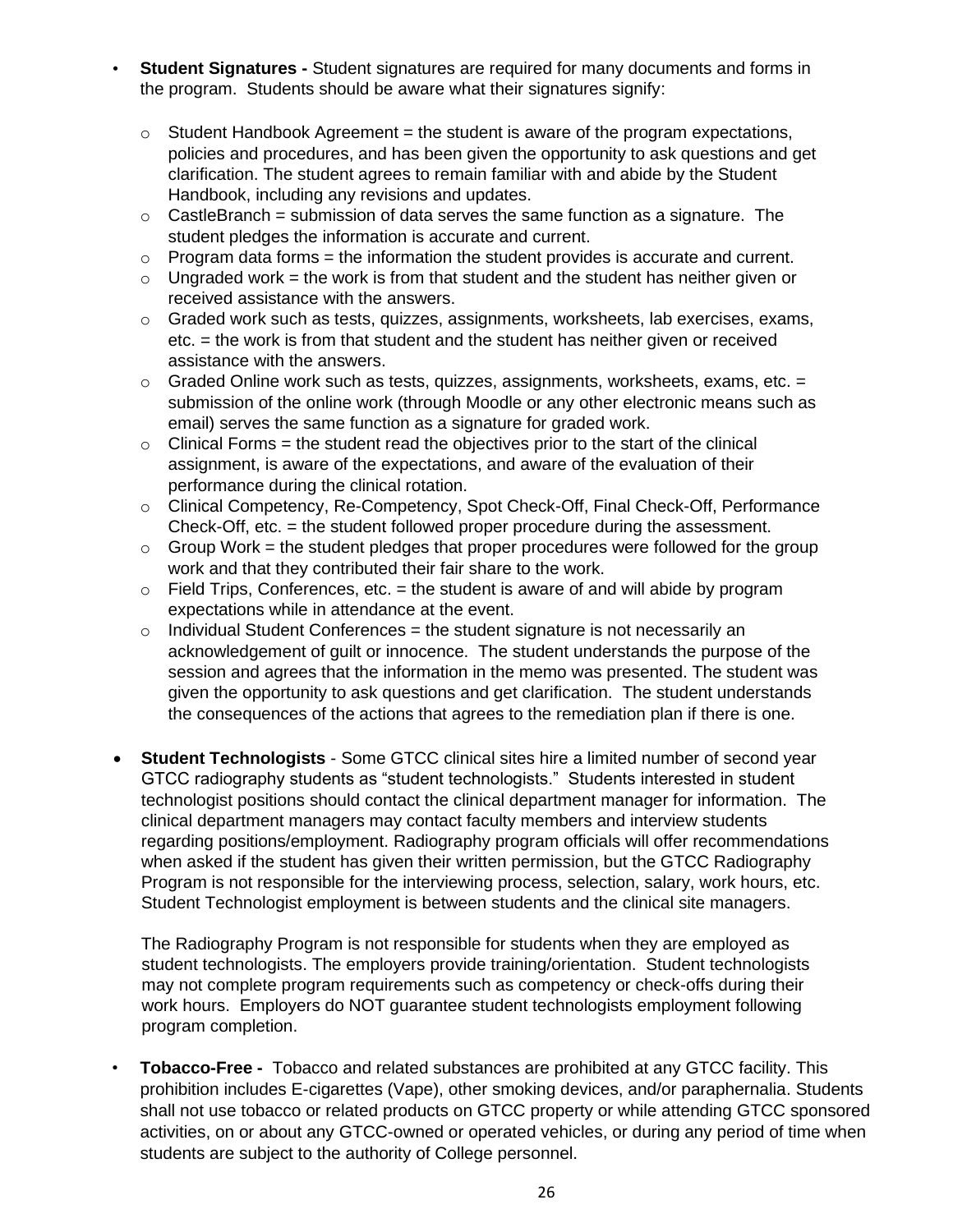The clinical sites are smoke free environments. Students are representative of the GTCC Radiography Program and representative of the clinical site to the general public. Students are not permitted to smoke during any program activity this includes breaks, lunch, before and during any assigned clinical time. The use of tobacco on school or clinical property will result in a conference and disciplinary action. If students have a lingering scent of tobacco smoke in clinical, class, or lab, faculty members and clinical staff have the right to send students home. Routine grade penalties will apply for such absences.



**STUDENT EXPENSES** (subject to change without notice)

| <b>ESTIMATED PROGRAM COSTS*</b>                                                                                                                        |                                                                                   |  |  |  |  |
|--------------------------------------------------------------------------------------------------------------------------------------------------------|-----------------------------------------------------------------------------------|--|--|--|--|
| <b>Item</b>                                                                                                                                            | <b>Estimated Cost</b>                                                             |  |  |  |  |
| Tuition<br>In-state<br>Out-of-state                                                                                                                    | \$76.00/credit hr. x 76 hrs. = \$5776<br>\$268.00/credit hr. x 76 hrs. = \$20,368 |  |  |  |  |
| Fees (include campus access, parking, technology,<br>security & activity fees, accident insurance, malpractice<br>insurance, lab fees, etc.)           | Vary per semester<br>\$60-\$110 average                                           |  |  |  |  |
| Textbooks/Resources/Standardized Assessments/<br>Miscellaneous School and Project Supplies, Trajecsys                                                  | $$1,600 - $2,200$                                                                 |  |  |  |  |
| Uniforms (navy scrubs), shoes, jacket & clinical<br>notebook with dividers                                                                             | $$200 - $400$                                                                     |  |  |  |  |
| Health exam for Admission<br>(cost does not include cost of TB Quantiferon test &<br>required immunizations as this varies from student to<br>student) | \$300                                                                             |  |  |  |  |
| QuantiFERON TB test prior to program start date<br>(required for both years of program)                                                                | \$100 (\$50 each year)                                                            |  |  |  |  |
| Flu shot (required for both years)                                                                                                                     | \$44 (\$22 each year)                                                             |  |  |  |  |
| FIT test (Cone Occupational Health, required for both<br>years)                                                                                        | \$90 (\$45 each year)                                                             |  |  |  |  |
| Criminal Background Check / OIG Report & Drug<br>Screen                                                                                                | \$97                                                                              |  |  |  |  |
| CPR Training (AHA = Healthcare Provider Level)                                                                                                         | \$78 at GTCC-other locations may<br>charge more or less                           |  |  |  |  |
| Registry Review Course (registration & lodging only)<br><b>Final Semester</b>                                                                          | \$300                                                                             |  |  |  |  |
| NCSRT Dues (2 years)                                                                                                                                   | \$50                                                                              |  |  |  |  |
| NCSRT Annual Conference Attendance (registration &<br>lodging only) Final Semester                                                                     | \$300                                                                             |  |  |  |  |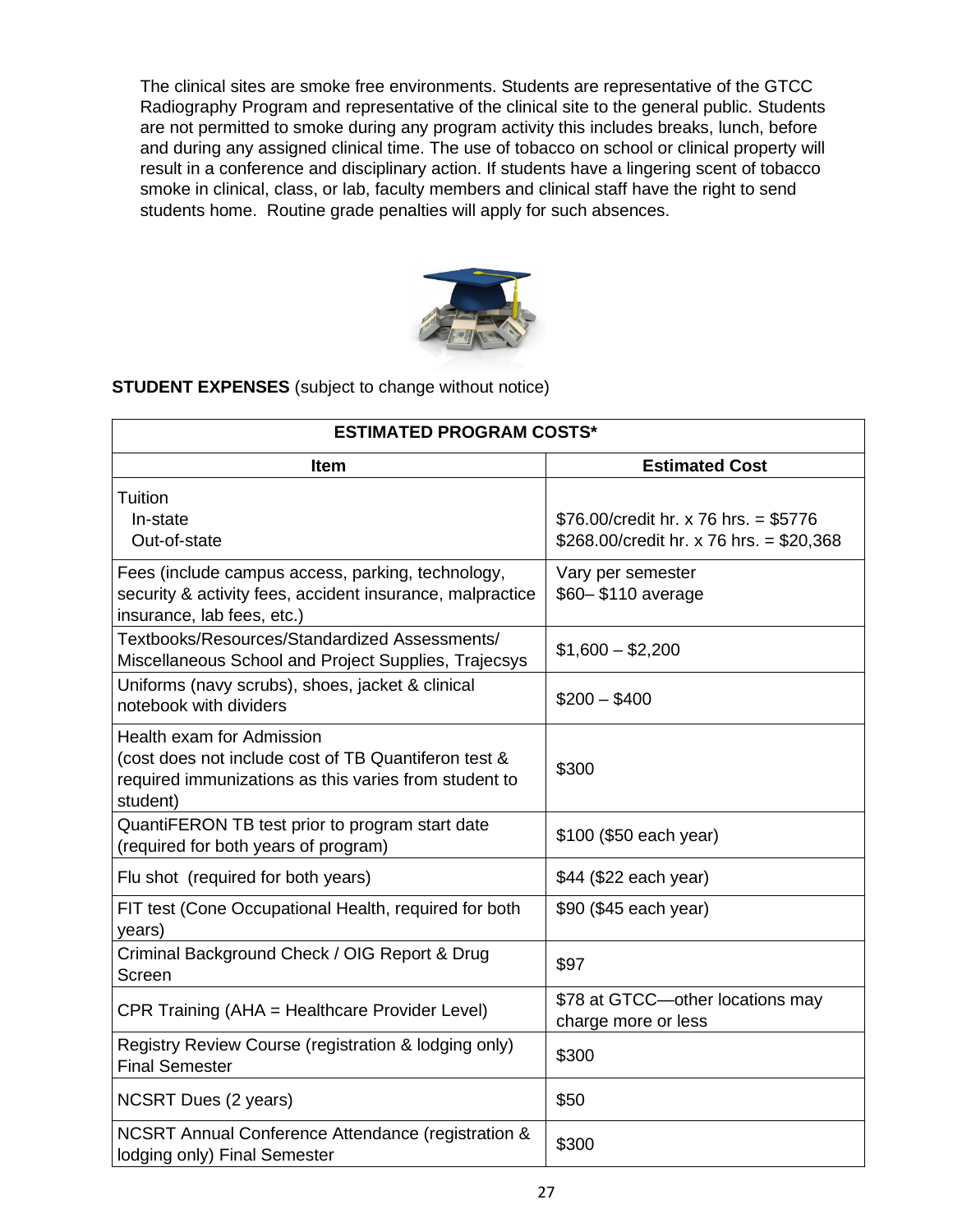| <b>ARRT Certification Exam</b><br>Application Fee for certification examination (Registry)<br>Passport photo fee           | \$200<br>\$15                             |
|----------------------------------------------------------------------------------------------------------------------------|-------------------------------------------|
| Radiography School Pin                                                                                                     | $$15 - $55$                               |
| GTCC Graduation Fee                                                                                                        | \$35                                      |
| <b>TOTALS:</b><br>Approximate cost for Associate Degree (in-state)<br>Approximate cost for Associate Degree (out-of-state) | $$9,260 - $10,155$<br>$$23,852 - $24,747$ |

*\*As of February 2018. Tuition rates are established by State Board of Community Colleges in accordance to actions taken by NC General Assembly. Student fees are established by GTCC Board of Trustees in accordance to the State Board of Community Colleges. Tuition and fees are subject to change without notice; all other costs are estimates. For additional information about tuition and fees go to: [https://supportservices.gtcc.edu/tuition-rates-fees/.](https://supportservices.gtcc.edu/tuition-rates-fees/)*

### **Limited Scholarships for Radiography Students**

There are no radiography scholarships available for students in the first fall semester of the GTCC Radiography Program. There are three (3) scholarships available to radiography students who have passed the first fall semester. Students must apply and meet the specific criteria of the scholarship sponsors who determine the distribution of awards. Scholarship recipients will be acknowledged at the pinning ceremony.

- Jane Cox Hendrix Scholarship (NCSRT)
	- Applicants must be NCSRT members. Applications are available on the NCSRT.org website. Recipients will receive the awards during the NCSRT Annual Conference Awards Luncheon.
- Moses H. Cone Volunteers
	- The Radiography Program Director will distribute information about the MHCV Scholarship.
- Guilford Medical and Dental Managers Scholarships (GMDM)
	- Scholarship funds are for first year students. The funds will be awarded after the summer semester scholarship recipients will be acknowledged at an awards luncheon usually held in August.

**Explanation of Expenses:** Students are responsible for paying their expenses. Students who need assistance should contact the Financial Aid Office and/or the GTCC Titan Link Office for available resources. The Radiography Program is not involved in distributing financial resources but can help direct students to the appropriate offices on campus.

### **Tuition & Fees**

The North Carolina General Assembly establishes GTCC tuition. For information see the current GTCC Catalog. If financial aid is needed, the student needs to gain assistance/information through the financial aid resource office. The faculty is not involved in this process.

Student fees include mandatory accident and professional liability insurance which are required by clinical sites/facilities. Students are covered by the professional liability insurance only when they are scheduled to be in the clinical sites. Accident insurance provides students coverage when they are on campus in class or participating in official school sponsored events. Students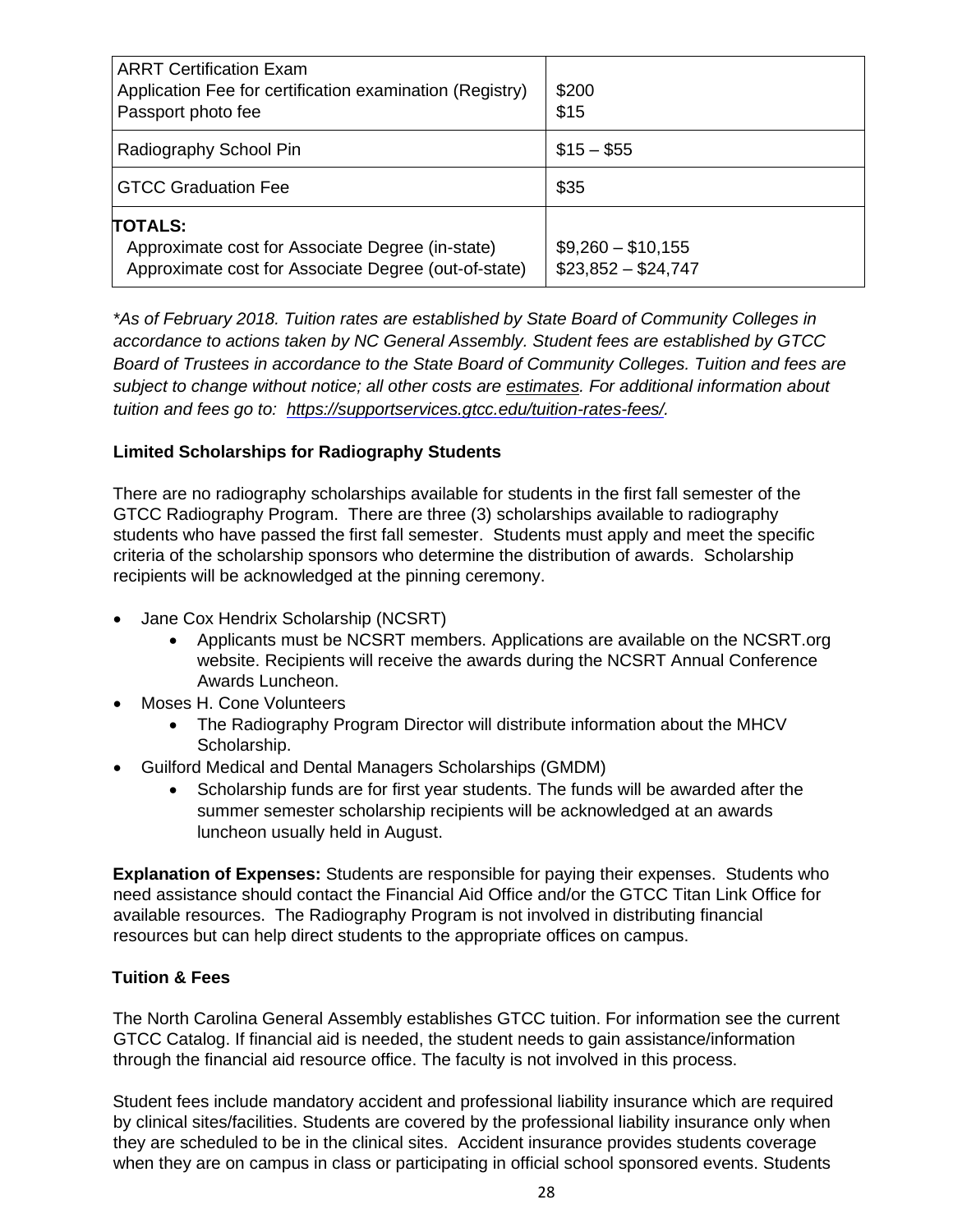traveling in their personal vehicle are not covered by the insurance. Students are expected to abide by the school injury policy.

### **Textbooks**

Each course will have required textbooks and workbooks posted on the GTCC Bookstore website before the semester starts. Each course syllabus identifies the required textbooks and workbooks. Radiography Program faculty typically adopt the latest editions of textbooks when they are available. Students are responsible for purchasing the correct editions of textbooks. Students who have previous editions of required textbooks must determine the correct pages for reading and other assignments on their own. Students will be responsible for learning any new material included in the more recent editions.

Students may purchase textbooks at the GTCC bookstore or through outside vendors including online. Some financial aid packages require textbook purchases at the campus bookstore. Students should check with faculty members before purchasing textbooks to see if it is acceptable to use electronic versions of textbooks rather than print versions. Likewise, students should check to see if it is acceptable to RENT electronic versions of textbooks rather than purchasing them.

The anatomy and physiology (biology) textbook may be a valuable resource for students in the radiography program so students are advised to keep it following completion of the course. Students must plan for a large investment in expensive textbooks the first semester. Many of these textbooks will be used in multiple courses in the program. Students must retain textbooks for reference and for assignments in subsequent courses.

Students are STRONGLY ADVISED to keep all RAD course textbooks to serve as references when preparing for the ARRT certification exam.

### **Uniforms**

Students must cover the costs of their uniforms. Students must have a sufficient number of uniforms to wear clean uniforms each time they are required. The approved navy uniform scrubs may be purchased through the GTCC bookstore. Students must purchase GTCC patches to put on scrub tops and scrub jackets from the GTCC bookstore. Students may use financial aid to purchase scrubs through the bookstore. Students may purchase scrubs from another source with approval from the Radiography Clinical Coordinator.

### **Health and Medical Expenses**

Students must cover their own expenses related to insurance coverage, compliance with CastleBranch requirements such as medical examinations and immunizations, and any other medical and health requirements.

### **Cardiopulmonary Resuscitation Certification (CPR)**

Students must cover their own expenses to earn and maintain the American Heart Association Basic Life Support (BLS) CPR certification.

### **Criminal Background Checks, Office of Inspector General Review, Drug Screening**

Students must cover their own expenses for Criminal Background Checks, Office of the Inspector General Review and Drug Screening. Clinical sites and agencies may require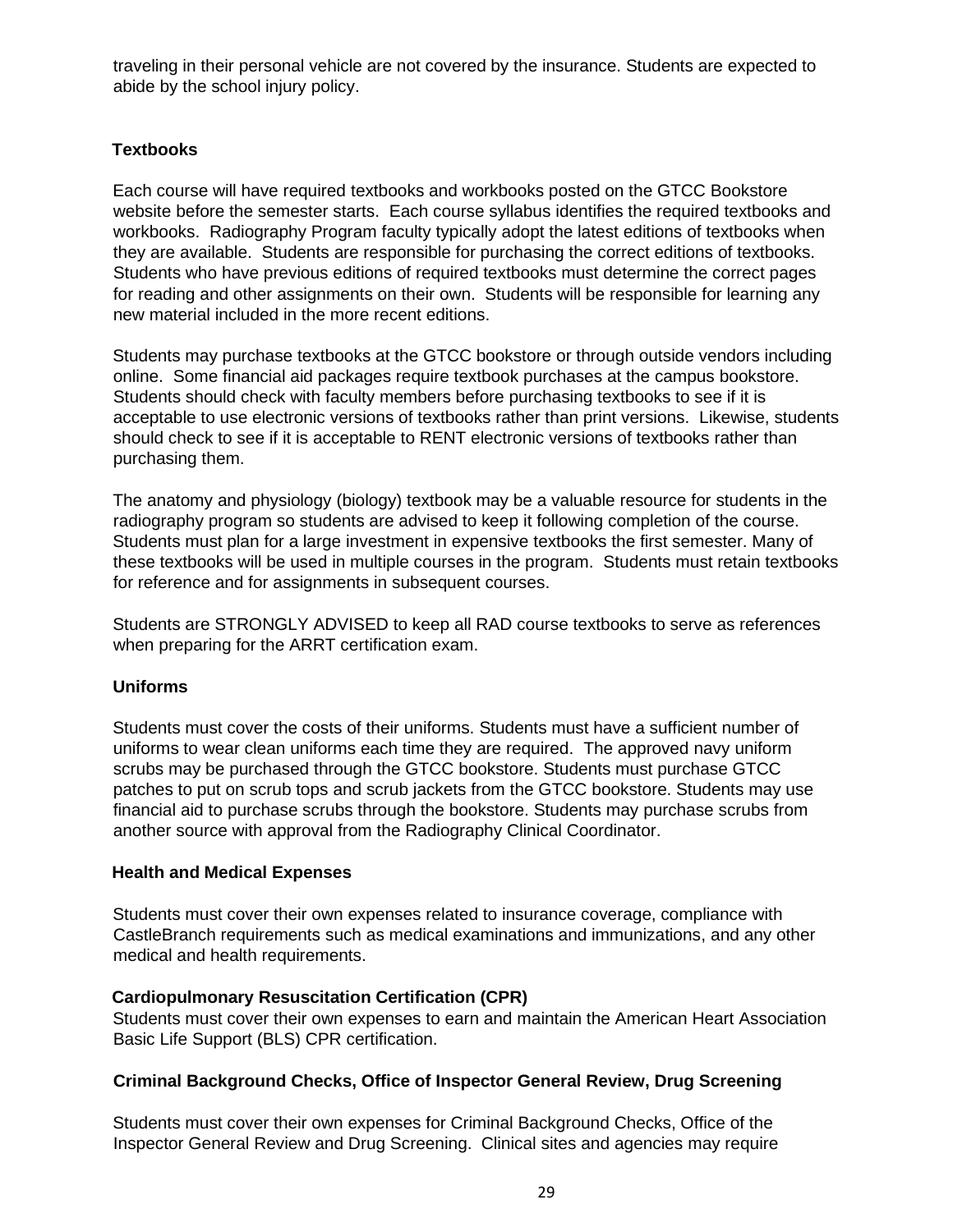students to submit to additional checks, review, or screening anytime during the program. These additional costs are the responsibility of the students.



### **GTCC WELCOMES YOU WITH THE FOLLOWING STUDENT RESOURCES!**

### **Academic Advising**

Radiography students have a program faculty advisor. Students are required to meet with their advisors each semester to discuss academics, student performance, and student progress, recommendations for student success, program information, student's requests / needs, student questions or concerns through the curriculum and to discuss career plans. Advising may include referral to financial aid, counseling services, or the Titan Link Office. The faculty may recommend/require a student seek counseling, remediation, tutoring, academic advising, or financial aid.

The faculty advisors encourage students to be proactive with any problems/concerns that may interfere with their program performance. Follow-up conferences may be required to measure student progress. Additional conferences may be scheduled any time the student or faculty deems necessary. Each meeting is documented. Students who miss a scheduled conference may request another appointment.

In the last semester, students must provide the faculty advisor or Radiography Program Director graduation information. The Radiography Program Director must sign and review the student's transcript to ensure graduation requirements have been met. The deadline is usually in March each year. GTCC emails students graduation information including deadline dates. Students must adhere to GTCC deadlines to participate in the pinning and/or graduation.

Additionally, the Radiography Program Director must sign students' applications to take the ARRT certification exam and verify program and degree completion at the end of the final semester. The ARRT applications typically should be submitted in February or March.

The faculty advisor or Radiography Program Director should conduct an exit interview or conference whenever students leave the program or at the completion of the program.

**Academic Calendar -** See the current online GTCC Catalog.

**Academic Support Services -** GTCC provides professional and peer tutoring in a variety of subjects at no cost to students. In addition, the college offers for-credit classes to help students build study skills.

**Assessment Center -** includes placement testing, faculty arranged make-up testing, GTCC webenhanced / online course testing, and testing services for students with disabilities. At the Jamestown location the Center also offers credit based testing (CLEP), limited enrollment testing (TEAS), WorkKeys testing, and Praxis practice.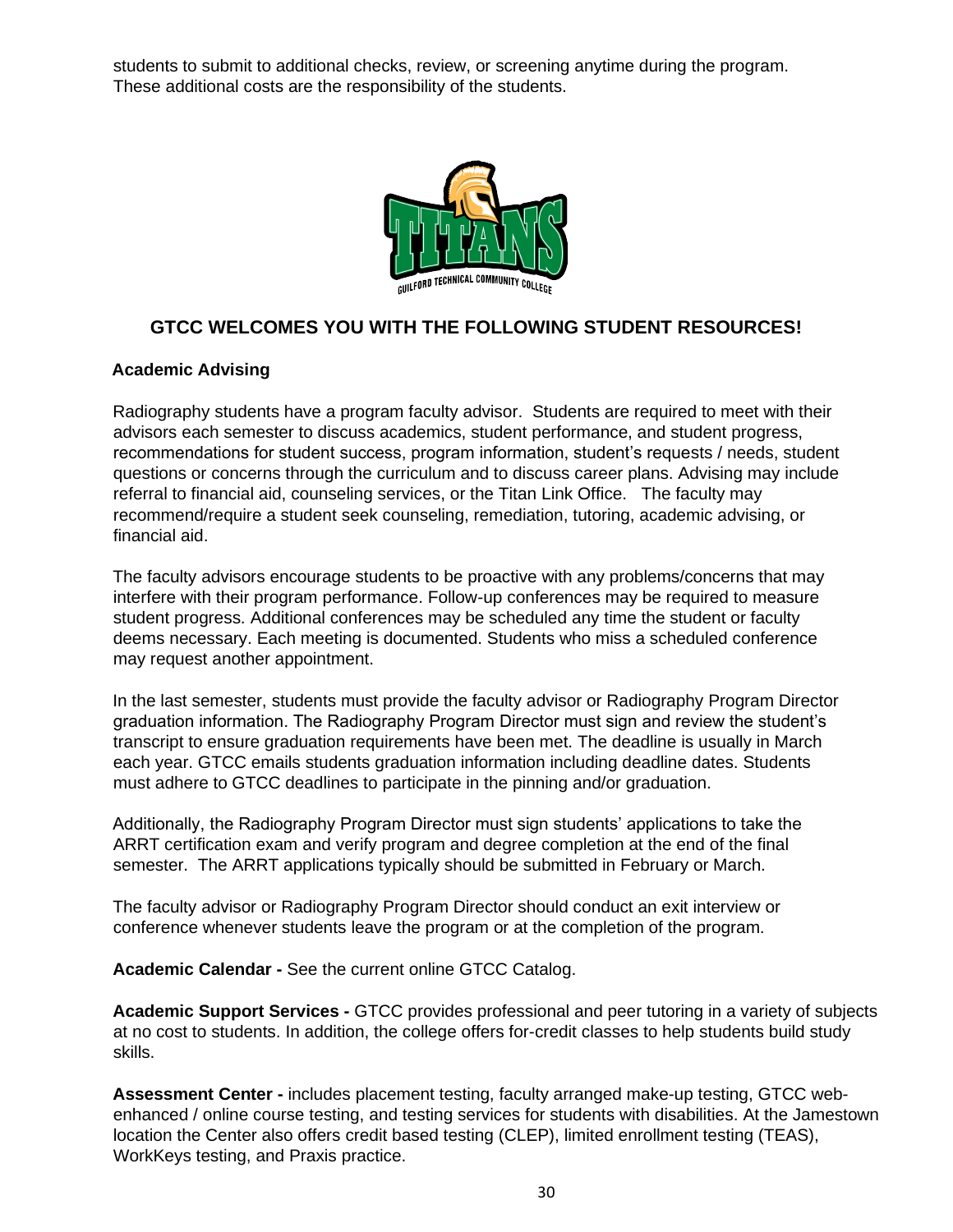**Athletics -** GTCC's intercollegiate athletic programs include women's volleyball, men's baseball, and men's and women's basketball. The Titans' athletic teams compete in the National Junior College Athletic Association.

**Bookstore -** Students can order and buy books, uniform scrubs, Trajecsys Clinical Management license, supplies, technology items, and snacks. The GTCC Bookstores are owned and operated by GTCC and all proceeds directly support GTCC student scholarships and activities.

### **Campus Boxes & Clinical Lockers**

Student campus boxes are located in the Business Hall basement student lounge. The lounge door is locked with a passcode. They are to be used for communication and should be checked by the student at least weekly. The student boxes should be used for positive communication only.

Most clinic sites provide lockers for students' personal belongings during the clinical shift. Students should NOT take large sums of cash, checks, or credit cards to class or clinical.

**Cline Observatory -** Cline Observatory is equipped with a professional quality telescope that allows visitors to view the moon, planets, star clusters, nebulae, and galaxies. Anyone can visit the observatory on clear Friday nights. Throughout the year, the observatory presents special lectures and events.

**College Closings & Delays –** The GTCC President or designee may close, delay opening, or dismiss early because of unforeseen circumstances such as: hazardous weather conditions, power outages, infectious disease outbreaks, threat of physical harm, inclement weather, etc. Announcements will be available through the usual media outlets, and will be posted on the Moodle course websites. Faculty and students are encouraged to sign up for GTCC e2 messaging system to get notice of college closure and delays. (See below).

### **Fall 2020 – All lecture classes will be online after Thanksgiving break. Students will continue to meet face-to-face for labs and clinical assignments following COVID 19 guidelines, wearing appropriate PPE, and practicing social distancing when possible. All class, lab, and clinical schedules are subject to change based on changing conditions.**

Lecture classes will not meet if they begin before the delayed opening. If students are assigned to lab or clinical and there are at least 50 minutes left with the delayed opening, students should report at the delayed opening time and finish at the end time.

When classes are missed, they will be shifted to an online delivery format whenever possible. Faculty members will describe in course syllabi how students will know the out-of-class assignments. Students are responsible for checking the Moodle course websites. Students will have extra time for assignments during power outages. All efforts will be made to make up missed hours. In some cases of missed clinical time, it may not be possible to make up all missed hours. Faculty members may identify out-of-class assignments in lieu of actual clinical hours if necessary.

In all instances it is the students' responsibility to determine if it is safe for them to travel.

**College Transfer Programming** - Over 50% of GTCC students are in a college transfer degree so to assist students with their transfer process, GTCC offers several programs and events each year. These events include a College Transfer Fair, Transfer Thursday, University Visits, College Transfer Club, and booths set up around campus throughout each semester.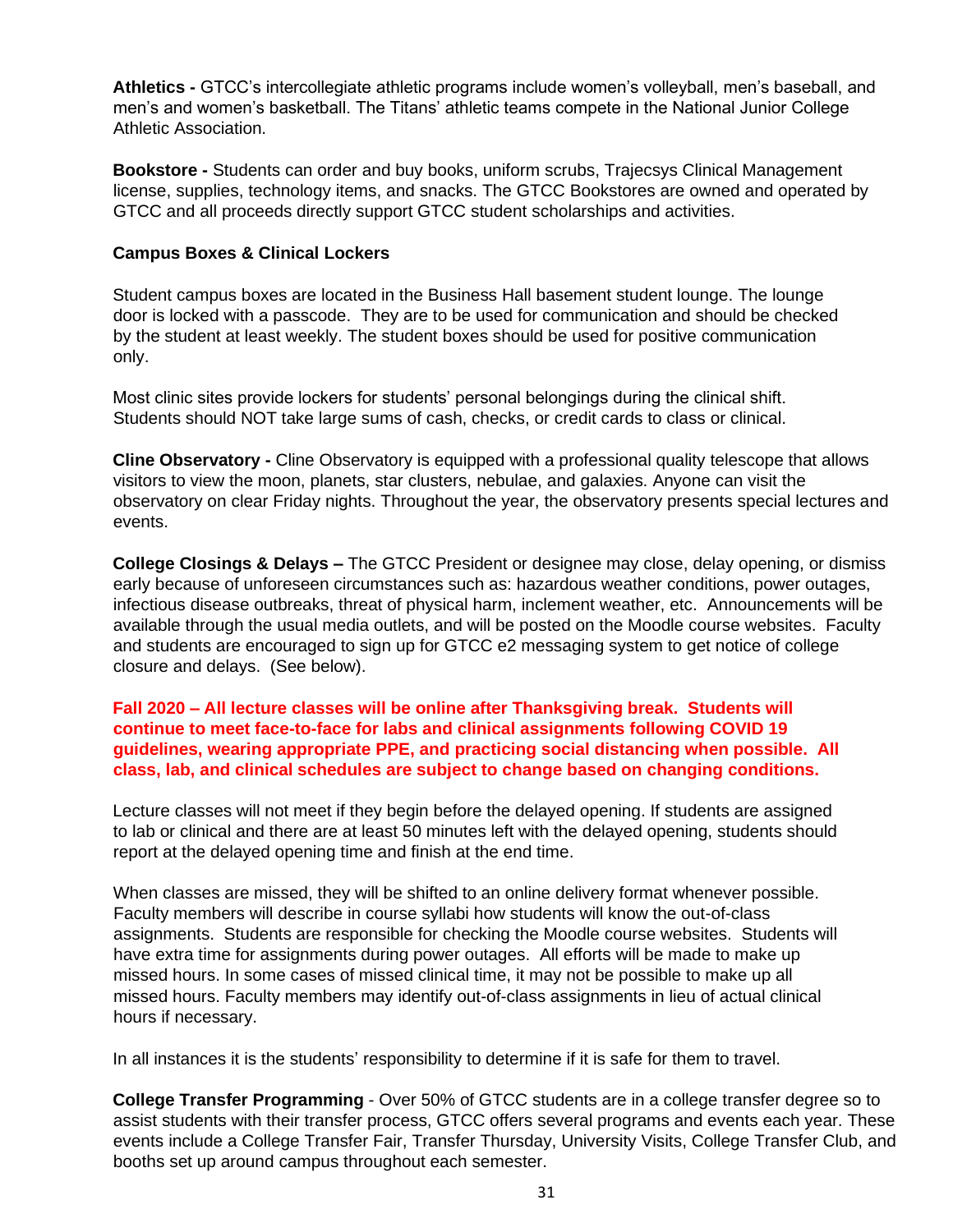**Computer Labs -** Computers are available for student use at several locations on campus. The AT Computer Lab also offers helpful workshops and information, available in person or online, for students who need to know how to use the technological tools GTCC offers to support the student experience at the College (i.e., Moodle, WebAdvisor, Titan Live (e-mail), etc.). Radiography students use the computer lab in the basement of Business Hall. The lab is loaded with several medical imagingspecific software programs to enhance student learning.

**Cosmetology Services -** Cosmetology students offer services such as haircuts, shampoo and sets, facials, hair color, highlights, permanent waves, chemical hair relaxing, and manicures/pedicures at economical prices. Services are offered in day and evening salon clinics.

**Counseling -** Counseling and *dis*Abililty Services include personal counseling, screening and assessment, crisis intervention, support groups, outreach and referral, and workshops on topics relevant to student success. Counseling and *dis*Ability Access Services place a high priority on privacy and confidentiality. Services are available free of charge to current students. Appointments are preferred; however, walk-ins are always welcome. Faculty members or the Radiography Program Director may request students to seek counseling services when needed.

Jamestown Campus Counseling and *dis*Ability Access Services Office Davis Hall #107 (336) 334-4822, ext. 50038 [askthecounselor@gtcc.edu](mailto:askthecounselor@gtcc.edu)

**Dental Services -** The Dental Hygiene and Dental Assisting programs operate a clinic as a learning lab for students. The clinic provides treatments including cleaning, X-rays, fluoride treatment, and preventive services. Rates for services offered by the clinics are nominal.

**disABILITY Access Services** - helps students who have disabilities. Students who believe they need accommodations make an appointment with the GTCC disAbilities Access Services Office. Services include, but are not limited, to the following: sign language interpreters, note takers, scribes, voice output, alternative format textbooks, testing accommodations, and adaptive equipment. Once the office determines the reasonable accommodations, students must meet with the Radiography Program Director and the course faculty member so accommodations can be planned. Students are responsible for notifying course faculty each semester when accommodations are necessary.

Students have the option NOT to request any or all recommended DAS accommodations. Students must notify the Radiography Program Director and the course faculty member which approved accommodations they request.

Jamestown: Davis Hall #107 (336) 334-4822, ext. 50157 TYY phone number: (336) 841-2158 <http://supportservices.gtcc.edu/disability-access-services/> Email: [das@gtcc.edu](mailto:das@gtcc.edu)

**e2 Campus Alert System -** <http://supportservices.gtcc.edu/e2campus-alert-system/> e2Campus is a voluntary service that notifies students by text or email of inclement weather or any situation that may close a building or campus.

**Family Education Rights and Privacy Act (FERPA) 1974** and its regulations set out requirements designed to protect students' privacy in their records maintained by GTCC.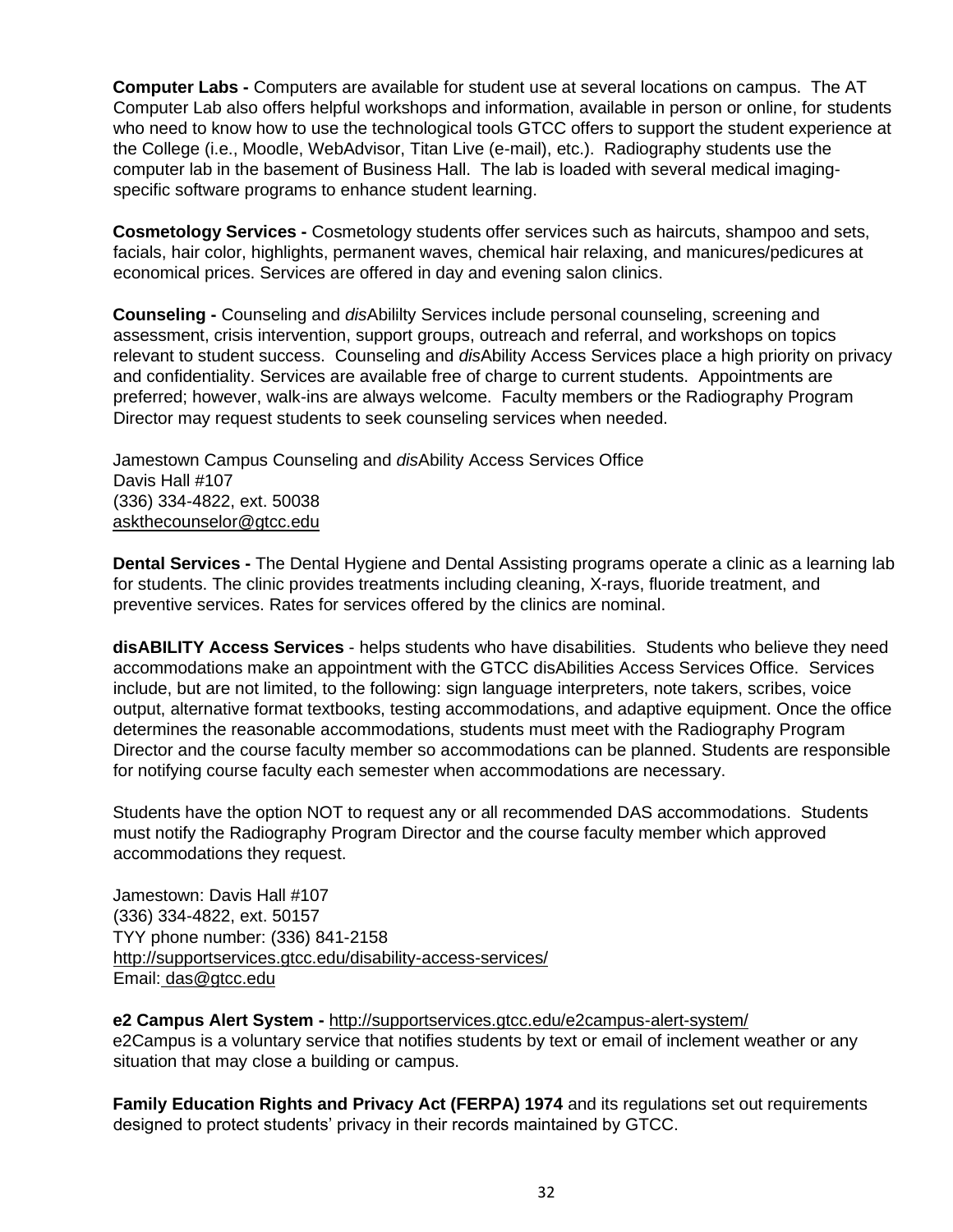Student academic records on GTCC campus and in the Radiography Program are locked in secure storage with limited access. The Clinical Coordinator (CC) maintains secure clinical files on current students. Each student will have a file that contains contact information, clinical evaluations, and clinical forms, anything pertinent to attendance, conference information and emails.

Dosimetry reports are kept indefinitely. This file is cumulative of years past GTCC student radiation reports. Radiation exposure records are also maintained by the RSO of Cone Health. Graduates can receive a copy upon written request.

Student medical information such as CPR certification, immunizations, flu shots, TB test results etc, are managed by CastleBranch with limited access.

**Financial Aid** - is based on demonstrated financial need, academic achievement, ability or academic major. GTCC awards financial aid without regard to race, religion, color, national origin or sex. To receive financial aid, students must demonstrate need and maintain good academic standing. Students must contact the Financial Aid Office directly. The Radiography Program has no involvement with financial aid awards but there are some limited scholarships available. (see Student Expenses section).

(336) 334-4822 Option 3 <http://financialaid.gtcc.edu/> Email: [finaid@gtcc.edu](mailto:finaid@gtcc.edu)

**Food on Campus -** Culinary Arts and Hospitality Management students prepare and serve meals to the public, GTCC faculty and staff, and GTCC students at low cost. During the fall and spring semesters, lunch is served twice a week at noon and dinner is offered twice a week at 7:00 pm. During three weeks of the summer session, lunch is served twice a week and dinner is served once a week. Reservations are required.

Titan Café is a 200-seat cafeteria that serves breakfast and lunch during the fall and spring semesters. All GTCC campuses have vending machines that sell beverages and snacks. The Food Pantry is available to students, staff, or faculty in need on all of our campuses. There is also a Food Pantry Garden located on the Jamestown campus where fresh fruit and vegetables are available to those utilizing the Pantry.

**International Student Office -** offers a variety of services and activities for international students, including admissions, assistance with immigration requirements, advising, community referrals, and enrollment verification letters, among other services. Appointments are preferred, though walk-ins are welcome.

### **Jury Duty**

The GTCC Radiography program encourages students to be active participants in the civic affairs of the community and will therefore not seek to have students excused from jury duty. Upon receipt of a summons for jury duty, students should notify the course instructor. Students will be required to provide documentation of time served.

### **Libraries**

GTCC libraries offer students over 80,000 print and audiovisual items, in addition to professional librarian services 24/7 through a chat box on the library website. The libraries also provide digital access to premium content journals, books, streaming videos, audio books, eBooks and more. Most library services may be accessed at no cost to students, off-campus, through the library website.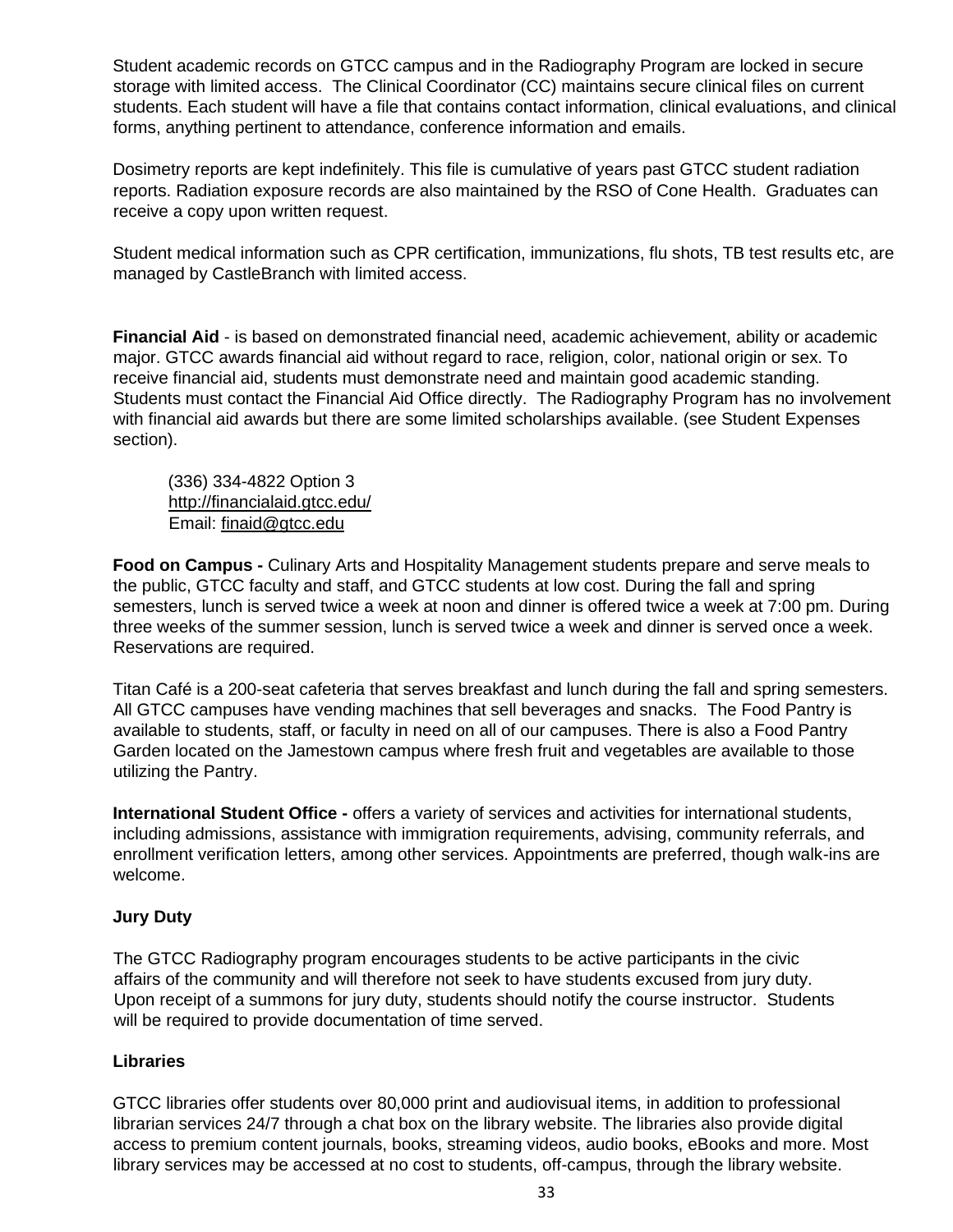The libraries have open computer labs with full access to library resources, Microsoft Office, the Internet, and other software related to course work. The Jamestown campus also has laptop computers available for use within the library. Printing is available at a nominal cost with a print card purchased at the bookstore. All campus libraries offer wireless access and space for quiet study.

Using a student ID card, students can borrow materials from GTCC libraries and most college libraries in the Triad area. Inquire at one of the GTCC libraries for more details.

Librarians and library staff are available to assist students with research, assignments, studying, or recreational reading. Students may reach them by phone, email, and chat box, or in person. In addition, free computer literacy courses on such challenges as how to set up research papers are available at each campus library.

Cone Health Medical Libraries also support the educational and informational needs of radiography students. Libraries at The Moses H. Cone Memorial Hospital and Wesley Long Community Hospital include services such as reference assistance, loan services, and hands-on workshops include searching the Internet and evidence-based medical and health literature. The library resources including collections, consumer health information, recommended internet resources and offers multilingual/ cultural/diversity information. Additional education opportunities are available through AHEC [http://www.gahec.org/library.](http://www.gahec.org/library) 

### **Parking**

Parking permits are available at the Jamestown Campus Police office. Most students park in the Hassell Health lot or the Parking Deck.

### **Prevention of Personal and Sexual Harassment or Abuse**

GTCC and the Radiography Program promote an atmosphere free of personal and sexual harassment or abuse in any form. The College's Title IX Compliance Coordinators oversee the investigation and resolution of all misconduct covered by the policy I-2.1.6 Sexual Harassment, Sexual Violence, and Anti-Harassment. Harassment and abuse are potentially serious actions with consequences including arrest, prosecution through the state courts, and incarceration.

All students, employees, and others on campus are encouraged to report incidents, or knowledge of incidents, of sexual violence or harassment to a responsible college official as soon as possible after they occur. Every effort will be made to protect the privacy of the persons involved, most faculty and administrators on campus are required to pass any reports or suspicions of harassment or abuse to the appropriate campus office for investigation. The College will respond to complaints of sexual violence or harassment by taking timely action to eliminate the sexual violence or harassment, prevent its recurrence, and address its effects. Students, employees, and others on campus may also choose to report incidents of sexual violence or harassment, including dating violence, domestic violence, or stalking, to law enforcement. The college investigation and criminal investigation processes can occur simultaneously.

Title IX Coordinator for students: Michael Hughes, Chief Disciplinary Officer & Title IX Coordinator Jamestown Campus Medlin Campus Center, Suite 320 Phone: (336) 334-4822 ext. 50572 Email: mwhughes2@gtcc.edu

Students who are off-campus at a clinical site who think they have been the object of personal/sexual abuse, should report the incident immediately to the Clinical Instructor, Radiography Clinical Coordinator, Radiography Program Director, a member of the Leadership Council (at a Cone Health facility), a representative from Human Resources (at a Cone Health facility) or the site manager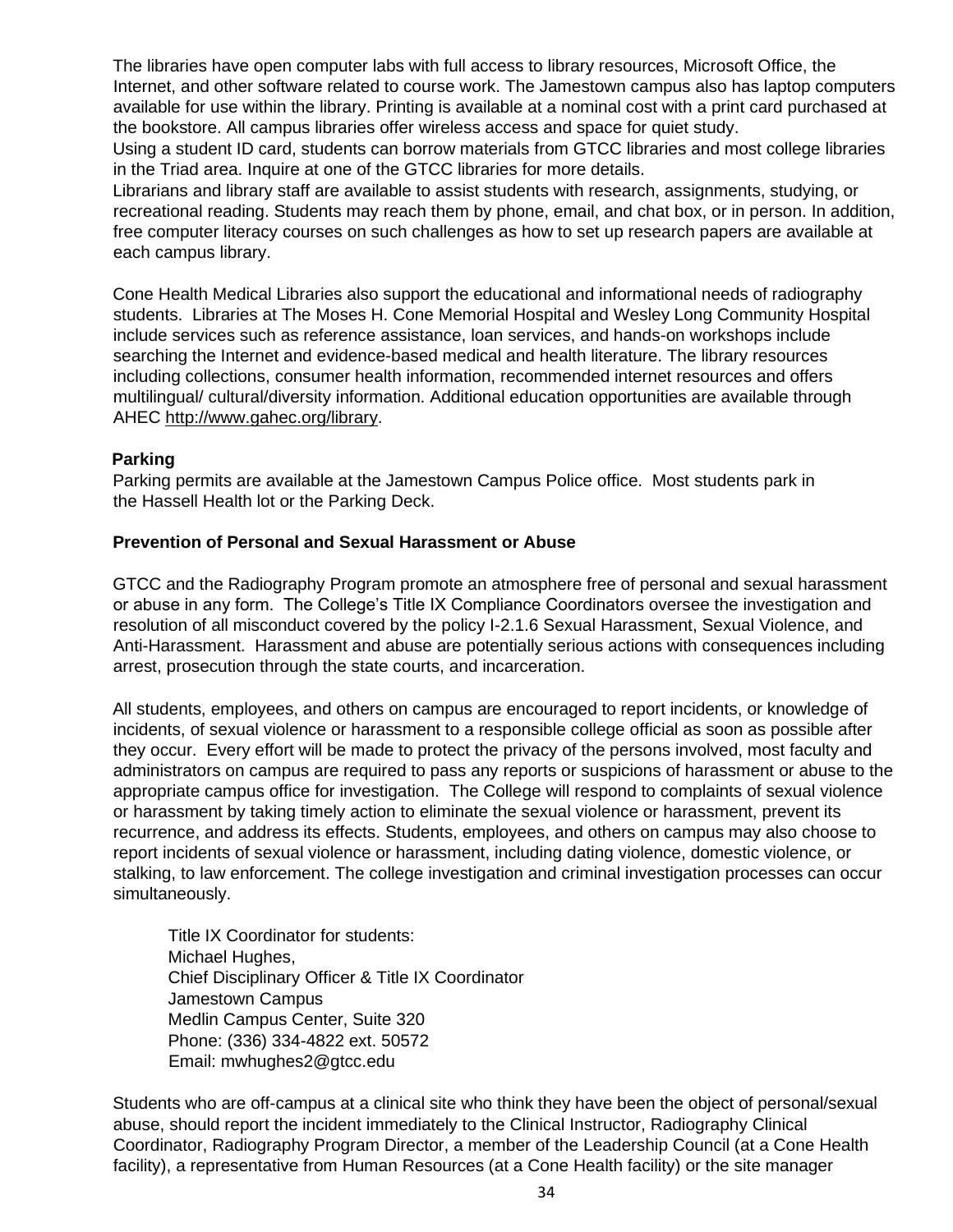(orthopedic office setting, imaging center, Urgent Care Center etc.). Any complaint will be investigated promptly and in a confidential manner.

**Police & Campus Safety -** GTCC Campus Police are sworn North Carolina law enforcement officers who enforce North Carolina criminal and traffic laws in addition to college rules and regulations. They oversee emergency and safety procedures, traffic and parking, lost and found, and unlock doors. Campus police provide training for campus emergencies. They also provide student parking permits.

The general rule is that guns and other weapons are NOT allowed on campus with a few exceptions (such as on-duty or off-duty law enforcement officers). See the current GTCC Catalog. This includes firearms, or any other type of gun, weaponry, or other "look-alike" devices of violence. Students shall not possess or conceal or transport any weapon, whether openly or concealed, on or off GTCC property while attending any College-sponsored activities. A "weapon" includes but is not limited to all knives or other sharp instruments, firearms, explosives, pepper (or similar functioning) spray, any similar weapon capable of causing serious bodily injury. Weapons will be confiscated by Campus Police. Students who observe someone with a weapon on campus should contact GTCC Campus Police. Students may need to participate in fire drills. Students must aware of basic fire safety, the location of and how to use an extinguisher. Students should know the location of phones, fire alarms and exits.

(336) 334-4822 ext. 52529 <http://www.gtcc.edu/campus-police>

**Student Success Center** - Student Success Specialists are available to help students who are undecided, program listed as Associate in General Education, and are in one of the pre-limited enrollment students. The Center assists students in creating an academic plan. They also assist students with college transfer assistance, program changes, career advising, new student orientation, international student concerns/issues, placement test review, academic warning/probation and suspension.

**Student Life Office** - provides educational and social programming for students outside the classroom. The Student Life Office encourages students to engage in college life by becoming involved in campus activities, volunteer experiences, leadership opportunities, and membership in clubs on the various campuses. Student clubs provide co-curricular activities that support the learning environment and promote leadership development.

The Student Life Office distributes the Student Handbook. Student Life also houses Clubs and Organizations, the Food Pantry/Garden, and the Student Government Association.

**Student Clubs & Organizations** - GTCC sponsors program-related and general-interest clubs for students. Clubs sponsor speakers, plays, talent shows, fund-raising activities, leadership opportunities and other ways for students to get involved in the campus community. A complete list of clubs and organizations is available on the GTCC website.

**Radiography Club** members are currently in the Radiography Program. The club promotes program spirit, community service, a sense of comradeship, and support for student's activities and projects.

**Phi Theta Kappa** is the official honor society for two year colleges with the mission to recognize academic achievement of college students and to provide opportunities for growth as scholars and leaders. Alpha Pi Alpha, a subsidiary chapter of Phi Theta Kappa, was charted at GTCC in 1988. Membership is open to students who meet the following criteria:

Complete 12 credit hours at GTCC toward an associate's degree Complete ENG 111 with a C or higher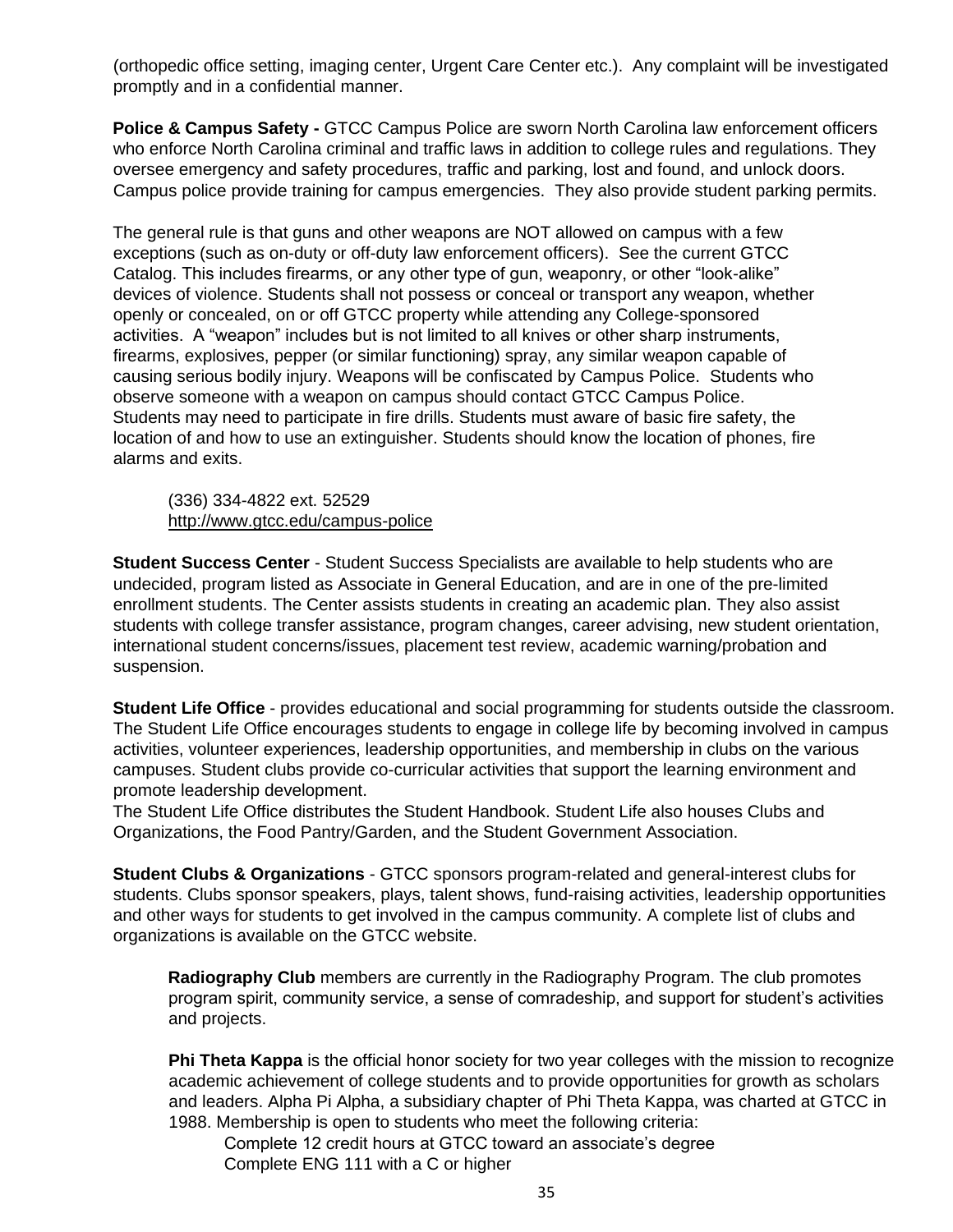### **Student Government**

The Student Government Association represents the student body's interests, needs and concerns, and keeps students informed about issues that affect them. It also has the responsibility for program events, such as comedians, novelty activities, and lecturers for the campus community to enjoy. The SGA is run by students and all curriculum students are considered members. Students are encouraged to participate in the SGA as officers or board members. Students may make recommendations for changes to the college administration through the SGA, their representative body.

**Titan Link** provides resources and information that assists with non-academic challenges such as housing, transportation, food insecurity, child care, and emergency loan/grant/scholarship application access for GTCC. These services include:

- Finish Line Grants to cover unexpected expense.
- Transportation Assistance Program (TAP)
- Emergency Fund Application
- Food Bank Access
- Social Service and Community Resource Referrals
- Financial Literacy Programming

**Veterans and Military Assistance Programs Office** assists veterans and students serving in the military. The office handles Veteran Affairs educational paperwork and certification for educational benefits through the VA.

**WebAdvisor** is the web-based system through which students can register for classes, view grades, review their program evaluation, and make payments for courses.



### **GENERAL ACADEMIC INFORMATION**

**Academic Integrity -** See the current GTCC Student Catalog & GTCC Student Handbook.

Academic integrity is a core principle of learning and scholarship. When students violate this principle, they cheat themselves of the confidence that comes from knowing they have mastered the targeted skills and knowledge. They hurt all members of the learning community by falsely presenting themselves as having command of competencies with which graduates are credited, thus degrading the credibility of the college, the program, and fellow graduates who hold the same credentials. All members of the learning community share an interest in protecting the value, integrity, and credibility of the outcomes of this learning experience. Faculty and students have the responsibility to censor behaviors that interfere with this effort.

Students suspected of academic dishonesty will be referred to the GTCC Vice President of Student Support Services. Disciplinary action may include grade deduction, probation, course failure, suspension, or dismissal from the college. (GTCC Management Manual).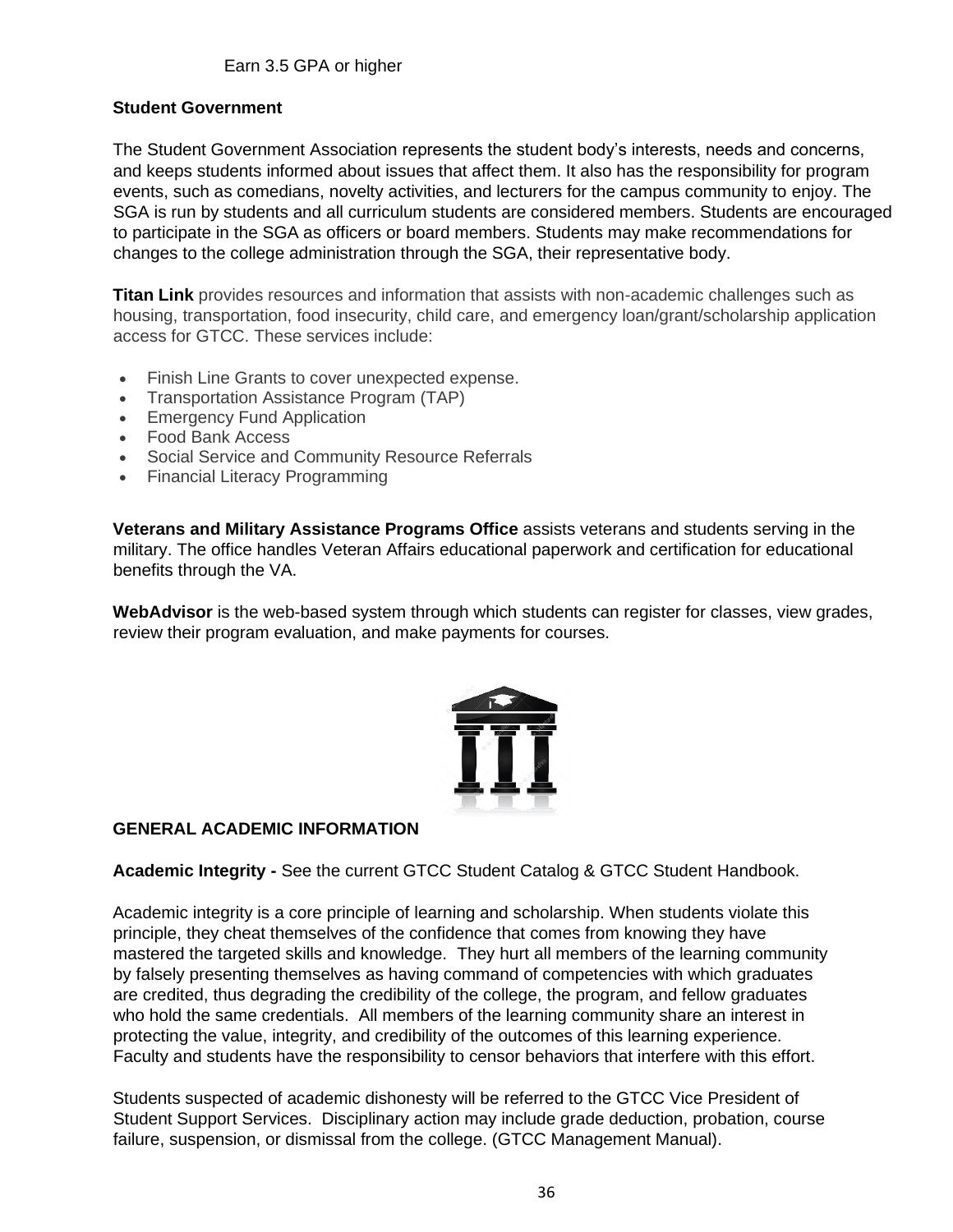Students suspended from the GTCC Radiography Program for academic dishonesty will not be permitted to apply for readmission to the program.

Examples of behaviors that are subject to disciplinary action include:

*Plagiarism* - presenting someone else's word, ideas, or data as the student's own work.

- When students write their names on papers or assignments for a course at GTCC, they are claiming ownership of that paper. They are saying "I wrote this paper and the words are my own except where I have cited my source". Students are responsible for the integrity of their work.
- Global plagiarism involves copying an entire paper from another source or person. This type of plagiarism is grossly unethical and inexcusable.
- Patchwork plagiarism, also called "cut and paste plagiarism" is when the writer takes bits and pieces from a variety of sources and pastes them into a paper claiming ownership without proper citing.
- Incremental plagiarism may occur by accident or carelessness. This is when most of the paper is the creation of the writer but there are some parts that are simple rewording of the source.
- The GTCC Radiography Program may use a plagiarism detection service called Turnitin.com or other available websites to check papers for plagiarism.

*Fabrication* – using invented information or the falsifying research or other findings.

*Cheating* – misleading others to believe students have mastered competencies or other learning outcomes that they have not mastered:

- A student copying from another student's work.
- A student allowing another learner to copy from their work.
- Using resource materials or information to complete a graded assignment or test without permission from the faculty member.
- Collaborating on a graded assignment or test without permission from the instructor.
- A student taking a test for another student or permitting a student to take a test for them.
- Obtaining work from the internet without properly citing the source.
- Taking photos/copying/duplicating in any form tests and/or final exams (this includes individual test/exam questions/answers).
- Using books/notes/internet sites for Moodle quizzes

*Abuse of Academic Materials* – Making inaccessible, destroying, or stealing library or other academic resource materials, including equipment. Violations may be referred to civil authorities for prosecution under the law.

*Complicity in Academic Dishonesty* – aiding or attempting to help another commit an act of academic dishonesty, including not reporting suspicions of academic dishonesty.

*Academic Misconduct* – other academically dishonest acts such as tampering with grades, taking part in obtaining or distributing any part of an assessment, selling or buying products such as papers, research, projects or other artifacts that document achievement of learning outcomes will also result in disciplinary action.

### **Academic Grade Standards**

Requirements for GTCC Radiography professional courses will be included on each syllabus and posted on Moodle. Faculty members will review each course syllabus at the beginning of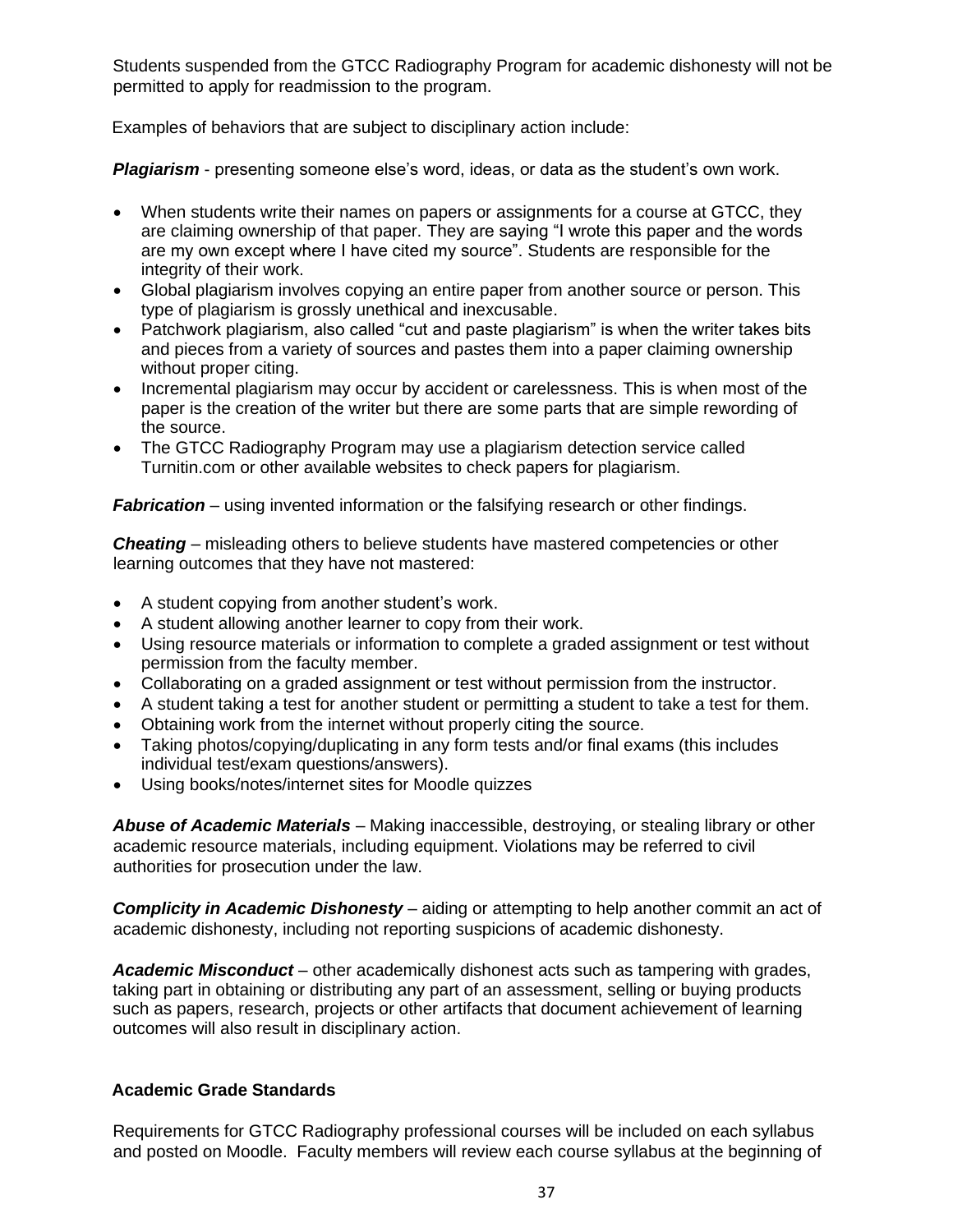the semester. The syllabus is effective for the term and course for which it is issued only. It is important for students to keep and refer to the course syllabus during the semester. Referring to the syllabus answers many student questions. The graded components of courses will vary with the faculty members and the courses. Final examinations are cumulative.

The uniform GTCC grading scale is:

| $90 - 100$   | А |
|--------------|---|
| $80 - 89$    | в |
| 70 - 79      | C |
| 60 - 69      | D |
| 59 and below | F |
| *Incomplete  |   |

Students should be aware of their academic standing in courses at all times. They are encouraged to keep track of their grades during the semester. Calculation of course grades will be described in the course syllabus and students can ask the faculty member for help calculating grades. Scores for individual components of courses are available in Moodle, even if the final grade calculation are not included.

### **Course Progression & Early Alert Notice**

All RAD professional courses are offered in sequence. See the GTCC Radiography Program Curriculum Plan. Many courses have pre-requisite course requirements or co-requisites. Students must be in good academic standing to begin the next semester. Good academic standing means that students must pass each of the RAD professional courses with a grade of C (70%) or higher for students to progress from one course to the next in the program curriculum.

Students who score less than 70% on any test, quiz, exam or assignment need to be aware of the impact on their final course grades. Faculty members, advisors, or the Radiography Program Director will meet with students who appear to be at risk of scoring grades of D or lower at the 25% point in the course. The Radiography Program Director may advise the student to seek counseling or other campus resources to resolve the issues causing the low grades and develop a plan to improve grades. If the reasons cannot be resolved, the Radiography Program Director will advise the student to withdraw from the program. Otherwise a RAD professional course grade lower than C (70%) means the student will not be eligible to continue in the course progression.

### **GTCC Early Alert Procedure**

- The faculty member will communicate and/or request a meeting with the student regarding grade issues.
- The documentation of this process will be kept in the student's Navigate folder.
- The faculty member notifies Student Services if the student does not respond to the faculty member's attempts to contact with the student.
- The counselor will set up a meeting with the student to follow-up on progress. The faculty member may also request another meeting with the student.

Students are advised to develop a success strategy at the first sign of trouble rather than waiting until too much content has been covered to recover in one semester. Students who are falling below program expectations need to seek help immediately.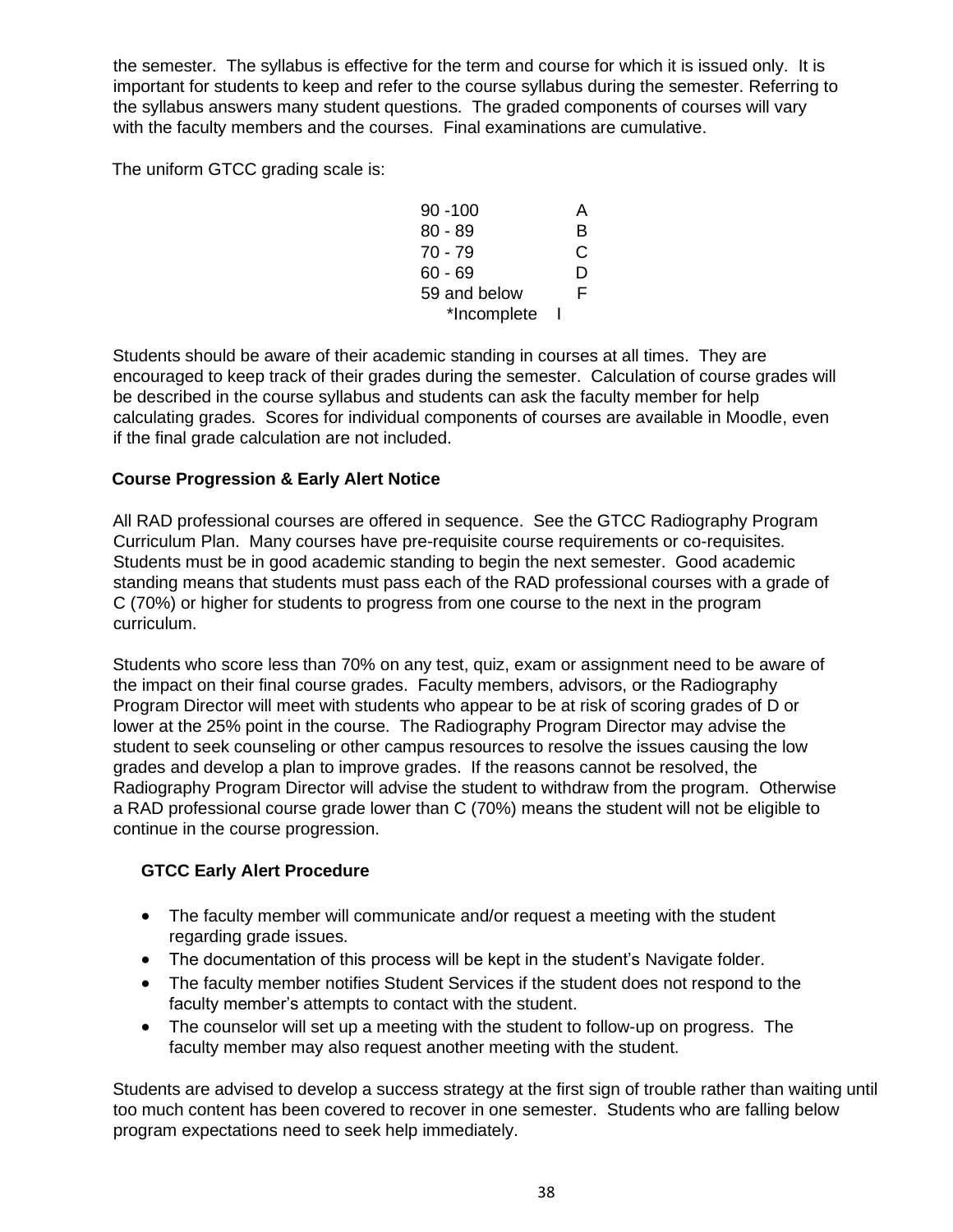### **Academic Suspension**

The Radiography Program has some unique academic characteristics as one of the Health Sciences Division Programs with clinical requirements, preparation for a national certification exam, and programmatic accreditation (JRCERT). See the current GTCC Catalog for Academic Warning/Probation & under Health Program Students.

GTCC Radiography students who earn grades of "D or F" in any RAD professional courses will automatically be suspended from the GTCC Radiography Program at the end of the course.

Students who fail any RAD professional courses in the first fall semester of the program will be suspended from the program and will need to re-apply as new applicants in the Limited Enrollment Program process for the next admission cycle.

Students who fail any RAD professional courses in the remaining semesters will be suspended from the program and will need to follow the readmission procedure.

### **Appeals & Grievances**

Students who are disciplined, dismissed, or academically suspended have the right to file grievances and appeals. (Management Manual, GTCC Catalog or GTCC Student Handbook). Students should refer to the current GTCC Catalog for details about appealing grade-related and nongrade-related situations. There are specific forms and assistance available through the GTCC Student Life webpage. Appeals of Discipline are heard by the Disciplinary Review Committee.

Sample of Academic Suspension Appeal Procedure in Brief:

The Radiography Program Director will notify the Dean of Health Sciences about students who are academically suspended. The Dean will contact the suspended students to notify them of the specific basis for their suspensions. The Dean will notify the Vice-President of Instruction about students who are academically suspended.

If a student wants to appeal academic suspension, the Radiography Program Director will provide an Appeal Form from the Student Life webpage. The student will submit the completed form to the Dean of Health Sciences. The Dean will gather information and communicate a decision to the student.

### **Academic Withdrawal**

"A student who formally withdraws from a course after the 10% point of the class and before 70% of the scheduled class hours have elapsed will receive a grade of "W". Students who stop attending class or are not re-admitted to class after excessive absences occurring before 70% of the scheduled course contact hours have elapsed will receive a grade of "F" unless they formally withdraw from the class." Withdrawing students should meet with the Dean of Health Sciences prior to withdrawal. (GTCC Management Manual)

Students who fail any RAD professional courses in the first fall semester of the program will be suspended from the program and will need to re-apply as a new applicant in the Limited Enrollment Program process for the next admission cycle.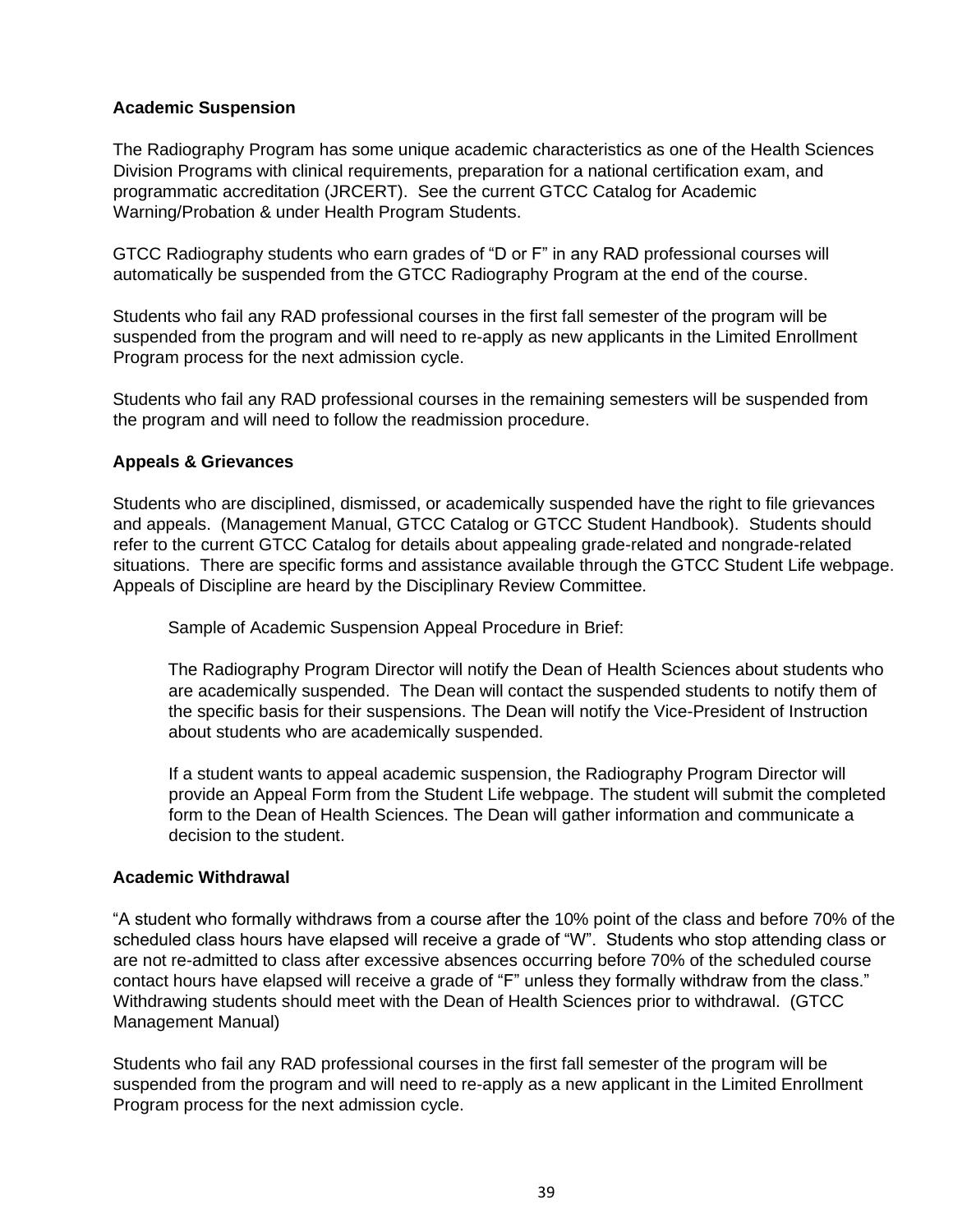Students who fail any RAD professional courses in the remaining semesters will be suspended from the program and will need to follow the readmission procedure.

### **Program Readmission**

Students who fail any RAD professional courses in the first fall semester of the program will be suspended from the program and will need to re-apply as a new applicant in the Limited Enrollment Program process for the next admission cycle. The readmission procedure applies to radiography students who have successfully completed all RAD professional courses in the first fall semester.

Suspended students or students who have withdrawn from the program have only one opportunity for readmission to the GTCC Radiography Program. Readmission must occur within one year of the suspension or withdrawal. Students who are suspended for academic dishonesty are not permitted to apply for readmission.

### Readmission Procedure

- Students must contact the Radiography Program Director at least three months prior to the intended readmission semester to declare the request for readmission in writing.
- The program faculty, Clinical Coordinator, and Radiography Program Director will determine appropriate methods to assess retention of information from the courses prior to the semester of suspension or withdrawal. If the student does not demonstrate satisfactory competence, the student will be denied readmission and will need to re-apply as a new applicant in the Limited Enrollment Program process for the next admission cycle.
- The Clinical Coordinator must confirm there is a clinical site available that meets the student's clinical needs. If there is an available place in the program and it is offered to the student, the student must accept the position or forfeit the readmit opportunity.
- If the student demonstrates competency in the prior courses AND if there is an appropriate clinical site available, the student must complete an "Application for Readmission" available in the Radiography Program office. The completed form must be signed by the Radiography Program Director and submitted it to the GTCC Records/Admissions Office.



### **PROFESSIONAL ORGANIZATIONS AND SEMINARS**

The GTCC Radiography Program strongly endorses professional organizations which provide educational programs, professional development, and opportunities to keep students and technologists informed about changes and advancements in medical imaging and therapy. Participating in professional organizations is a great way to establish a professional network of colleagues who can provide references and resources for years to come.

Students must join the North Carolina Society of Radiologic Technologists (NCSRT) state professional organization and maintain a membership throughout the program via a two-year membership. Students have the option of joining the American Society of Radiologic Technologists (ASRT) national professional organization. The ASRT has some educational materials it makes available to student members. Both of these organizations have leadership and limited scholarship opportunities for students.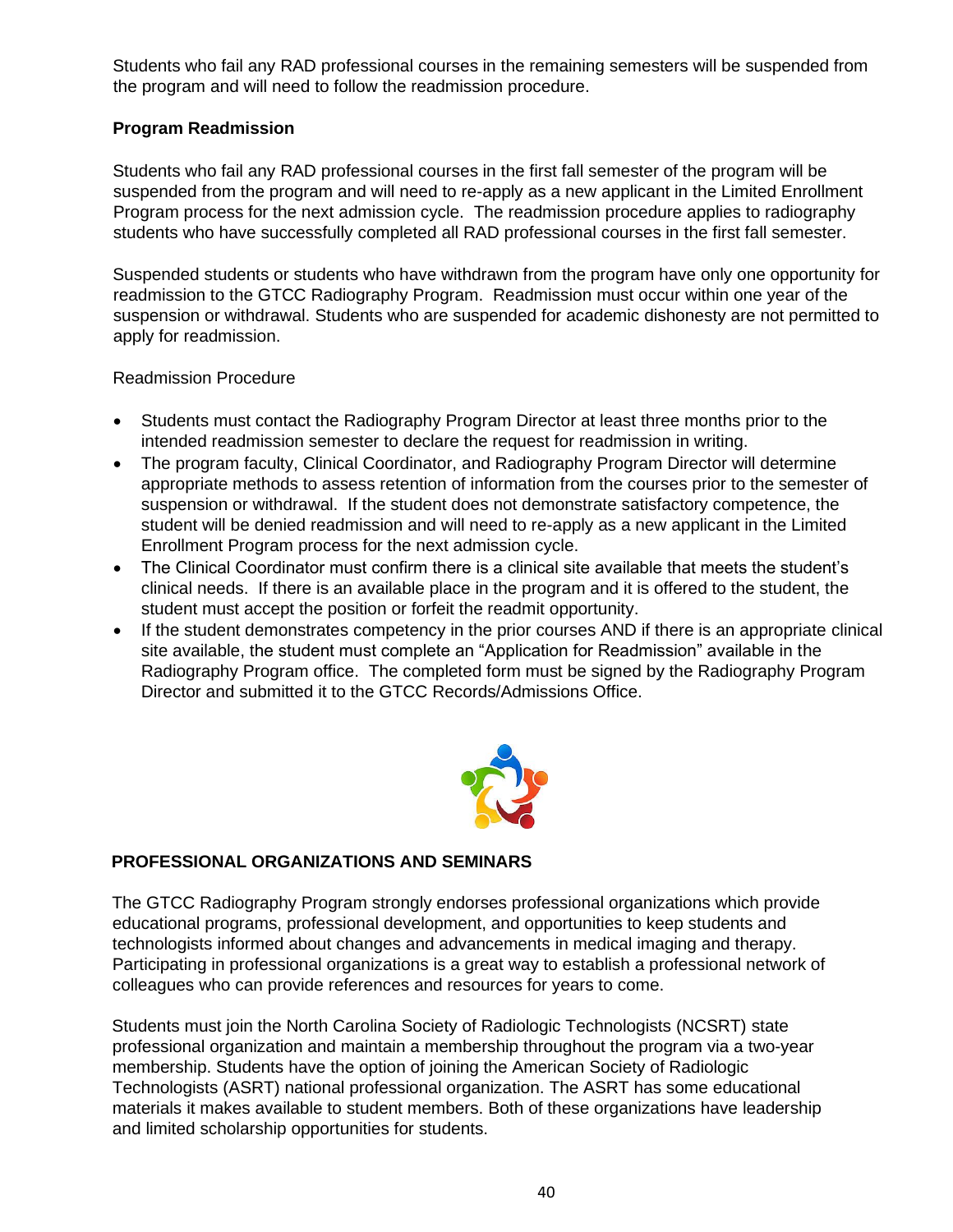**NCSRT Annual Conference -** All program second-year students are required to submit research papers and scientific exhibits for competition at the NCSRT Annual Conference each spring. NCSRT posts details including guidelines and due dates each year.

Conference attendance is strongly encouraged and participation contributes a portion of the RAD 271 Capstone course each spring. Proof of attendance will be required. Students who are not able to attend the NCSRT will have alternative assignments that require an equivalent amount of time. Registration, transportation, accommodations, and meals are the responsibility of the students.

**Kettering Registry Review Student Seminar –** Past graduates strongly recommend this seminar as good preparation for the ARRT certification exam. The seminar usually occurs in April or early May. Registration, transportation, accommodations, and meals are the responsibility of the students.

**Other Seminars** - There are other seminar options sponsored by the Atlanta Society of Radiologic Technologists (Atlanta), Virginia Society of Radiologic Technologists (Virginia Beach) or the West Coast Educators (Orlando) with sessions targeted for radiologic technology students in the southeast US. Registration, transportation, accommodations, and meals are the responsibility of the students.



### **COMMENCEMENT & BEYOND**

To complete the GTCC Radiography Program and receive an Associate of Applied Science in Radiography degree, students must have:

- Course grades ≥ "C" / 70 in each RAD professional course,
- Satisfactory completed all curriculum course requirements,
- Paid all financial responsibilities to GTCC,
- Return all program materials: borrowed textbooks, library books, parking card, Cone Health name tag, R & L markers, radiation dosimeters, OR scrubs
	- Lost items must be bought
- Graduation application completed with attached transcript and signed by the Radiography Program Director
- Paid graduation fee
- Cleared campus mailbox and any clinical lockers.

### **GTCC Radiography Program Pinning Ceremony**

It is traditional for students to celebrate program completion with a ceremony for the presentation of radiography school pins and awards. The Club Advisor, Program Faculty, Administrative Assistant, Marshalls from the previous year, and the Radiography Program Director can provide details about previous ceremonies. The following guidelines apply:

- Program faculty and Radiography Program Director will:
	- $\circ$  Identify the date, time, and campus location for the Pinning Ceremony.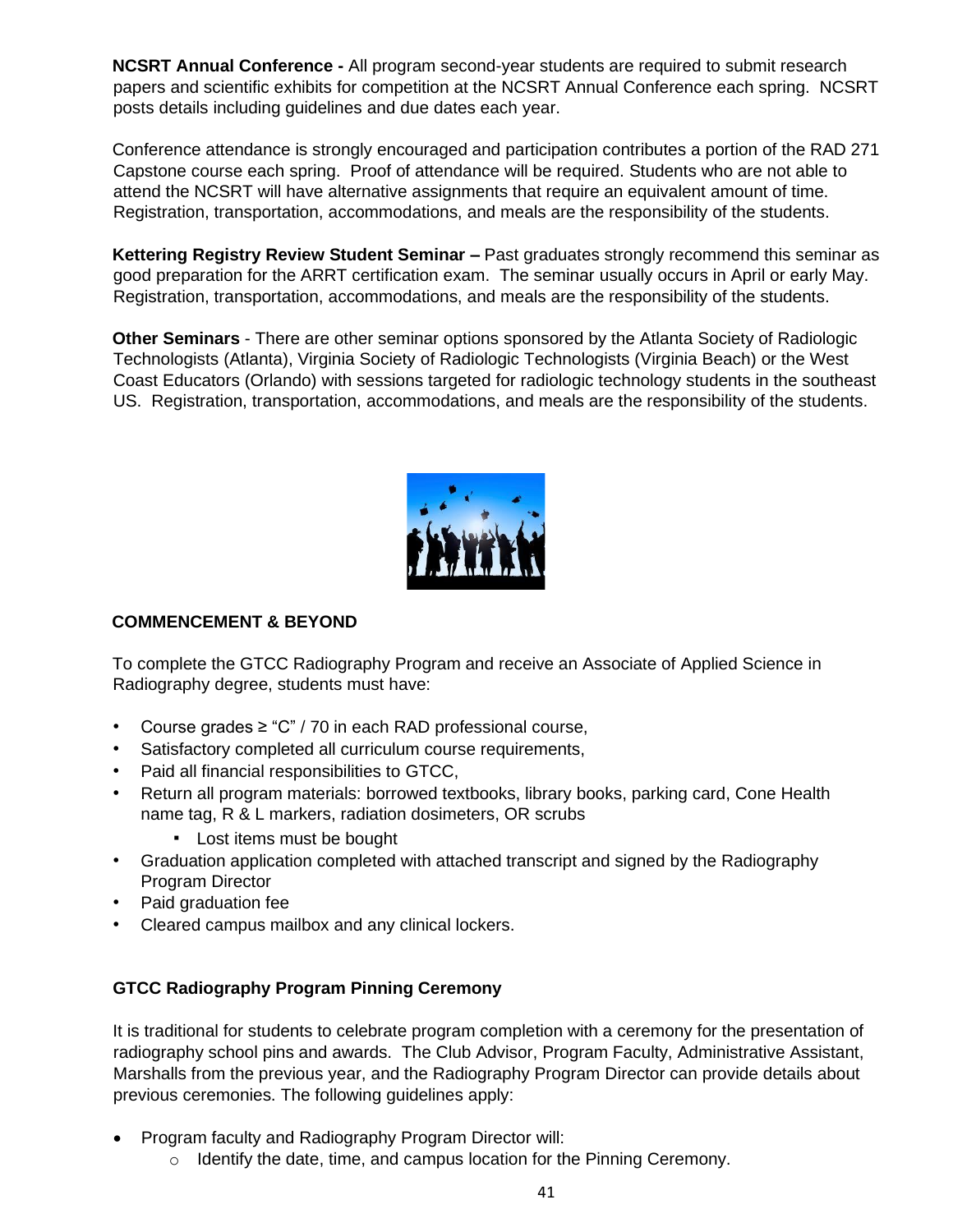- o Prepare the list of standard invitees from campus and clinical sites.
- $\circ$  Prepare awards information, and calculate recipients named by clinical faculty as needed.
- o The Radiography Program Director will serve as host and announcer for the Pinning Ceremony.
- Radiography Club officers will gather input and lead the class in making arrangements for the ceremony. The Club President or a designee will be the primary contact person for working with the Club Advisor and the Radiography Program Director on the Pinning Ceremony.
- Students are responsible for the cost of the Pinning Ceremony. The Radiography Club officers will work with the class members to propose a reasonable budget. Students may use club dues or fund-raisers for funding. [Fundraising is prohibited at clinical sites].
	- $\circ$  Students are responsible for purchasing a program pin. The Club Advisor will work with the Club President to select a professional and affordable pin. Students must purchase a pin to participate in the pinning ceremony.
	- $\circ$  Students will determine the dress code for the students participating in the ceremony.
	- $\circ$  Students may choose to provide certificates (free from program office) or to purchase plaques (paid for by the students) to be awarded at the ceremony.
	- o Students may opt to provide SIMPLE refreshments.
	- o Students may opt to provide SIMPLE decorations.
	- o Students will provide an 8 X 10 photograph of the graduating class that is suitable for framing within one month of the Pinning Ceremony.

### **References & Recommendations**

The GTCC Radiography Program will provide attendance dates and completion verification for all students/graduates if requested.

Students must give written permission for program officials to provide oral and/or written references and/or recommendations to inquiring prospective employers/educational representatives. The signed consent form will remain in the student's record for the duration of program attendance. Students who do NOT wish faculty to provide references / recommendations should NOT provide prospective employers/educational representatives permission to contact faculty.